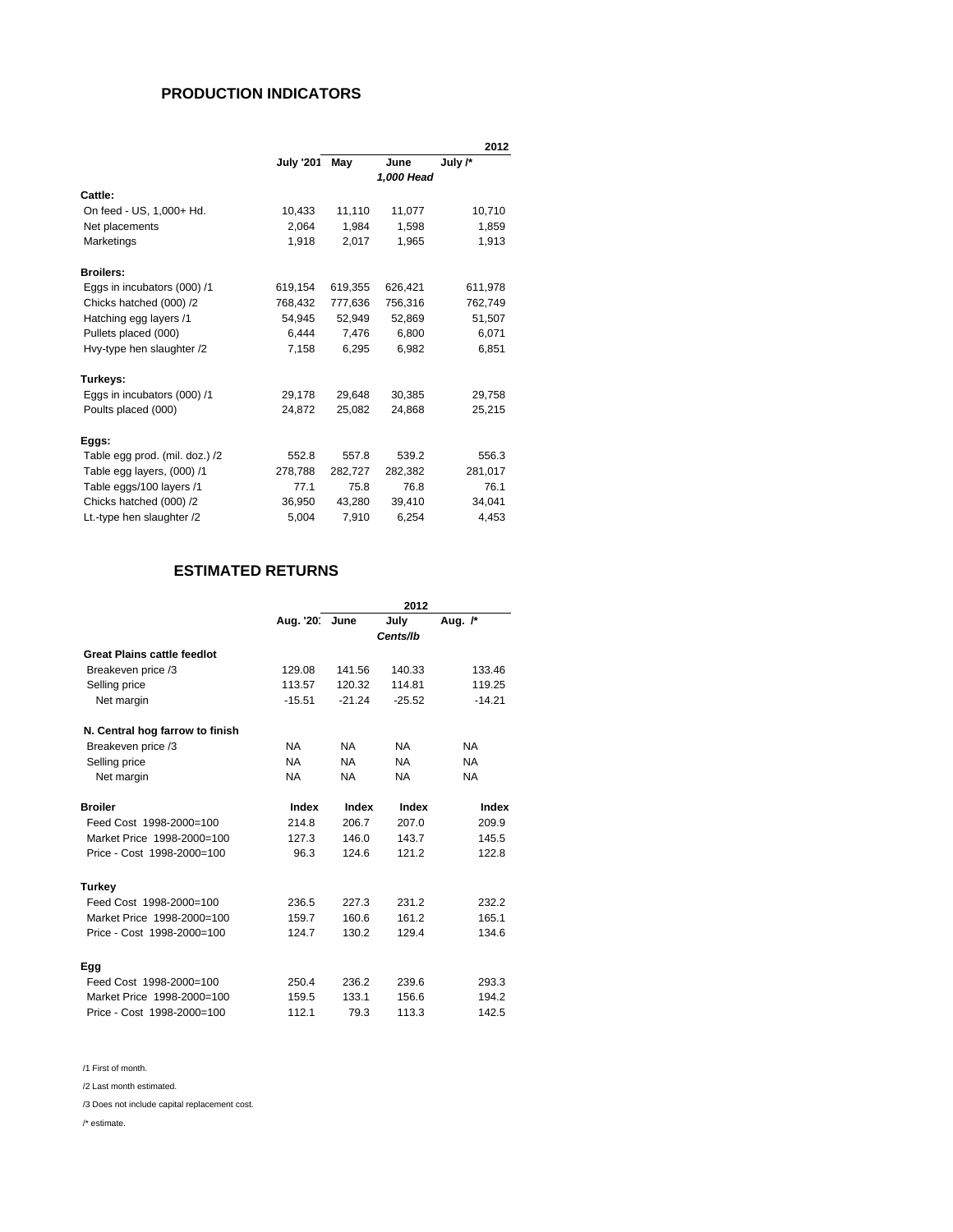| Red meat and poultry production (million pounds) |  |  |
|--------------------------------------------------|--|--|
|                                                  |  |  |

| Type 1/                |                                  | Jan-Jul 11 | Jan-Jul 12 | Mar-12  | Apr-12  | May-12  | Jun-12  | Jul-12  |
|------------------------|----------------------------------|------------|------------|---------|---------|---------|---------|---------|
| Commercial 2/          | Beef 3/                          | 15,103     | 14,958.1   | 2,159.8 | 1,990.6 | 2,232   | 2,252.1 | 2,200.8 |
|                        | Veal 3/                          | 75.2       | 68.9       | 10      | 9.9     | 10.4    | 8.9     | 9.5     |
|                        | Pork 3/                          | 12,726.2   | 13,098.5   | 1,987.9 | 1,841.7 | 1,926.8 | 1,750.4 | 1,721.8 |
|                        | Lamb and mutton 3/               | 87         | 90         | 14.2    | 12.9    | 13.6    | 12.4    | 12.5    |
|                        | Total red meat 3/4/              | 27,991.5   | 28,215.4   | 4,171.8 | 3,855   | 4,182.8 | 4,023.9 | 3,944.5 |
| Federally<br>inspected | Beef 3/                          | 14,913.1   | 14,769.2   | 2,133.3 | 1,964   | 2,206.4 | 2,225.8 | 2,176.8 |
|                        | Veal 3/                          | 73.4       | 67.2       | 9.8     | 9.6     | 10.1    | 8.7     | 9.2     |
|                        | Pork 3/                          | 12,638.7   | 13,009.6   | 1,975.1 | 1,829.2 | 1,913.9 | 1,738.5 | 1,708.7 |
|                        | Lamb and mutton 3/               | 82.8       | 85.7       | 13.6    | 12.2    | 12.9    | 11.8    | 11.8    |
|                        | Total red meat 3/4/              | 27,708     | 27,931.8   | 4,131.8 | 3,815   | 4,143.3 | 3,984.9 | 3,906.5 |
|                        | Broilers 5/                      | 21,830.3   | 21,592.7   | 3,043.7 | 2,993.8 | 3,278   | 3,105.3 | 3,126.1 |
|                        | Other chicken 5/                 | 299.9      | 304        | 40.1    | 41.6    | 47.7    | 49.2    | 43.4    |
|                        | Turkey 5/                        | 3,321.1    | 3,447.4    | 502.1   | 478     | 519.9   | 506.6   | 497.2   |
|                        | Total poultry 4/ 5/ 6/           | 25,520.6   | 25,414.1   | 3,595.9 | 3,523.4 | 3,856.2 | 3,670.9 | 3,675.8 |
|                        | Total red meat and<br>poultry 4/ | 53,228.6   | 53,345.9   | 7,727.7 | 7,338.4 | 7,999.5 | 7,655.8 | 7,582.3 |

1/ Excludes slaughter on farms.

2/ Production in Federally inspected and other plants.

3/ Based on packers' dressed weights.

4/ Totals may not add due to rounding.

5/ Ready-to-cook.

6/ Includes geese, guineas, ostriches, emus, rheas, squab, and other poultry.

Source: USDA, National Agricultural Statistics Service, "Livestock Slaughter" and "Poultry Slaughter."

Date run: 8/24/2012 11:31:37 AM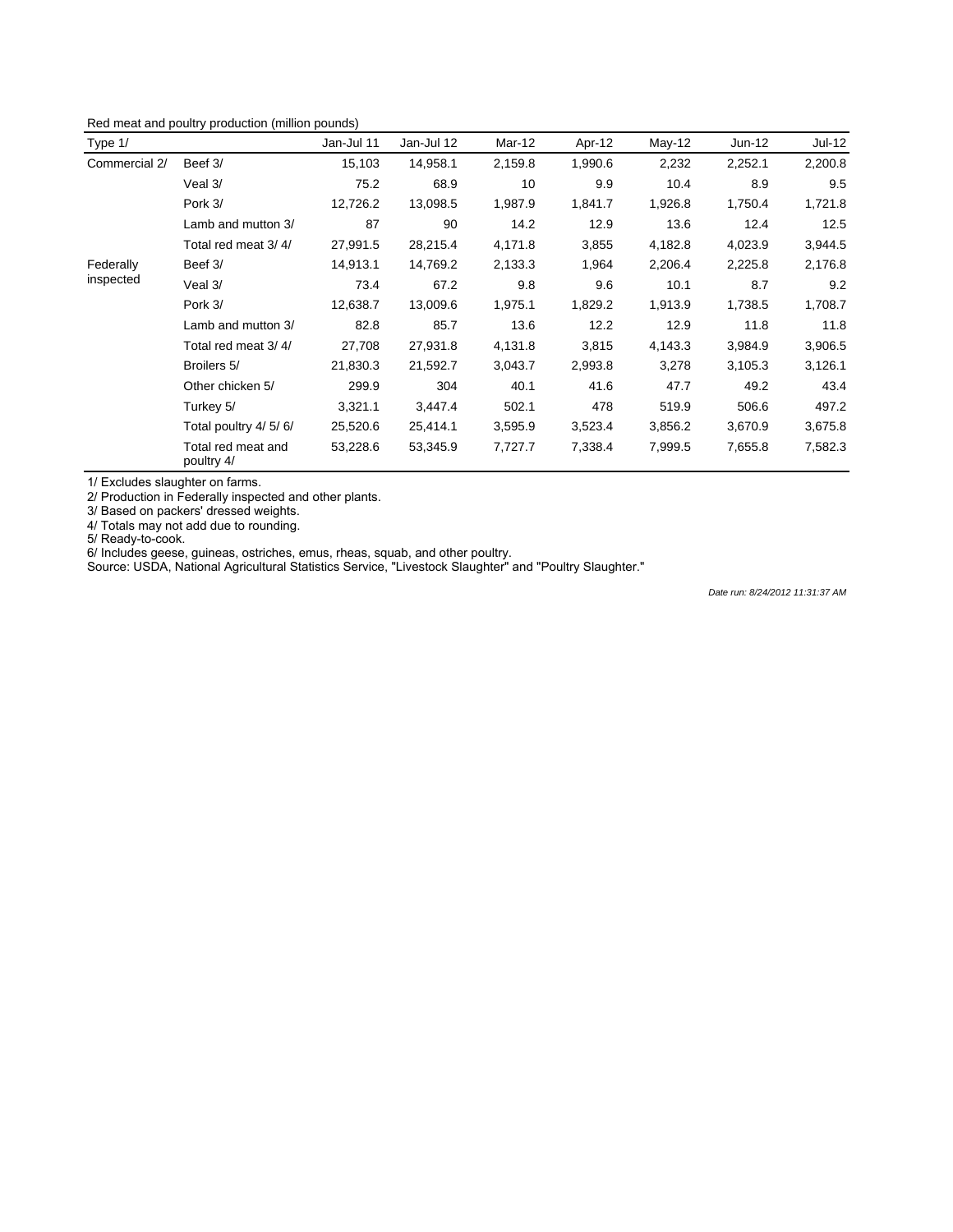| Livestock and poultry slaughter (1,000 head) |  |
|----------------------------------------------|--|
|                                              |  |

| Type 1/                |                       | Jan-Jul 11 | Jan-Jul 12 | Mar-12  | Apr-12  | May-12  | Jun-12  | Jul-12  |
|------------------------|-----------------------|------------|------------|---------|---------|---------|---------|---------|
| Commercial 2/          | Cattle                | 19,718.4   | 19,130.3   | 2,753.8 | 2,569.3 | 2,875.6 | 2,866.2 | 2,792   |
|                        | --Steers              | 9,800.2    | 9,621      | 1,324.4 | 1,271   | 1,509.7 | 1,525   | 1,476.6 |
|                        | --Heifers             | 5,839.5    | 5,523.8    | 853     | 777.5   | 797.1   | 785.3   | 736.1   |
|                        | --Beef cows           | 2,053.2    | 1,879.6    | 247.8   | 233.3   | 266.5   | 275.5   | 291.1   |
|                        | --Dairy cows          | 1,690.5    | 1,789.7    | 282.2   | 243.7   | 254.8   | 232.5   | 242.2   |
|                        | --Bulls and stags     | 334.9      | 316.2      | 46.4    | 43.8    | 47.5    | 48      | 46      |
|                        | Calves                | 479.7      | 426.5      | 59.4    | 56.5    | 59.2    | 56      | 67.5    |
|                        | Hogs                  | 61,751.1   | 63,329.2   | 9,521.6 | 8,826.2 | 9,284.9 | 8,548.2 | 8,566.1 |
|                        | --Barrows and gilts   | 59,848.5   | 61,425.3   | 9,243.8 | 8,567.5 | 9,002.2 | 8,273.7 | 8,293.9 |
|                        | --Sows                | 1,711.5    | 1,706      | 247.1   | 232.8   | 253.7   | 245.2   | 244.2   |
|                        | --Boars and stags     | 191.1      | 197.8      | 30.7    | 25.9    | 29      | 29.3    | 28      |
|                        | Sheep and lambs       | 1,246.4    | 1,229.5    | 190.2   | 181.2   | 180.4   | 168.9   | 178.6   |
|                        | --Lambs and yearlings | 1,158.3    | 1,154.3    | 180.8   | 170.1   | 168.7   | 158.1   | 164.6   |
|                        | --Mature sheep        | 88.1       | 75.2       | 9.4     | 11.1    | 11.7    | 10.8    | 14      |
| Federally<br>inspected | Cattle                | 19,422.2   | 18,838.2   | 2,713   | 2,528.1 | 2,835.9 | 2,825.8 | 2,755.2 |
|                        | --Steers              | 9,653.1    | 9,474.6    | 1,304.7 | 1,250.6 | 1,488.9 | 1,503.5 | 1,457.2 |
|                        | --Heifers             | 5,751.6    | 5,439.1    | 840.4   | 765     | 786.1   | 774.2   | 726.4   |
|                        | --Beef cows           | 2,022.4    | 1,850.8    | 244.1   | 229.6   | 262.8   | 271.6   | 287.3   |
|                        | --Dairy cows          | 1,664.9    | 1,762.2    | 278     | 239.8   | 251.3   | 229.2   | 239     |
|                        | --Bulls and stags     | 329.9      | 311.4      | 45.7    | 43.1    | 46.8    | 47.3    | 45.4    |
|                        | Calves                | 472.3      | 419.5      | 58.5    | 55.4    | 58.2    | 55      | 66.5    |
|                        | Hogs                  | 61,254.8   | 62,838.3   | 9,453.6 | 8,757.3 | 9,211.9 | 8,481.3 | 8,492.6 |
|                        | --Barrows and gilts   | 59,367.7   | 60,949.1   | 9,177.7 | 8,500.5 | 8,931.4 | 8,208.9 | 8,222.8 |
|                        | --Sows                | 1,697.7    | 1,692.8    | 245.3   | 231     | 251.7   | 243.3   | 242.1   |
|                        | --Boars and stags     | 189.6      | 196.3      | 30.5    | 25.7    | 28.8    | 29.1    | 27.8    |
|                        | Sheep and lambs       | 1,154.9    | 1,137.9    | 180     | 165.8   | 164.4   | 154.8   | 164.5   |
|                        | --Lambs and yearlings | 1,073.4    | 1,068.2    | 171     | 155.7   | 153.7   | 144.8   | 151.6   |
|                        | --Mature sheep        | 81.5       | 69.5       | 8.9     | 10.2    | 10.7    | 9.9     | 12.9    |
|                        | <b>Broilers</b>       | 5,021,270  | 4,941,813  | 699,205 | 683,191 | 749,248 | 706,126 | 722,546 |
|                        | Other chickens        | 85,205     | 87,888     | 12,264  | 12,978  | 14,205  | 13,236  | 11,304  |
|                        | Turkeys               | 139,178    | 142,919    | 20,565  | 19,776  | 21,812  | 21,112  | 21,223  |

1/ Excludes slaughter on farms.

2/ Slaughter in Federally inspected and other plants.

Source: USDA, National Agricultural Statistics Service, "Livestock Slaughter" and "Poultry Slaughter" and ERS calculations for commercial slaughter by class.

Date run: 8/24/2012 11:31:54 AM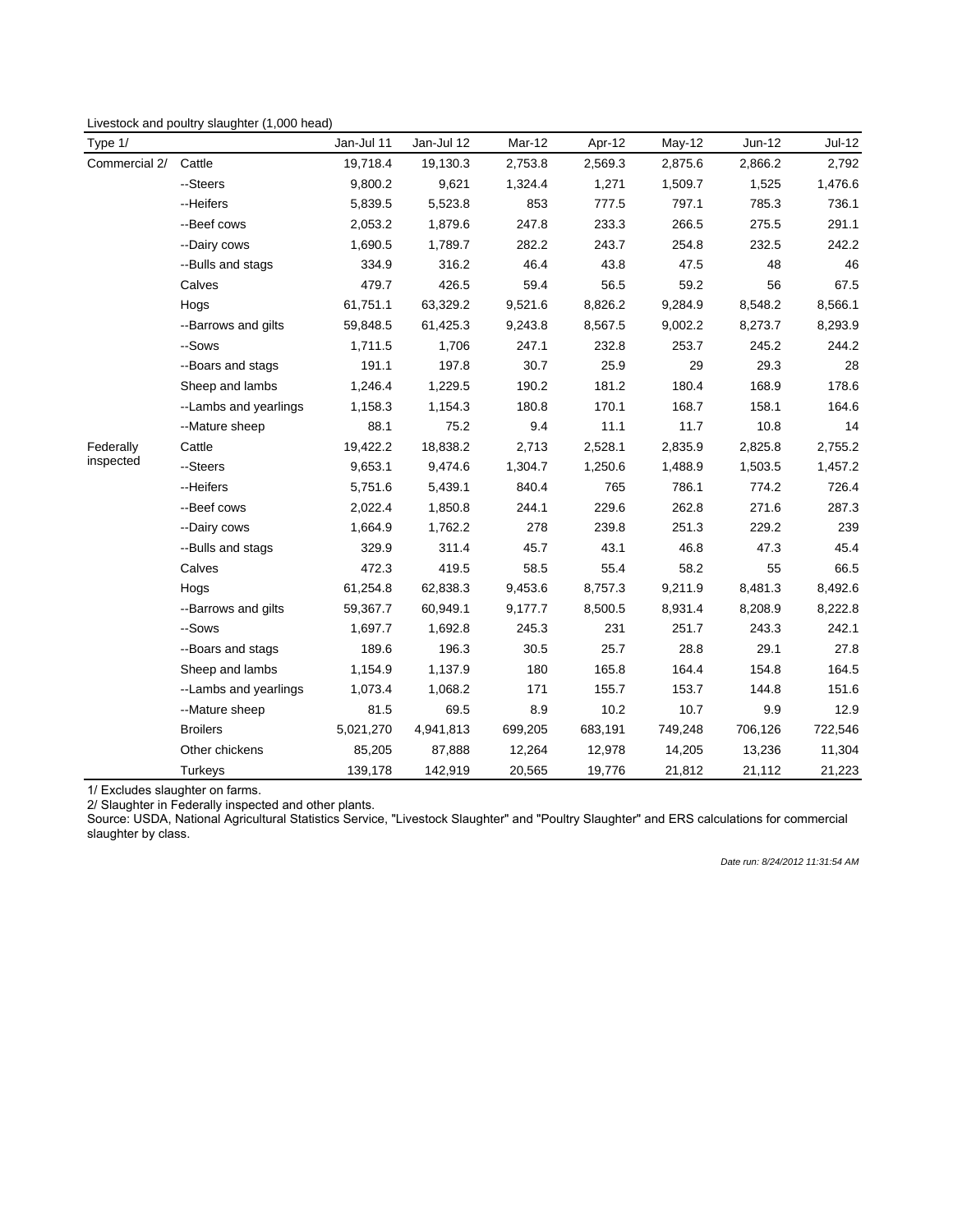Livestock and poultry live and dressed weights (pounds)

| Weight and species 1/     |                   | Jan-Jul 11 | Jan-Jul 12 | Mar-12 | Apr-12 | $May-12$ | Jun-12 | Jul-12 |
|---------------------------|-------------------|------------|------------|--------|--------|----------|--------|--------|
| Commercial                | Cattle            | 1,272.4    | 1,293.3    | 1,299  | 1,282  | 1,280    | 1,290  | 1,295  |
| average live 2/           | Calves            | 272.1      | 274.6      | 283    | 295    | 295      | 270    | 241    |
|                           | Hogs              | 275.1      | 276.1      | 279    | 278    | 277      | 274    | 269    |
|                           | Sheep and lambs   | 139.6      | 146.4      | 149    | 142    | 151      | 147    | 140    |
| Federally                 | Cattle            | 1,274.6    | 1,296      | 1,302  | 1,284  | 1,283    | 1,293  | 1,297  |
| inspected<br>average live | Calves            | 269.4      | 272.3      | 281    | 292    | 293      | 267    | 239    |
|                           | Hogs              | 275.4      | 276.4      | 279    | 279    | 277      | 274    | 269    |
|                           | Sheep and lambs   | 143        | 150.9      | 152    | 147    | 157      | 152    | 144    |
|                           | <b>Broilers</b>   | 5.8        | 5.8        | 5.8    | 5.8    | 5.8      | 5.9    | 5.8    |
|                           | Other chickens    | 5.7        | 5.4        | 5.2    | 5.1    | 5.3      | 5.7    | 6.1    |
|                           | Turkeys           | 30         | 30.2       | 30.6   | 30.2   | 29.8     | 30     | 29.3   |
| Federally                 | Cattle            | 770.7      | 785.9      | 788    | 779    | 780      | 789    | 792    |
| inspected<br>average      | --Steers          | 832.1      | 848.7      | 846    | 835    | 839      | 853    | 860    |
| dressed 3/                | --Heifers         | 766.3      | 784.1      | 793    | 776    | 771      | 777    | 785    |
|                           | --Cows            | 604.6      | 613.6      | 626    | 621    | 612      | 606    | 603    |
|                           | --Bulls and stags | 875        | 882        | 889    | 893    | 884      | 891    | 880    |
|                           | Calves            | 159.9      | 162        | 168    | 175    | 175      | 159    | 140    |
|                           | Hogs              | 206.3      | 207        | 209    | 209    | 208      | 205    | 201    |
|                           | Sheep and lambs   | 71.6       | 75.6       | 76     | 74     | 79       | 76     | 72     |

1/ Excludes slaughter on farms.

2/ Slaughter in Federally inspected and other plants.

3/ Weight of a chilled animal carcass.

Source: USDA, National Agricultural Statistics Service, "Livestock Slaughter" and "Poultry Slaughter."

Date run: 8/24/2012 11:32:22 AM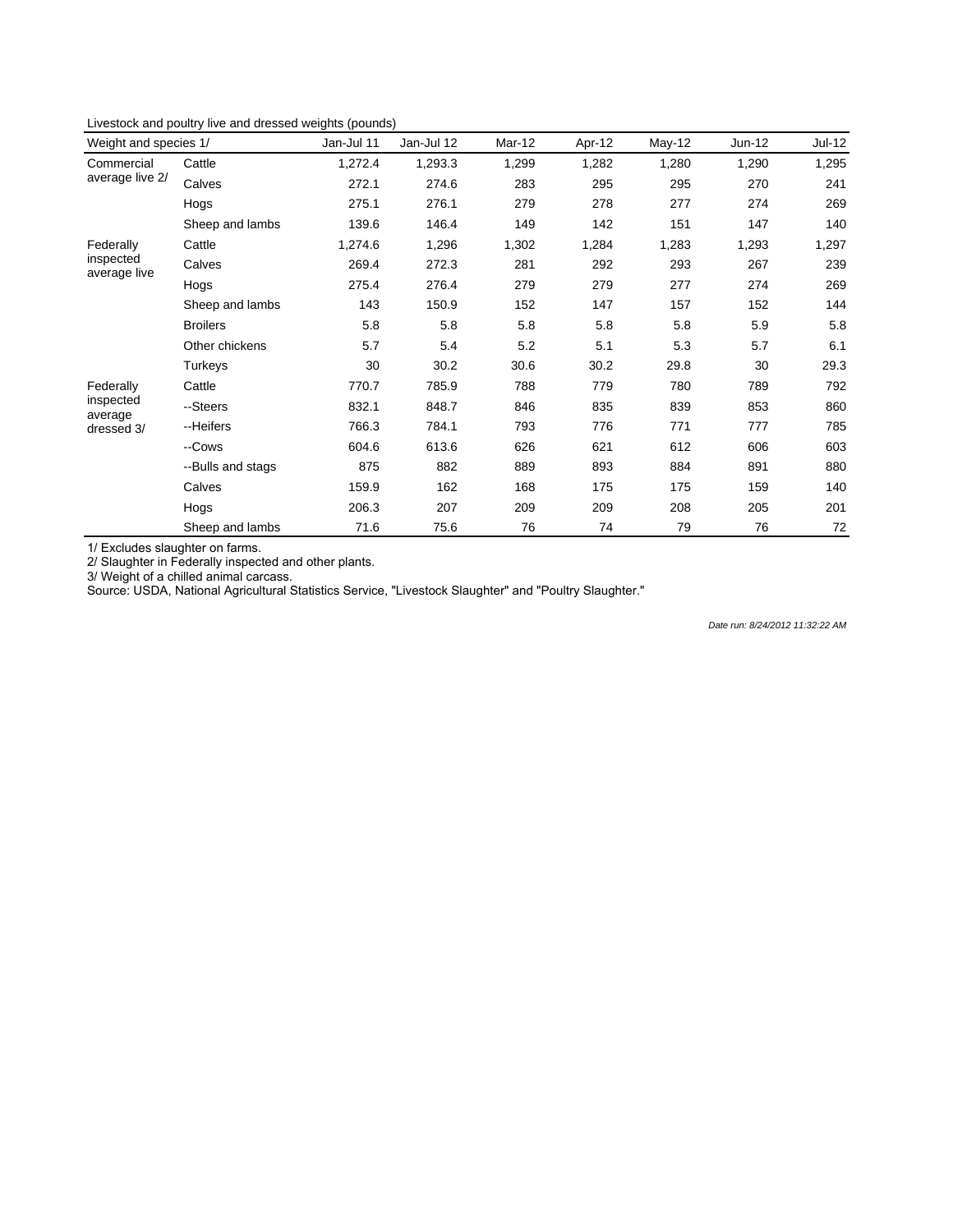Red meat and poultry beginning cold storage stocks (million pounds)

| Meat 1/         | Jan-Aug 11 | Jan-Aug 12 | Mar-12 | Apr-12 | $May-12$ | $Jun-12$ | Jul-12 | Aug-12 |
|-----------------|------------|------------|--------|--------|----------|----------|--------|--------|
| <b>Beef</b>     | 3.550.81   | 3,856.48   | 470.81 | 503.17 | 517.85   | 497.9    | 468.73 | 455.74 |
| Veal            | 29.93      | 30.31      | 4.36   | 4.5    | 3.75     | 4.11     | 3.57   | 4.15   |
| Pork            | 4.210.22   | 4.737.97   | 622.67 | 610.32 | 659.73   | 636.02   | 592.88 | 546.55 |
| Lamb and mutton | 121.41     | 165.01     | 20.85  | 21.85  | 19.71    | 19.68    | 22.46  | 24.33  |
| <b>Broiler</b>  | 5.710.98   | 4.671.98   | 567.97 | 546.72 | 570.88   | 605.53   | 609.17 | 608.13 |
| Other chicken   | 34.13      | 23.37      | 4.05   | 1.79   | 2.46     | 2.89     | 3.77   | 4.3    |
| Turkey          | 2.905.65   | 3.272.25   | 349.58 | 375.27 | 438.38   | 498.42   | 547.09 | 554.98 |
| Frozen eggs     | 232.02     | 289.79     | 36.33  | 33.67  | 32.53    | 34.5     | 40.19  | 38.67  |
|                 |            |            |        |        |          |          |        |        |

1/ In public and private cold storage warehouses. Monthly NASS data for ending stocks are reported here as beginning stocks for the next month.

Source: USDA, National Agricultural Statistics Service, "Cold Storage."

Date run: 8/24/2012 11:31:26 AM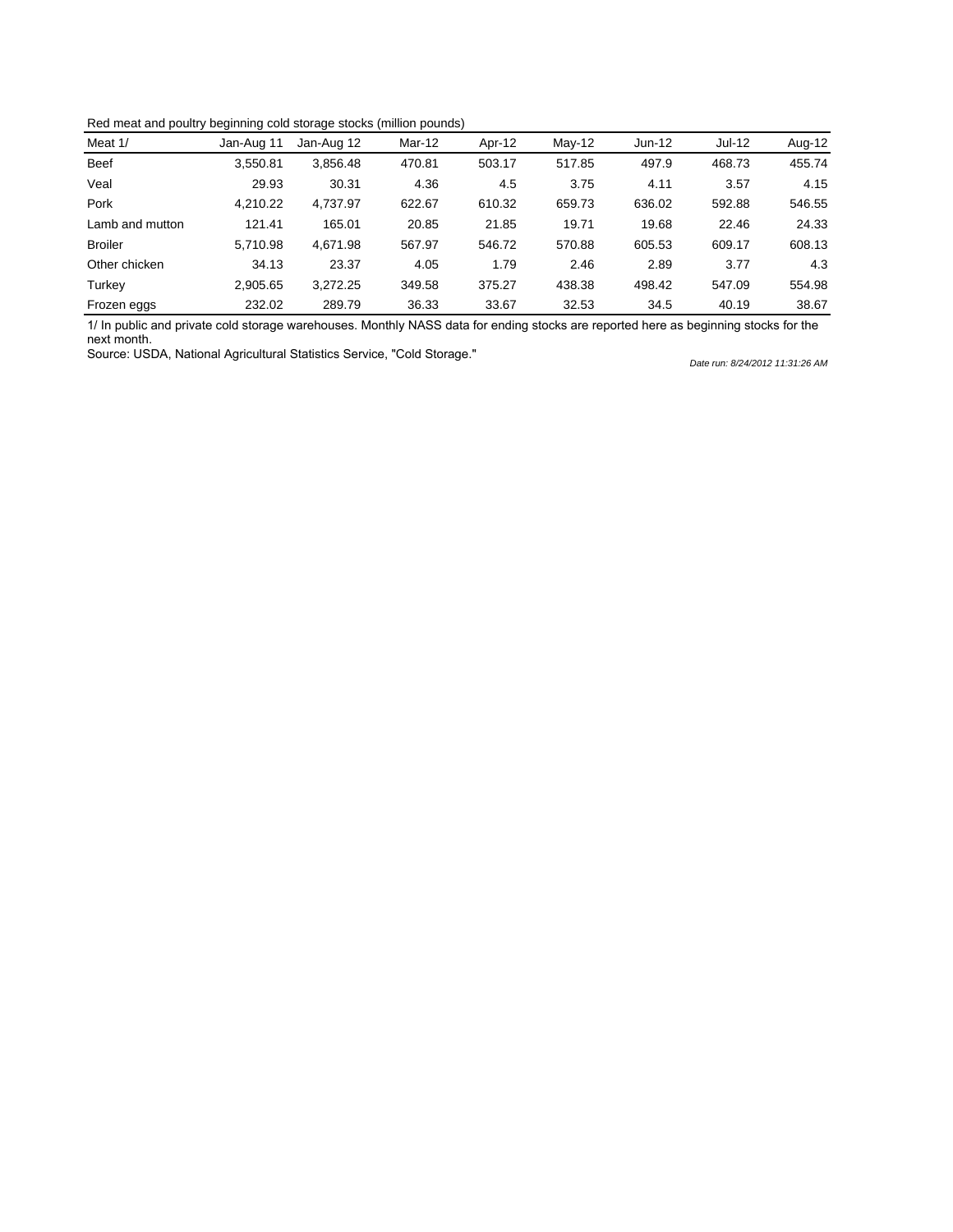#### **LIVESTOCK PRICES**

|                                    | 2011      | 2012      |           |           |           |                    |
|------------------------------------|-----------|-----------|-----------|-----------|-----------|--------------------|
|                                    | Aug.      | Apr.      | May       | June      | July      | $\prime^*$<br>Aug. |
| <b>Cattle prices</b>               |           |           | \$/cwt    |           |           |                    |
| Steers, Choice, 11-13 cwt          |           |           |           |           |           |                    |
| <b>Texas Panhandle</b>             | 113.57    | 120.55    | 120.59    | 120.32    | 114.81    | 119.25             |
| Nebraska Direct                    | 114.17    | 122.26    | 122.07    | 119.27    | 114.95    | 119.50             |
| <b>Cows - Sioux Falls</b>          |           |           |           |           |           |                    |
| Utility breaking, 1200 - 1600 lbs. | <b>NA</b> | <b>NA</b> | <b>NA</b> | <b>NA</b> | <b>NA</b> | <b>NA</b>          |
| Utility boning, 800 - 1200 lbs.    | <b>NA</b> | <b>NA</b> | <b>NA</b> | <b>NA</b> | <b>NA</b> | <b>NA</b>          |
| Feeder Cattle - Oklahoma City      |           |           |           |           |           |                    |
| Steers: Med. #1                    |           |           |           |           |           |                    |
| 500-550 lb                         | 143.21    | 192.07    | 188.94    | 179.71    | 149.50    | 150.00             |
| 600-650 lb                         | 139.64    | 169.90    | 166.51    | 164.86    | 141.29    | 142.50             |
| 750-800 lb                         | 135.24    | 148.04    | 151.00    | 151.12    | 137.24    | 138.00             |
| Heifers: Med. #1                   |           |           |           |           |           |                    |
| 450-500 lb                         | 131.69    | 170.84    | 169.92    | 162.37    | 138.13    | 137.50             |
| 700-750 lb                         | 125.41    | 137.59    | 140.55    | 142.04    | 130.26    | 129.50             |
| <b>Hog prices</b>                  |           |           |           |           |           |                    |
| Barrows and gilts                  |           |           |           |           |           |                    |
| National base 51-52% lean          | 76.09     | 58.99     | 58.51     | 67.87     | 69.93     | 65.00              |
| (live equivalent = carcass x .74)  |           |           |           |           |           |                    |
| Sows                               |           |           |           |           |           |                    |
| lowa-S. Minn. #1-2, 300-400 lb     | 66.85     | 51.59     | 47.41     | 48.63     | 44.29     | 40.00              |
| Sheep & lamb prices                |           |           |           |           |           |                    |
| San Angelo, TX                     |           |           |           |           |           |                    |
| Slaughter lambs, Choice            | 162.13    | 136.75    | 128.50    | 116.00    | 127.00    | 75.00              |
| Ewes, Good                         | 61.58     | 84.00     | 58.60     | 51.00     | 64.50     | 49.00              |
| Feeder lambs, Choice               | 226.67    | 207.75    | 170.05    | 139.88    | 172.00    | 92.00              |

#### **GRAIN AND FEED PRICES**

|                           | 2011 | 2012     |       |      |      |                    |
|---------------------------|------|----------|-------|------|------|--------------------|
|                           | Aug. | Apr.     | May   | June | July | $\prime^*$<br>Aug. |
|                           |      |          | \$/bu |      |      |                    |
| Corn, #2 Yellow, Cen. III | N/A  | N/A      | N/A   | N/A  | N/A  | N/A                |
| Wheat, HRW Ord., K.C.     | N/A  | N/A      | N/A   | N/A  | N/A  | N/A                |
|                           |      | $$$ /ton |       |      |      |                    |
| SBM, 48% Solvent, Decatur | N/A  | N/A      | N/A   | N/A  | N/A  | N/A                |
| Alfalfa Hay, U.S. Avg.    | 191  | 207      | 215   | 201  | 198  | N/A                |
| Grass Hay, U.S. Avg.      | 127  | 140      | 146   | 133  | 143  | N/A                |

#### /\* Estimates

Livestock, Dairy, and Poultry Situation and Outlook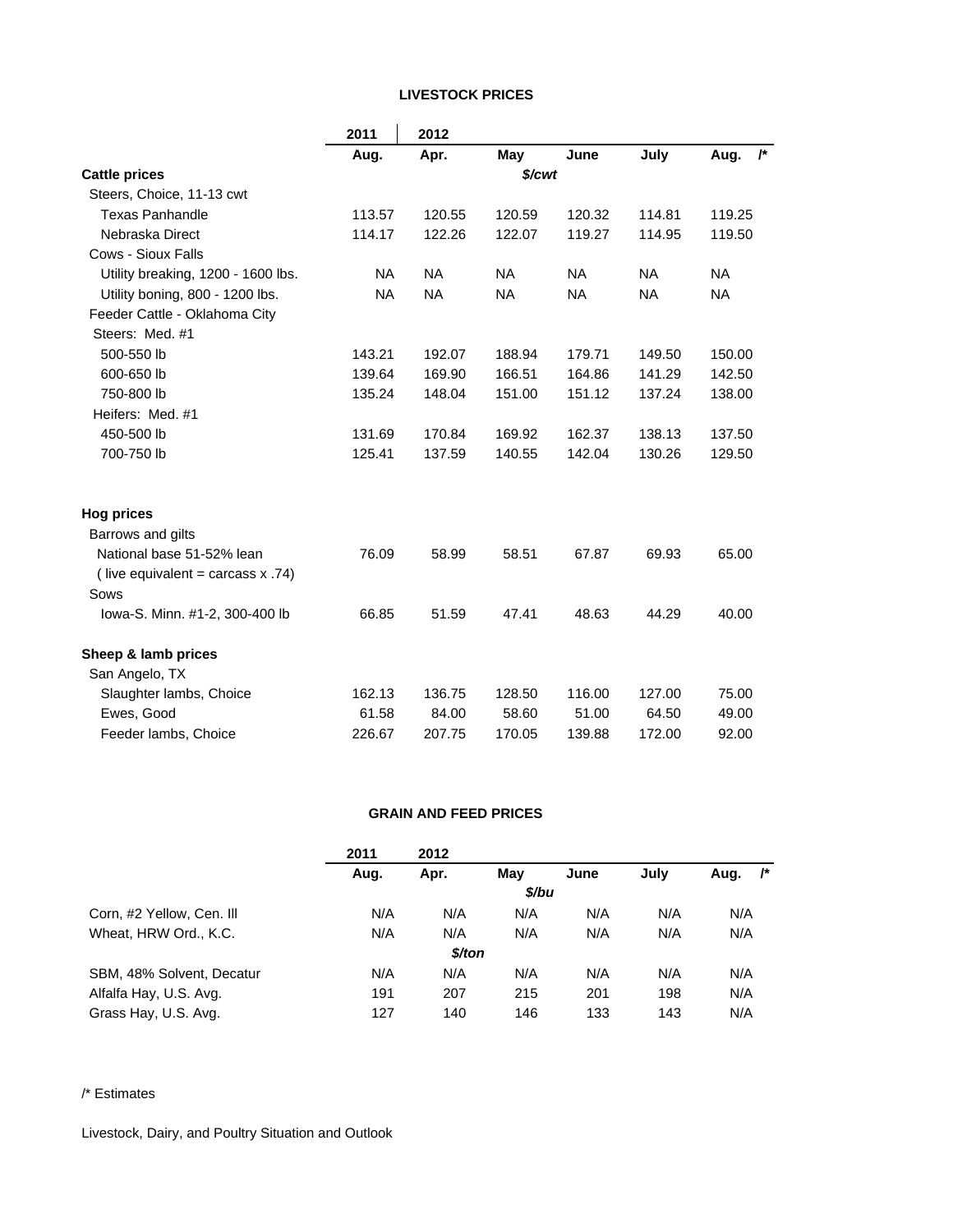# **WHOLESALE PRICES**

|                                 | 2011   |        |          | 2012   |           |                    |  |
|---------------------------------|--------|--------|----------|--------|-----------|--------------------|--|
|                                 | Aug.   | Apr.   | May      | June   | July      | $\prime^*$<br>Aug. |  |
| Beef, Central U.S.              |        |        |          |        |           |                    |  |
| Boxed beef cutout               |        |        | \$/cwt   |        |           |                    |  |
| Choice 1-3, 600 - 900 lbs.      | 181.12 | 183.43 | 192.84   | 197.24 | 185.25    | 183.00             |  |
| Select 1-3, 600 - 900 lbs.      | 176.13 | 181.41 | 186.15   | 181.71 | 173.30    | 176.25             |  |
| <b>Canner-Cutter Cows</b>       | N/A    | N/A    | N/A      | N/A    | N/A       | N/A                |  |
| Bnls. beef, 90% fresh           | 178.81 | 221.66 | 228.54   | 222.30 | 208.20    | 208.25             |  |
| Importd bnls. beef 90% frz.     | 189.75 | 214.42 | 210.25   | N/A    | 199.44    | 203.00             |  |
| Hide & offal value              | N/A    | N/A    | N/A      | N/A    | N/A       | N/A                |  |
| Veal carcass, 220-280 lb        | N/A    | N/A    | N/A      | N/A    | <b>NA</b> | <b>NA</b>          |  |
| Pork, Central U.S.              |        |        |          |        |           |                    |  |
| Pork cutout composite           | 105.21 | 77.88  | 79.94    | 92.48  | 90.94     | 91.00              |  |
| Loins, 14-19 lb BI 1/4" trim    | 149.33 | 119.81 | 128.27   | 149.14 | 127.43    | 119.00             |  |
| Bellies, 10-12 lb skin on trmd. | 135.09 | 80.00  | N/A      | N/A    | N/A       | 146.00             |  |
| Hams, 20-23 lb BI trmd. TS1     | 89.90  | 62.54  | 67.60    | 73.53  | 77.21     | 78.00              |  |
| Trimmings, 72% fresh            | 104.93 | 49.24  | 64.14    | 81.00  | 97.00     | 69.00              |  |
| Lamb, East Coast                |        |        |          |        |           |                    |  |
| 55 lb Down, Choice              | N/A    | N/A    | N/A      | N/A    | N/A       | N/A                |  |
| 55-65 lb, Choice                | 376.68 | 363.50 | 361.26   | 346.40 | 336.41    | 314.00             |  |
|                                 |        |        | cents/lb |        |           |                    |  |
| <b>Broilers</b>                 |        |        |          |        |           |                    |  |
| 12 City Avg.                    | 80.89  | 85.01  | 87.26    | 85.41  | 82.62     | 84.40              |  |
| Georgia dock                    | 86.78  | 92.19  | 93.26    | 93.68  | 93.87     | 94.10              |  |
| Northeast                       |        |        |          |        |           |                    |  |
| Breast, boneless                | 128.68 | 135.86 | 145.32   | 138.06 | 137.80    | 144.00             |  |
| Breast, Ribs on                 | 93.22  | 110.48 | 114.65   | 112.75 | 108.24    | 108.50             |  |
| Legs, whole                     | 68.55  | 73.10  | 69.71    | 67.69  | 63.71     | 68.40              |  |
| Leg quarters                    | 49.79  | 53.22  | 53.05    | 51.97  | 48.82     | 49.80              |  |
| <b>Turkeys</b>                  |        |        |          |        |           |                    |  |
| Eastern region                  |        |        |          |        |           |                    |  |
| Toms, 16-24 lb                  | 106.91 | 107.69 | 108.86   | 106.51 | 106.96    | 109.30             |  |
| Hens, 8-16 lb                   | 105.39 | 106.89 | 107.77   | 106.00 | 106.43    | 108.90             |  |
| Breast, 4-8 lb                  | 132.16 | 129.74 | 134.69   | 132.15 | 135.44    | 136.80             |  |
| <b>Drumsticks</b>               | 85.44  | 70.60  | 70.99    | 63.33  | 57.58     | 57.80              |  |
| Wings, full cut                 | 80.27  | 58.96  | 54.04    | 46.31  | 43.80     | 45.30              |  |
| Eggs, grd A, Ig, doz            |        |        |          |        |           |                    |  |
| 12 City Metro                   | 116.63 | 102.91 | 81.77    | 97.33  | 114.49    | 142.40             |  |
| New York                        | 131.87 | 102.10 | 91.95    | 105.00 | 125.14    | 129.50             |  |

/\* Estimates.

Source: Agricultural Marketing Service. Livestock, Dairy and Poultry Situation and Outlook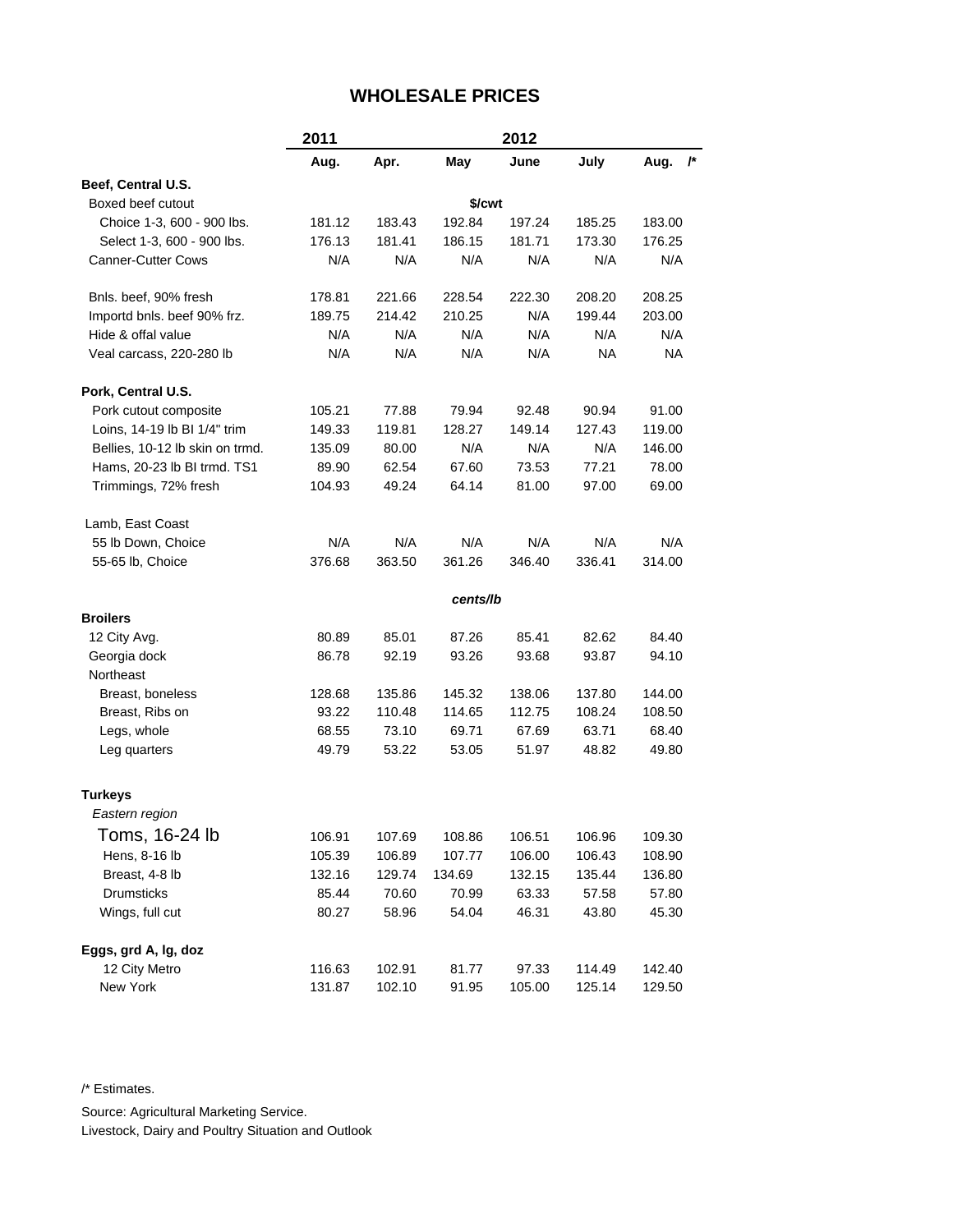|                 |            | Production 2/ |      |        |                     |            |                    |            |        |                                         |                                              | Per capita disappearance (pounds) |        |                                         |
|-----------------|------------|---------------|------|--------|---------------------|------------|--------------------|------------|--------|-----------------------------------------|----------------------------------------------|-----------------------------------|--------|-----------------------------------------|
| Year and qtr 1/ |            | Commercial    | Farm | Total  | Beginning<br>stocks | Imports 3/ | Total<br>supply 4/ | Exports 3/ | stocks | Total dis-<br>Ending appearance<br>4/5/ | U.S.<br>population<br>6/ (1,000)<br>persons) | Carcass<br>weight                 | Retail | <b>Boneless</b><br>weight retail weight |
| 2008            | Q1 Jan-Mar | 6,372         | 36   | 6,408  | 630                 | 638        | 7,676              | 395        | 553    | 6,728                                   | 303,494                                      | 22.2                              | 15.5   | 14.8                                    |
|                 | Q2 Apr-Jun | 6,899         | 15   | 6,914  | 553                 | 661        | 8,128              | 497        | 559    | 7,072                                   | 304,160                                      | 23.2                              | 16.3   | 15.6                                    |
|                 | Q3 Jul-Sep | 6,908         | 15   | 6,923  | 559                 | 584        | 8,067              | 643        | 590    | 6,834                                   | 304,902                                      | 22.4                              | 15.7   | 15.0                                    |
|                 | Q4 Oct-Dec | 6,382         | 36   | 6,418  | 590                 | 655        | 7,663              | 461        | 642    | 6,560                                   | 305,616                                      | 21.5                              | 15.0   | 14.4                                    |
|                 | Yr Jan-Dec | 26,561        | 102  | 26,664 | 630                 | 2,538      | 29,832             | 1,996      | 642    | 27,194                                  | 304,543                                      | 89.3                              | 62.5   | 59.7                                    |
| 2009            | Q1 Jan-Mar | 6,248         | 36   | 6,284  | 642                 | 703        | 7,629              | 423        | 556    | 6,651                                   | 306,237                                      | 21.7                              | 15.2   | 14.5                                    |
|                 | Q2 Apr-Jun | 6,602         | 15   | 6,617  | 556                 | 751        | 7,923              | 498        | 570    | 6,855                                   | 306,866                                      | 22.3                              | 15.6   | 14.9                                    |
|                 | Q3 Jul-Sep | 6,690         | 15   | 6,705  | 570                 | 622        | 7,897              | 496        | 560    | 6,841                                   | 307,573                                      | 22.2                              | 15.6   | 14.9                                    |
|                 | Q4 Oct-Dec | 6,426         | 36   | 6,462  | 560                 | 550        | 7,572              | 518        | 565    | 6,489                                   | 308,285                                      | 21.0                              | 14.7   | 14.1                                    |
|                 | Yr Jan-Dec | 25,965        | 102  | 26,068 | 642                 | 2,626      | 29,336             | 1,935      | 565    | 26,836                                  | 307,240                                      | 87.3                              | 61.1   | 58.4                                    |
| 2010            | Q1 Jan-Mar | 6,248         | 37   | 6,285  | 565                 | 573        | 7,423              | 478        | 502    | 6,443                                   | 308,899                                      | 20.9                              | 14.6   | 14.0                                    |
|                 | Q2 Apr-Jun | 6,546         | 17   | 6,564  | 502                 | 690        | 7,756              | 585        | 487    | 6,684                                   | 309,457                                      | 21.6                              | 15.1   | 14.4                                    |
|                 | Q3 Jul-Sep | 6,768         | 16   | 6,785  | 487                 | 598        | 7,870              | 590        | 514    | 6,766                                   | 310,070                                      | 21.8                              | 15.3   | 14.6                                    |
|                 | Q4 Oct-Dec | 6,741         | 37   | 6,779  | 514                 | 436        | 7,729              | 646        | 585    | 6,498                                   | 310,670                                      | 20.9                              | 14.6   | 14.0                                    |
|                 | Yr Jan-Dec | 26,305        | 107  | 26,412 | 565                 | 2,297      | 29,274             | 2,299      | 585    | 26,390                                  | 309,774                                      | 85.2                              | 59.6   | 57.0                                    |
| 2011            | Q1 Jan-Mar | 6,410         | 35   | 6,445  | 585                 | 461        | 7,491              | 633        | 584    | 6,274                                   | 311,184                                      | 20.2                              | 14.1   | 13.5                                    |
|                 | Q2 Apr-Jun | 6,559         | 13   | 6,573  | 584                 | 593        | 7,749              | 702        | 568    | 6,480                                   | 311,717                                      | 20.8                              | 14.6   | 13.9                                    |
|                 | Q3 Jul-Sep | 6,736         | 13   | 6,749  | 568                 | 548        | 7,865              | 766        | 559    | 6,540                                   | 312,330                                      | 20.9                              | 14.7   | 14.0                                    |
|                 | Q4 Oct-Dec | 6,490         | 35   | 6,525  | 559                 | 454        | 7,538              | 683        | 600    | 6,255                                   | 312,930                                      | 20.0                              | 14.0   | 13.4                                    |
|                 | Yr Jan-Dec | 26,195        | 96   | 26,292 | 585                 | 2,057      | 28,933             | 2,785      | 600    | 25,548                                  | 312,040                                      | 81.9                              | 57.3   | 54.8                                    |

Beef: Supply and disappearance (carcass weight, million pounds) and per capita disappearance (pounds)

1/ Latest data may be preliminary.

2/ Cold storage data converted to carcass-weight-equivalent basis.

3/ Includes veal beginning in 1989.

4/ Totals may not add due to rounding.

5/ Includes shipments to U.S. territories.

6/ Includes Armed Forces overseas. Estimate is calendar-year average.

Source: USDA, World Agricultural Outlook Board, "World Agricultural Supply and Demand Estimates" and supporting materials and ERS estimates of per capita disappearance.

Date run: 8/24/2012 11:32:53 AM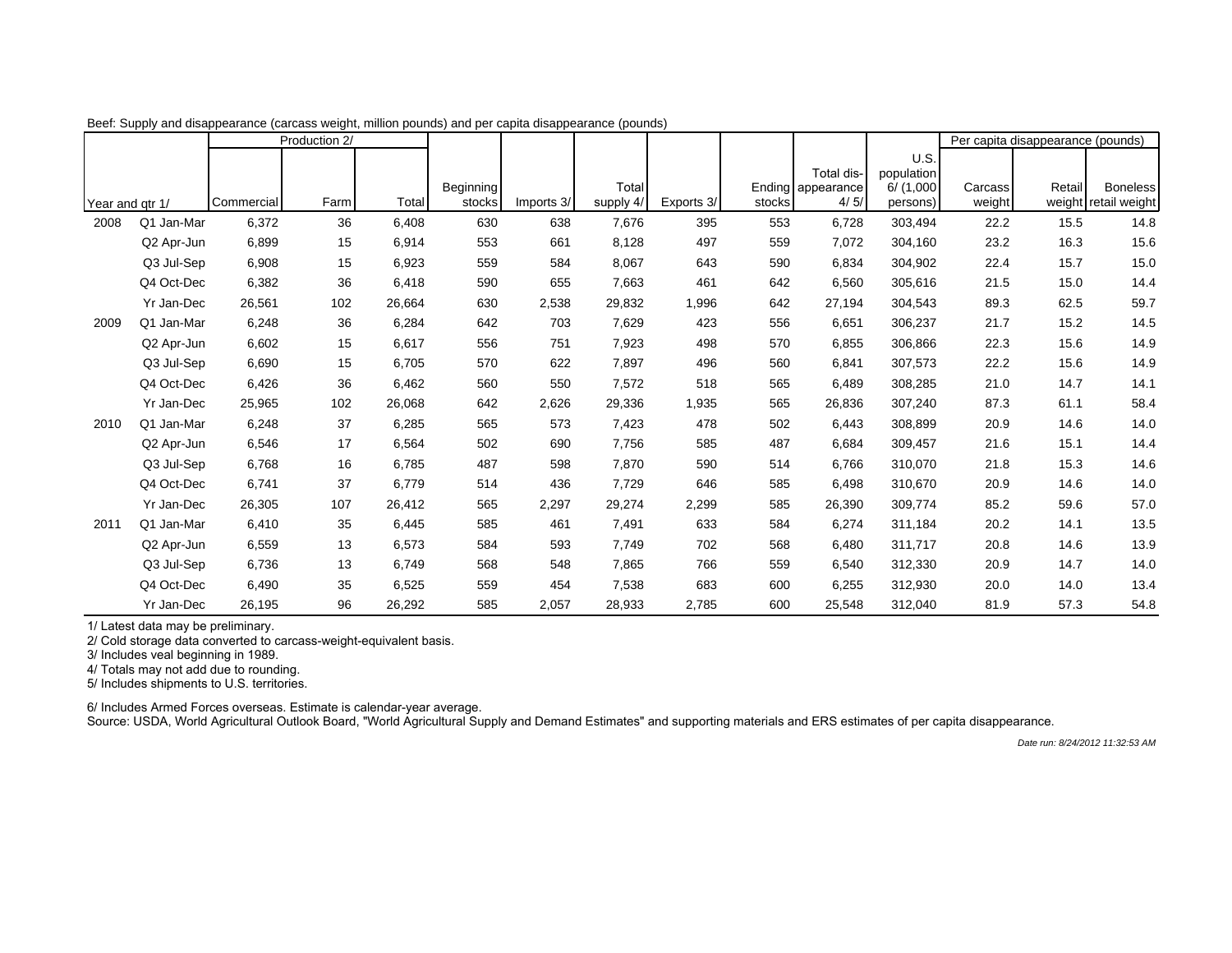|                 |            |            | Production 2/ |       |                            |            |                    |            |        |                                         |                                               |                   | Per capita disappearance (pounds) |                                         |
|-----------------|------------|------------|---------------|-------|----------------------------|------------|--------------------|------------|--------|-----------------------------------------|-----------------------------------------------|-------------------|-----------------------------------|-----------------------------------------|
| Year and gtr 1/ |            | Commercial | Farm          | Total | <b>Beginning</b><br>stocks | Imports 3/ | Total<br>supply 4/ | Exports 3/ | stocks | Total dis-<br>Ending appearance<br>4/5/ | U.S.<br>population<br>$6/$ (1,000<br>persons) | Carcass<br>weight | Retail                            | <b>Boneless</b><br>weight retail weight |
| 2008            | Q1 Jan-Mar | 34         | 3             | 37    | $\overline{7}$             |            | 44                 |            | 6      | 38                                      | 303,494                                       | $\cdot$ 1         |                                   |                                         |
|                 | Q2 Apr-Jun | 35         | 2             | 37    | 6                          |            | 43                 |            | 6      | 37                                      | 304,160                                       | .1                | $\cdot$ 1                         | .1                                      |
|                 | Q3 Jul-Sep | 36         |               | 37    | 6                          |            | 43                 |            | 8      | 35                                      | 304,902                                       |                   | $\cdot$ 1                         | $\cdot$ 1                               |
|                 | Q4 Oct-Dec | 38         | 3             | 41    | 8                          |            | 49                 |            | 9      | 40                                      | 305,616                                       | $\cdot$ 1         | $\cdot$ 1                         | .1                                      |
|                 | Yr Jan-Dec | 143        | 9             | 152   |                            |            | 159                |            | 9      | 150                                     | 304,543                                       | .5                | .4                                | .3                                      |
| 2009            | Q1 Jan-Mar | 35         | 3             | 38    | 9                          |            | 47                 |            | 6      | 41                                      | 306,237                                       | $\cdot$ 1         | $\cdot$ 1                         | .1                                      |
|                 | Q2 Apr-Jun | 33         | 2             | 35    | 6                          |            | 41                 |            | 9      | 32                                      | 306,866                                       | .1                | $\cdot$ 1                         | .1                                      |
|                 | Q3 Jul-Sep | 33         |               | 34    | 9                          |            | 43                 |            | 9      | 34                                      | 307,573                                       | .1                | $\cdot$ 1                         | .1                                      |
|                 | Q4 Oct-Dec | 37         | 3             | 40    |                            |            | 49                 |            | 9      | 40                                      | 308,285                                       | $\cdot$ 1         | $\cdot$ 1                         | .1                                      |
|                 | Yr Jan-Dec | 138        | 9             | 147   |                            |            | 156                |            | 9      | 147                                     | 307,240                                       | .5                | .4                                | .3                                      |
| 2010            | Q1 Jan-Mar | 35         | 3             | 38    | 9                          |            | 47                 |            | 8      | 39                                      | 308,899                                       | $\cdot$ 1         | $\cdot$ 1                         | .1                                      |
|                 | Q2 Apr-Jun | 32         | 2             | 34    | 8                          |            | 42                 |            | 6      | 36                                      | 309,457                                       |                   | $\cdot$ 1                         | .1                                      |
|                 | Q3 Jul-Sep | 33         | 2             | 35    | 6                          |            | 41                 |            | 5      | 36                                      | 310,070                                       | $\cdot$ 1         | $\cdot$ 1                         | $\cdot$ 1                               |
|                 | Q4 Oct-Dec | 34         | 3             | 38    | 5                          |            | 43                 |            |        | 39                                      | 310,670                                       |                   | $\cdot$ 1                         | .1                                      |
|                 | Yr Jan-Dec | 134        | 10            | 145   | 9                          |            | 154                |            |        | 150                                     | 309,774                                       | .5                | .4                                | .3                                      |
| 2011            | Q1 Jan-Mar | 33         | 3             | 36    |                            |            | 40                 |            |        | 36                                      | 311,184                                       | $\cdot$ 1         | $\cdot$ 1                         | .1                                      |
|                 | Q2 Apr-Jun | 32         | 2             | 34    |                            |            | 38                 |            |        | 35                                      | 311,717                                       | $\cdot$ 1         | $\cdot$ 1                         | $\cdot$ 1                               |
|                 | Q3 Jul-Sep | 32         |               | 33    | 3                          |            | 36                 |            |        | 33                                      | 312,330                                       | $\cdot$ 1         | $\cdot$ 1                         | .1                                      |
|                 | Q4 Oct-Dec | 32         | 3             | 35    |                            |            | 38                 |            |        | 35                                      | 312,930                                       |                   | $\cdot$ 1                         | .1                                      |
|                 | Yr Jan-Dec | 130        | 8             | 138   | 4                          |            | 142                |            | 3      | 139                                     | 312,040                                       | .4                | .4                                | .3                                      |

Veal: Supply and disappearance (carcass weight, million pounds) and per capita disappearance (pounds)

1/ Latest data may be preliminary.

2/ Cold storage data converted to carcass-weight-equivalent basis.

3/ Reported with beef beginning in 1989.

27 Reported Mill 2001 Sugmaning in 1999

5/ Includes shipments to U.S. territories.

6/ Includes Armed Forces overseas. Estimate is calendar-year average.

Source: USDA, World Agricultural Outlook Board, "World Agricultural Supply and Demand Estimates" and supporting materials and ERS estimates of per capita disappearance.

Date run: 8/24/2012 11:33:53 AM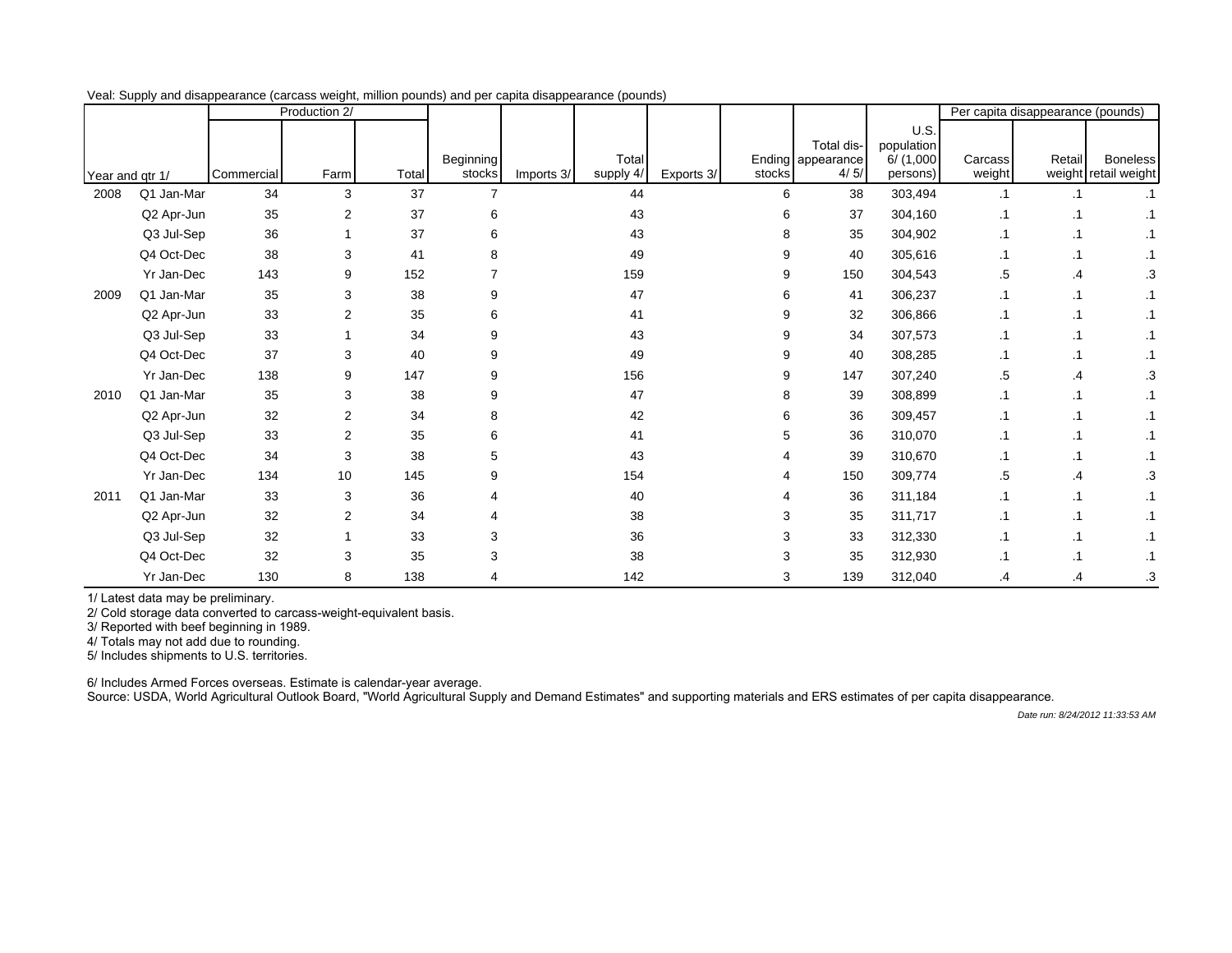|                 |            |            | Production 2/ |        |                     |         |                    |         |        |                                         |                                               |                   | Per capita disappearance (pounds) |                                         |
|-----------------|------------|------------|---------------|--------|---------------------|---------|--------------------|---------|--------|-----------------------------------------|-----------------------------------------------|-------------------|-----------------------------------|-----------------------------------------|
| Year and gtr 1/ |            | Commercial | Farm          | Total  | Beginning<br>stocks | Imports | Total<br>supply 3/ | Exports | stocks | Total dis-<br>Ending appearance<br>3/4/ | U.S.<br>population<br>$5/$ (1,000<br>persons) | Carcass<br>weight | Retail                            | <b>Boneless</b><br>weight retail weight |
| 2008            | Q1 Jan-Mar | 6,024      | 6             | 6,030  | 519                 | 217     | 6,766              | 1,111   | 744    | 4,911                                   | 303,494                                       | 16.2              | 12.6                              | 11.8                                    |
|                 | Q2 Apr-Jun | 5,593      | 4             | 5,597  | 744                 | 205     | 6,546              | 1,382   | 597    | 4,567                                   | 304,160                                       | 15.0              | 11.7                              | 10.9                                    |
|                 | Q3 Jul-Sep | 5,632      | 4             | 5,636  | 597                 | 191     | 6,425              | 1,112   | 577    | 4,736                                   | 304,902                                       | 15.5              | 12.1                              | 11.3                                    |
|                 | Q4 Oct-Dec | 6,098      | 6             | 6,104  | 577                 | 218     | 6,899              | 1,046   | 635    | 5,218                                   | 305,616                                       | 17.1              | 13.2                              | 12.4                                    |
|                 | Yr Jan-Dec | 23,347     | 20            | 23,367 | 519                 | 832     | 24,717             | 4,651   | 635    | 19,431                                  | 304,543                                       | 63.8              | 49.5                              | 46.5                                    |
| 2009            | Q1 Jan-Mar | 5,814      | 6             | 5,820  | 635                 | 205     | 6,661              | 1,025   | 678    | 4,957                                   | 306,237                                       | 16.2              | 12.6                              | 11.8                                    |
|                 | Q2 Apr-Jun | 5,490      | 5             | 5,494  | 678                 | 196     | 6,368              | 946     | 659    | 4,763                                   | 306,866                                       | 15.5              | 12.0                              | 11.3                                    |
|                 | Q3 Jul-Sep | 5,700      | 5             | 5,704  | 659                 | 210     | 6,573              | 1,007   | 587    | 4,979                                   | 307,573                                       | 16.2              | 12.6                              | 11.8                                    |
|                 | Q4 Oct-Dec | 5,996      | 6             | 6,002  | 587                 | 223     | 6,812              | 1,116   | 525    | 5,170                                   | 308,285                                       | 16.8              | 13.0                              | 12.2                                    |
|                 | Yr Jan-Dec | 22,999     | 21            | 23,020 | 635                 | 834     | 24,489             | 4,094   | 525    | 19,870                                  | 307,240                                       | 64.7              | 50.2                              | 47.1                                    |
| 2010            | Q1 Jan-Mar | 5,607      | 5             | 5,613  | 525                 | 199     | 6,337              | 1,046   | 576    | 4,715                                   | 308,899                                       | 15.3              | 11.8                              | 11.1                                    |
|                 | Q2 Apr-Jun | 5,302      | 4             | 5,306  | 576                 | 204     | 6,086              | 1,081   | 469    | 4,536                                   | 309,457                                       | 14.7              | 11.4                              | 10.7                                    |
|                 | Q3 Jul-Sep | 5,401      | 4             | 5,405  | 469                 | 237     | 6,111              | 951     | 472    | 4,688                                   | 310,070                                       | 15.1              | 11.7                              | 11.0                                    |
|                 | Q4 Oct-Dec | 6,126      | 6             | 6,132  | 472                 | 219     | 6,823              | 1,146   | 541    | 5,136                                   | 310,670                                       | 16.5              | 12.8                              | 12.1                                    |
|                 | Yr Jan-Dec | 22,437     | 19            | 22,456 | 525                 | 859     | 23,840             | 4,224   | 541    | 19,075                                  | 309,774                                       | 61.6              | 47.8                              | 44.9                                    |
| 2011            | Q1 Jan-Mar | 5,719      | 5             | 5,724  | 541                 | 201     | 6,466              | 1,248   | 639    | 4,579                                   | 311,184                                       | 14.7              | 11.4                              | 10.7                                    |
|                 | Q2 Apr-Jun | 5,370      | 4             | 5,374  | 639                 | 195     | 6,208              | 1,200   | 559    | 4,449                                   | 311,717                                       | 14.3              | 11.1                              | 10.4                                    |
|                 | Q3 Jul-Sep | 5,484      | 4             | 5,487  | 559                 | 194     | 6,240              | 1,261   | 558    | 4,421                                   | 312,330                                       | 14.2              | 11.0                              | 10.3                                    |
|                 | Q4 Oct-Dec | 6,186      | 5             | 6,191  | 558                 | 213     | 6,962              | 1,481   | 542    | 4,939                                   | 312,930                                       | 15.8              | 12.2                              | 11.5                                    |
|                 | Yr Jan-Dec | 22,758     | 17            | 22,775 | 541                 | 803     | 24,120             | 5,189   | 542    | 18,388                                  | 312,040                                       | 58.9              | 45.7                              | 43.0                                    |

Pork: Supply and disappearance (carcass weight, million pounds) and per capita disappearance (pounds)

1/ Latest data may be preliminary.

2/ Cold storage data converted to carcass-weight-equivalent basis.

27 Sold Storage data serveries to sales

4/ Includes shipments to U.S. territories.

5/ Includes Armed Forces overseas. Estimate is calendar-year average.

Source: USDA, World Agricultural Outlook Board, "World Agricultural Supply and Demand Estimates" and supporting materials and ERS estimates of per capita disappearance.

Date run: 8/24/2012 11:33:23 AM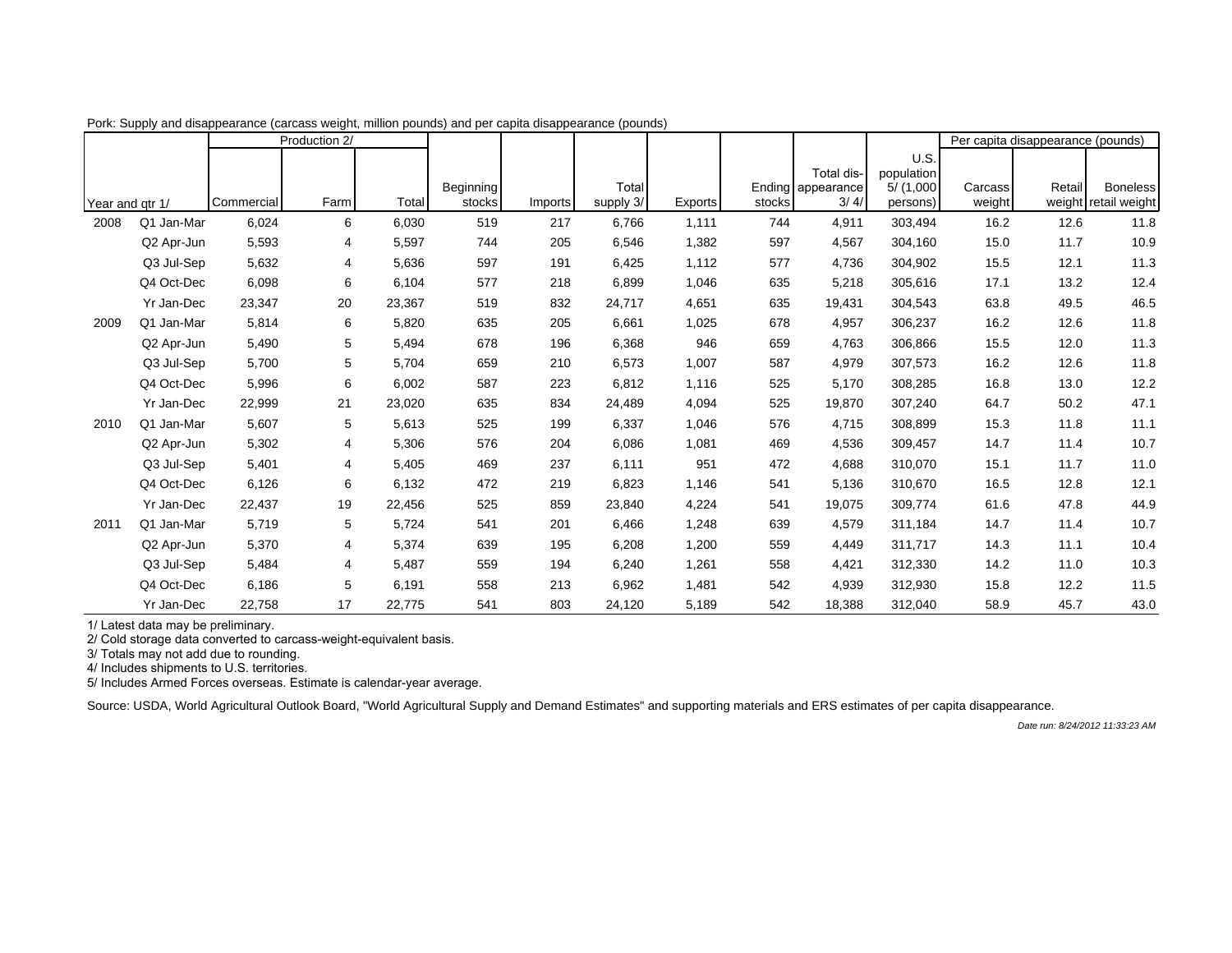|                 |            |            | Production 2/  |       |                     |         |                    |         |        |                                         |                                               |                   | Per capita disappearance (pounds) |                                         |
|-----------------|------------|------------|----------------|-------|---------------------|---------|--------------------|---------|--------|-----------------------------------------|-----------------------------------------------|-------------------|-----------------------------------|-----------------------------------------|
| Year and qtr 1/ |            | Commercial | Farm           | Total | Beginning<br>stocks | Imports | Total<br>supply 3/ | Exports | stocks | Total dis-<br>Ending appearance<br>3/4/ | U.S.<br>population<br>$5/$ (1,000<br>persons) | Carcass<br>weight | Retail                            | <b>Boneless</b><br>weight retail weight |
| 2008            | Q1 Jan-Mar | 46         | 2              | 48    | 13                  | 52      | 112                | 2       | 17     | 93                                      | 303,494                                       | $\cdot$ 3         | .3                                | .2                                      |
|                 | Q2 Apr-Jun | 43         | 2              | 45    | 17                  | 48      | 109                | 3       | 20     | 87                                      | 304,160                                       | .3                | .3                                | .2                                      |
|                 | Q3 Jul-Sep | 42         |                | 43    | 20                  | 38      | 100                | 3       | 21     | 76                                      | 304,902                                       | $\cdot$           | .2                                | $\overline{2}$                          |
|                 | Q4 Oct-Dec | 43         | $\overline{2}$ | 45    | 21                  | 47      | 113                | 4       | 21     | 88                                      | 305,616                                       | .3                | .3                                | $\overline{2}$                          |
|                 | Yr Jan-Dec | 174        | 6              | 180   | 13                  | 183     | 376                | 12      | 21     | 343                                     | 304,543                                       | 1.1               | 1.0                               | .7                                      |
| 2009            | Q1 Jan-Mar | 42         | 2              | 44    | 21                  | 51      | 116                | 4       | 19     | 93                                      | 306,237                                       | .3                | .3                                | .2                                      |
|                 | Q2 Apr-Jun | 42         | $\overline{2}$ | 44    | 19                  | 46      | 108                | 4       | 22     | 82                                      | 306,866                                       | $\cdot$ 3         | $\cdot$                           | $\overline{2}$                          |
|                 | Q3 Jul-Sep | 42         | 2              | 44    | 22                  | 28      | 93                 | 4       | 17     | 73                                      | 307,573                                       | $\cdot$           | .2                                | .2                                      |
|                 | Q4 Oct-Dec | 45         | 2              | 46    | 17                  | 46      | 110                | 5       | 15     | 90                                      | 308,285                                       | .3                | .3                                | .2                                      |
|                 | Yr Jan-Dec | 171        | 7              | 177   | 21                  | 171     | 369                | 16      | 15     | 338                                     | 307,240                                       | 1.1               | 1.0                               | .7                                      |
| 2010            | Q1 Jan-Mar | 43         |                | 44    | 15                  | 47      | 106                | 6       | 16     | 84                                      | 308,899                                       | .3                | .2                                | $\overline{2}$                          |
|                 | Q2 Apr-Jun | 40         |                | 41    | 16                  | 46      | 103                | 4       | 23     | 76                                      | 309,457                                       | $\cdot$           | .2                                | $\overline{2}$                          |
|                 | Q3 Jul-Sep | 39         |                | 40    | 23                  | 31      | 94                 | 3       | 18     | 73                                      | 310,070                                       | $\cdot$           | .2                                | .2                                      |
|                 | Q4 Oct-Dec | 42         |                | 44    | 18                  | 42      | 104                | 3       | 15     | 86                                      | 310,670                                       | .3                | .2                                | $\overline{2}$                          |
|                 | Yr Jan-Dec | 164        | 5              | 168   | 15                  | 166     | 349                | 16      | 15     | 318                                     | 309,774                                       | 1.0               | .9                                | .7                                      |
| 2011            | Q1 Jan-Mar | 36         |                | 37    | 15                  | 49      | 101                | 4       | 13     | 85                                      | 311,184                                       | $\cdot$ 3         | $\cdot$                           | .2                                      |
|                 | Q2 Apr-Jun | 40         |                | 41    | 13                  | 48      | 102                | 6       | 18     | 78                                      | 311,717                                       | .2                | $\overline{c}$                    | $\overline{c}$                          |
|                 | Q3 Jul-Sep | 36         |                | 37    | 18                  | 31      | 86                 | 4       | 22     | 60                                      | 312,330                                       | $\cdot$           | $\overline{c}$                    | .1                                      |
|                 | Q4 Oct-Dec | 37         |                | 38    | 22                  | 34      | 93                 | 5       | 17     | 72                                      | 312,930                                       | $\cdot$           | $\overline{2}$                    | $\overline{2}$                          |
|                 | Yr Jan-Dec | 149        | 5              | 153   | 15                  | 162     | 330                | 19      | 17     | 294                                     | 312,040                                       | 9.                | 8.                                | .6                                      |

Lamb and mutton: Supply and disappearance (carcass weight, million pounds) and per capita disappearance (pounds)

1/ Latest data may be preliminary.

2/ Cold storage data converted to carcass-weight-equivalent basis.

3/ Totals may not add due to rounding.

4/ Includes shipments to U.S. territories.

5/ Includes Armed Forces overseas. Estimate is calendar-year average.

Source: USDA, World Agricultural Outlook Board, "World Agricultural Supply and Demand Estimates" and supporting materials and ERS estimates of per capita disappearance.

Date run: 8/24/2012 11:33:11 AM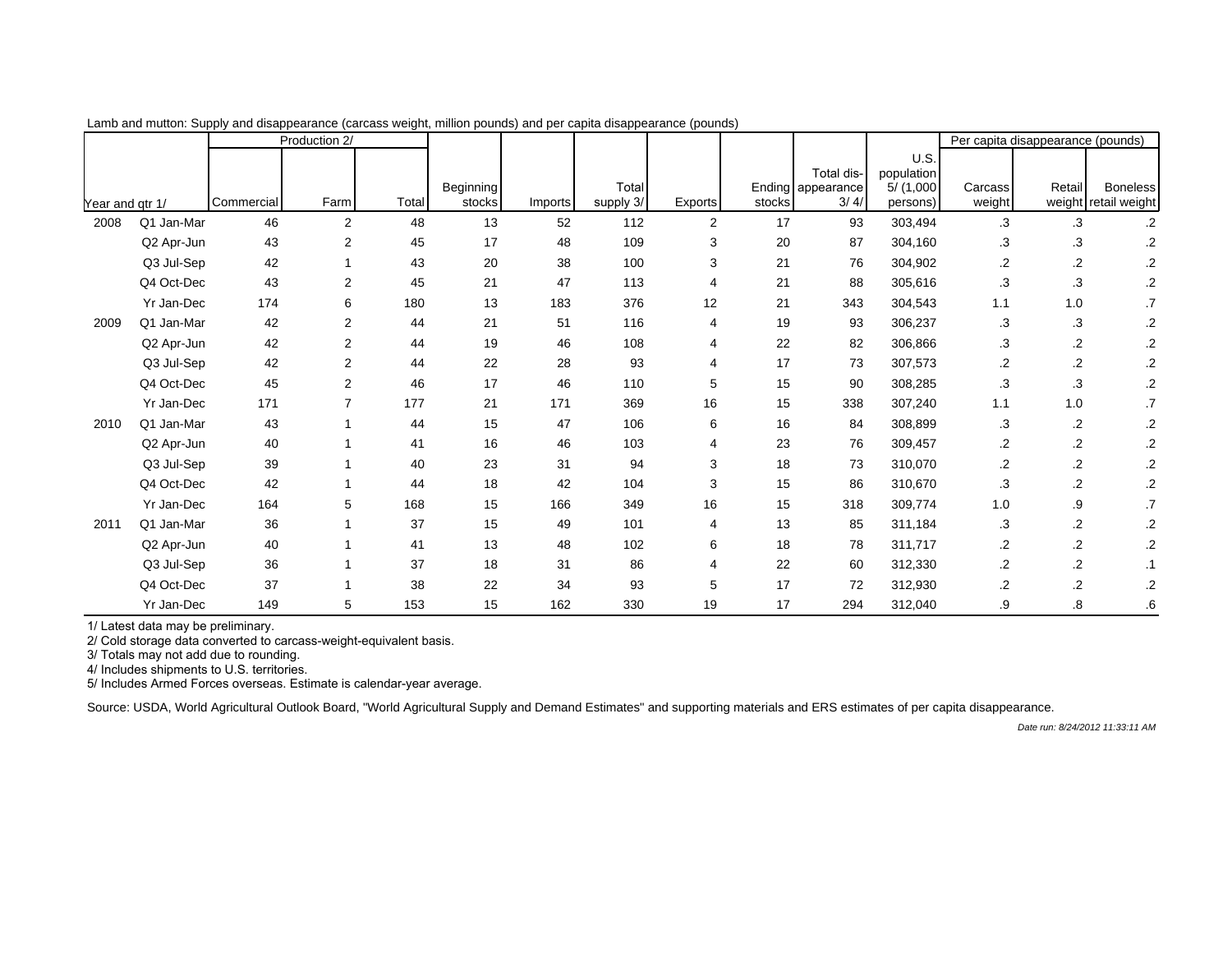|                 |            |            | Production 2/     |        |           |         |           |         |        |                                 |                                   |         | Per capita disappearance (pounds) |                      |
|-----------------|------------|------------|-------------------|--------|-----------|---------|-----------|---------|--------|---------------------------------|-----------------------------------|---------|-----------------------------------|----------------------|
|                 |            |            |                   |        | Beginning |         | Total     |         |        | Total dis-<br>Ending appearance | U.S.<br>population<br>$5/$ (1,000 | Carcass | Retail                            | Boneless             |
| Year and gtr 1/ |            | Commercial | Farm <sup>'</sup> | Total  | stocks    | Imports | supply 3/ | Exports | stocks | 3/4/                            | persons)                          | weight  |                                   | weight retail weight |
| 2008            | Q1 Jan-Mar | 12,475     | 47                | 12,522 | 1,169     | 907     | 14,598    | 1,509   | 1,320  | 11,769                          | 303,494                           | 38.8    | 28.4                              | 26.9                 |
|                 | Q2 Apr-Jun | 12,570     | 23                | 12,593 | 1,320     | 914     | 14,826    | 1,882   | 1,182  | 11,763                          | 304,160                           | 38.7    | 28.3                              | 26.8                 |
|                 | Q3 Jul-Sep | 12,618     | 21                | 12,640 | 1,182     | 813     | 14,635    | 1,758   | 1,196  | 11,681                          | 304,902                           | 38.3    | 28.1                              | 26.6                 |
|                 | Q4 Oct-Dec | 12,562     | 46                | 12,608 | 1,196     | 919     | 14,723    | 1,511   | 1,307  | 11,905                          | 305,616                           | 39.0    | 28.6                              | 27.1                 |
|                 | Yr Jan-Dec | 50,225     | 137               | 50,362 | 1,169     | 3,553   | 55,084    | 6,660   | 1,307  | 47,118                          | 304,543                           | 154.7   | 113.4                             | 107.3                |
| 2009            | Q1 Jan-Mar | 12,139     | 47                | 12,186 | 1,307     | 960     | 14,453    | 1,451   | 1,259  | 11,743                          | 306,237                           | 38.3    | 28.1                              | 26.6                 |
|                 | Q2 Apr-Jun | 12,167     | 23                | 12,190 | 1,259     | 992     | 14,441    | 1,448   | 1,260  | 11,733                          | 306,866                           | 38.2    | 28.0                              | 26.5                 |
|                 | Q3 Jul-Sep | 12,464     | 22                | 12,486 | 1,260     | 860     | 14,606    | 1,506   | 1,173  | 11,927                          | 307,573                           | 38.8    | 28.4                              | 26.9                 |
|                 | Q4 Oct-Dec | 12,504     | 47                | 12,551 | 1,173     | 819     | 14,542    | 1,639   | 1,114  | 11,789                          | 308,285                           | 38.2    | 28.1                              | 26.6                 |
|                 | Yr Jan-Dec | 49,274     | 139               | 49,412 | 1,307     | 3,631   | 54,350    | 6,045   | 1,114  | 47,191                          | 307,240                           | 153.6   | 112.7                             | 106.6                |
| 2010            | Q1 Jan-Mar | 11,933     | 47                | 11,980 | 1,114     | 819     | 13,913    | 1,530   | 1,102  | 11,281                          | 308,899                           | 36.5    | 26.8                              | 25.3                 |
|                 | Q2 Apr-Jun | 11,920     | 25                | 11,945 | 1,102     | 940     | 13,987    | 1,670   | 985    | 11,332                          | 309,457                           | 36.6    | 26.8                              | 25.4                 |
|                 | Q3 Jul-Sep | 12,242     | 23                | 12,264 | 985       | 866     | 14,115    | 1,544   | 1,009  | 11,562                          | 310,070                           | 37.3    | 27.3                              | 25.9                 |
|                 | Q4 Oct-Dec | 12,944     | 47                | 12,991 | 1,009     | 697     | 14,697    | 1,795   | 1,145  | 11,757                          | 310,670                           | 37.8    | 27.8                              | 26.3                 |
|                 | Yr Jan-Dec | 49,039     | 141               | 49,180 | 1,114     | 3,322   | 53,616    | 6,539   | 1,145  | 45,932                          | 309,774                           | 148.3   | 108.7                             | 102.9                |
| 2011            | Q1 Jan-Mar | 12,198     | 44                | 12,242 | 1,145     | 711     | 14,099    | 1,885   | 1,240  | 10,974                          | 311,184                           | 35.3    | 25.9                              | 24.5                 |
|                 | Q2 Apr-Jun | 12,001     | 20                | 12,021 | 1,240     | 836     | 14,097    | 1,908   | 1,148  | 11,041                          | 311,717                           | 35.4    | 25.9                              | 24.6                 |
|                 | Q3 Jul-Sep | 12,288     | 18                | 12,306 | 1,148     | 773     | 14,227    | 2,031   | 1,142  | 11,054                          | 312,330                           | 35.4    | 25.9                              | 24.5                 |
|                 | Q4 Oct-Dec | 12,745     | 44                | 12,789 | 1,142     | 701     | 14,632    | 2,169   | 1,162  | 11,301                          | 312,930                           | 36.1    | 26.5                              | 25.1                 |
|                 | Yr Jan-Dec | 49,232     | 127               | 49,358 | 1,145     | 3,021   | 53,525    | 7,993   | 1,162  | 44,370                          | 312,040                           | 142.2   | 104.3                             | 98.7                 |

Total red meat: Supply and disappearance (carcass weight, million pounds) and per capita disappearance (pounds)

1/ Latest data may be preliminary.

2/ Cold storage data converted to carcass-weight-equivalent basis.

3/ Totals may not add due to rounding.

4/ Includes shipments to U.S. territories.

5/ Includes Armed Forces overseas. Estimate is calendar-year average.

Source: USDA, World Agricultural Outlook Board, "World Agricultural Supply and Demand Estimates" and supporting materials and ERS estimates of per capita disappearance.

Date run: 8/24/2012 11:33:41 AM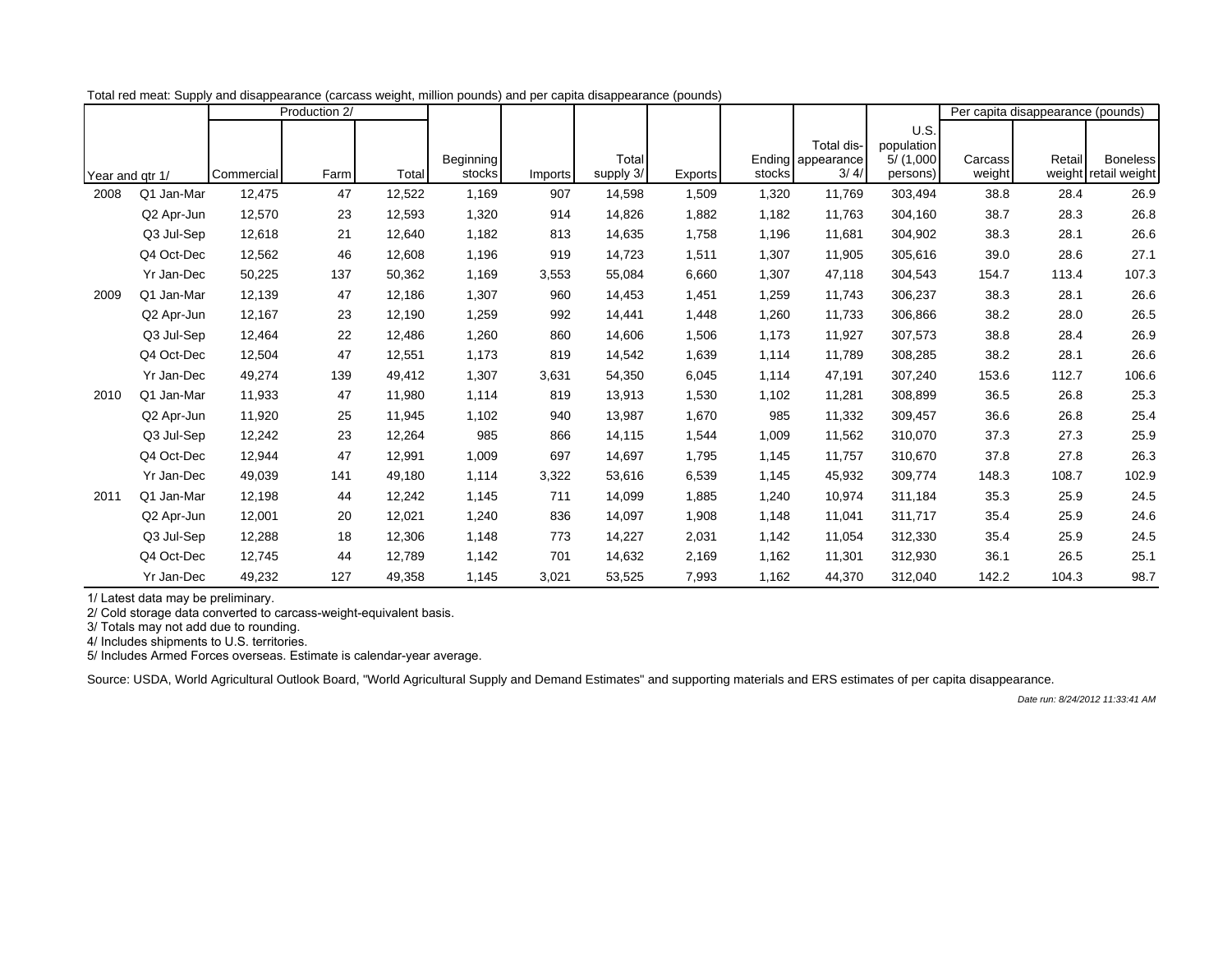|                 |            |                        | Production 2/ |                                            |                     |         |                    |         |        |                                         |                                               |                   | Per capita disappearance (pounds) |                                  |
|-----------------|------------|------------------------|---------------|--------------------------------------------|---------------------|---------|--------------------|---------|--------|-----------------------------------------|-----------------------------------------------|-------------------|-----------------------------------|----------------------------------|
| Year and qtr 1/ |            | Federally<br>Inspected | ation 3/      | Net ready-to<br>Condemn- -cook (RTC)<br>4/ | Beginning<br>stocks | Imports | Total<br>supply 5/ | Exports | stocks | Total dis-<br>Ending appearance<br>5/6/ | U.S.<br>population<br>$7/$ (1,000<br>persons) | Carcass<br>weight | Retail                            | Boneless<br>weight retail weight |
| 2008            | Q1 Jan-Mar | 9,145                  | 98            | 9,048                                      | 719                 | 20      | 9,786              | 1,525   | 747    | 7,515                                   | 303,494                                       | 24.8              | 21.3                              | 14.9                             |
|                 | Q2 Apr-Jun | 9,439                  | 101           | 9,338                                      | 747                 | 25      | 10,110             | 1,769   | 739    | 7,602                                   | 304,160                                       | 25.0              | 21.5                              | 15.0                             |
|                 | Q3 Jul-Sep | 9,457                  | 101           | 9,356                                      | 739                 | 26      | 10,121             | 1,926   | 728    | 7,466                                   | 304,902                                       | 24.5              | 21.0                              | 14.7                             |
|                 | Q4 Oct-Dec | 8,865                  | 95            | 8,770                                      | 728                 | 24      | 9,522              | 1,741   | 745    | 7,036                                   | 305,616                                       | 23.0              | 19.8                              | 13.9                             |
|                 | Yr Jan-Dec | 36,906                 | 395           | 36,511                                     | 719                 | 95      | 37,325             | 6,961   | 745    | 29,619                                  | 304,543                                       | 97.3              | 83.5                              | 58.5                             |
| 2009            | Q1 Jan-Mar | 8,573                  | 92            | 8,481                                      | 745                 | 23      | 9,250              | 1,738   | 620    | 6,891                                   | 306,237                                       | 22.5              | 19.3                              | 13.5                             |
|                 | Q2 Apr-Jun | 8,939                  | 96            | 8,843                                      | 620                 | 24      | 9,488              | 1,654   | 633    | 7,201                                   | 306,866                                       | 23.5              | 20.2                              | 14.1                             |
|                 | Q3 Jul-Sep | 9,172                  | 98            | 9,074                                      | 633                 | 26      | 9,732              | 1,716   | 613    | 7,403                                   | 307,573                                       | 24.1              | 20.7                              | 14.5                             |
|                 | Q4 Oct-Dec | 8,827                  | 94            | 8,733                                      | 613                 | 25      | 9,371              | 1,709   | 616    | 7,045                                   | 308,285                                       | 22.9              | 19.6                              | 13.8                             |
|                 | Yr Jan-Dec | 35,511                 | 380           | 35,131                                     | 745                 | 99      | 35,974             | 6,818   | 616    | 28,540                                  | 307,240                                       | 92.9              | 79.8                              | 55.9                             |
| 2010            | Q1 Jan-Mar | 8,733                  | 93            | 8,640                                      | 616                 | 28      | 9,283              | 1,469   | 596    | 7,218                                   | 308,899                                       | 23.4              | 20.1                              | 14.1                             |
|                 | Q2 Apr-Jun | 9,198                  | 98            | 9,100                                      | 596                 | 22      | 9,717              | 1,699   | 635    | 7,383                                   | 309,457                                       | 23.9              | 20.5                              | 14.4                             |
|                 | Q3 Jul-Sep | 9,496                  | 102           | 9,394                                      | 635                 | 29      | 10,058             | 1,643   | 678    | 7,738                                   | 310,070                                       | 25.0              | 21.4                              | 15.0                             |
|                 | Q4 Oct-Dec | 9,483                  | 101           | 9,382                                      | 678                 | 28      | 10,088             | 1,954   | 773    | 7,361                                   | 310,670                                       | 23.7              | 20.4                              | 14.3                             |
|                 | Yr Jan-Dec | 36,910                 | 395           | 36,515                                     | 616                 | 107     | 37,238             | 6,765   | 773    | 29,700                                  | 309,774                                       | 95.9              | 82.4                              | 57.7                             |
| 2011            | Q1 Jan-Mar | 9,290                  | 99            | 9,191                                      | 773                 | 27      | 9,991              | 1,527   | 661    | 7,803                                   | 311,184                                       | 25.1              | 21.5                              | 15.1                             |
|                 | Q2 Apr-Jun | 9,509                  | 102           | 9,407                                      | 661                 | 25      | 10,093             | 1,588   | 716    | 7,789                                   | 311,717                                       | 25.0              | 21.5                              | 15.0                             |
|                 | Q3 Jul-Sep | 9,542                  | 102           | 9,440                                      | 716                 | 29      | 10,185             | 1,978   | 639    | 7,568                                   | 312,330                                       | 24.2              | 20.8                              | 14.6                             |
|                 | Q4 Oct-Dec | 8,860                  | 95            | 8,765                                      | 639                 | 25      | 9,429              | 1,879   | 590    | 6,960                                   | 312,930                                       | 22.2              | 19.1                              | 13.4                             |
|                 | Yr Jan-Dec | 37,201                 | 398           | 36,803                                     | 773                 | 107     | 37,683             | 6,971   | 590    | 30,121                                  | 312,040                                       | 96.5              | 82.9                              | 58.1                             |

Broilers: Supply and disappearance (million pounds) and per capita disappearance (pounds)

1/ Latest data may be preliminary.

2/ Includes other production (not Federally inspected) prior to 2001.

3/ Condemnations are 0 prior to 1973 because total ready-to-cook (RTC) production already accounted for condemnations.

4/ Total RTC production (Federally inspected and other production) less further-processed and cut-up meat condemned under Federal inspection.

5/ Totals may not add due to rounding.

6/ Includes shipments to U.S. territories.

7/ Includes Armed Forces overseas. Estimate is calendar-year average.

Source: USDA, World Agricultural Outlook Board, "World Agricultural Supply and Demand Estimates" and supporting materials and ERS estimates of per capita disappearance.

Date run: 8/24/2012 11:32:59 AM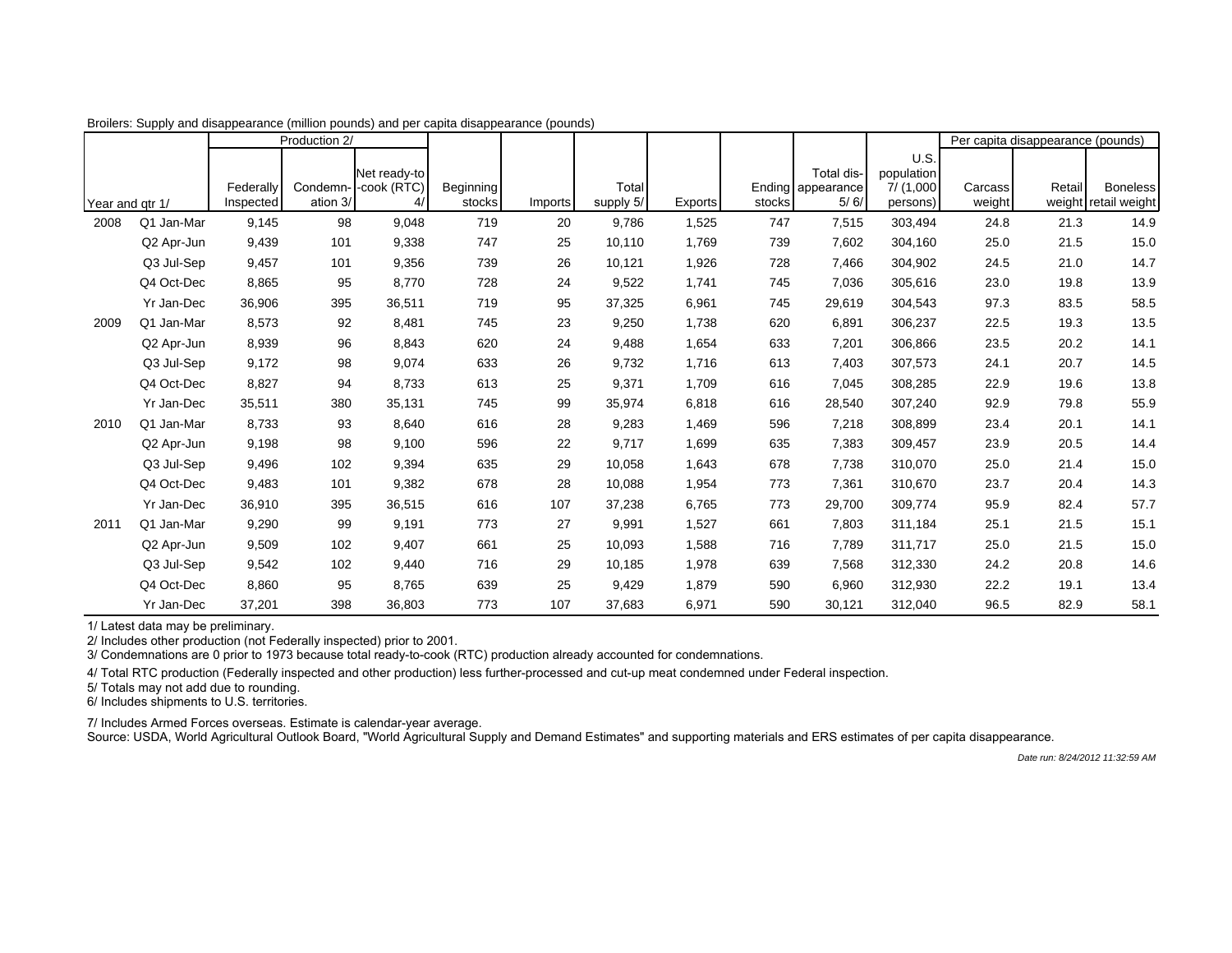|                 |            |                        | Production 2/ |                                            |                     |                |                    |                |                |                                         |                                               |                   | Per capita disappearance (pounds) |                                         |
|-----------------|------------|------------------------|---------------|--------------------------------------------|---------------------|----------------|--------------------|----------------|----------------|-----------------------------------------|-----------------------------------------------|-------------------|-----------------------------------|-----------------------------------------|
| Year and qtr 1/ |            | Federally<br>Inspected | ation 3/      | Net ready-to<br>Condemn- -cook (RTC)<br>4/ | Beginning<br>stocks | Imports        | Total<br>supply 5/ | <b>Exports</b> | stocks         | Total dis-<br>Ending appearance<br>5/6/ | U.S.<br>population<br>$7/$ (1,000<br>persons) | Carcass<br>weight | Retail                            | <b>Boneless</b><br>weight retail weight |
| 2008            | Q1 Jan-Mar | 135                    |               | 135                                        | $\overline{2}$      | $\overline{2}$ | 139                | 41             | $\overline{2}$ | 96                                      | 303,494                                       | .3                | .3                                | .2                                      |
|                 | Q2 Apr-Jun | 148                    |               | 148                                        | 2                   | $\overline{2}$ | 151                | 32             | 5              | 114                                     | 304,160                                       | .4                | .4                                | $\overline{2}$                          |
|                 | Q3 Jul-Sep | 148                    |               | 148                                        | 5                   | 2              | 155                | 31             |                | 116                                     | 304,902                                       | $\cdot$           | .4                                | .2                                      |
|                 | Q4 Oct-Dec | 129                    |               | 129                                        | 7                   | $\overline{2}$ | 138                | 43             | 3              | 91                                      | 305,616                                       | .3                | .3                                | .2                                      |
|                 | Yr Jan-Dec | 559                    | 1             | 559                                        | 2                   | 8              | 569                | 148            | 3              | 417                                     | 304,543                                       | 1.4               | 1.4                               | .8                                      |
| 2009            | Q1 Jan-Mar | 118                    |               | 118                                        | 3                   | $\overline{2}$ | 123                | 31             | 4              | 88                                      | 306,237                                       | З.                | .3                                | $\overline{c}$                          |
|                 | Q2 Apr-Jun | 130                    |               | 129                                        | 4                   | $\overline{2}$ | 135                | 25             | 5              | 105                                     | 306,866                                       | З.                | .3                                | .2                                      |
|                 | Q3 Jul-Sep | 136                    |               | 136                                        | 5                   | $\overline{2}$ | 142                | 23             | 5              | 114                                     | 307,573                                       | $\cdot$           | .4                                | .2                                      |
|                 | Q4 Oct-Dec | 117                    |               | 117                                        | 5                   | $\overline{2}$ | 124                | 21             | $\overline{2}$ | 102                                     | 308,285                                       | .3                | .3                                | .2                                      |
|                 | Yr Jan-Dec | 500                    | 1             | 500                                        | 3                   | 8              | 511                | 100            | $\overline{2}$ | 408                                     | 307,240                                       | 1.3               | 1.3                               | .8                                      |
| 2010            | Q1 Jan-Mar | 116                    |               | 116                                        | 2                   | $\overline{2}$ | 119                | 20             | 2              | 98                                      | 308,899                                       | З.                | .3                                | .2                                      |
|                 | Q2 Apr-Jun | 125                    |               | 125                                        | 2                   |                | 128                | 23             | 3              | 102                                     | 309,457                                       | .3                | .3                                | .2                                      |
|                 | Q3 Jul-Sep | 138                    |               | 138                                        | 3                   |                | 142                | 16             | 2              | 124                                     | 310,070                                       | $\cdot$           | .4                                | .2                                      |
|                 | Q4 Oct-Dec | 125                    |               | 125                                        | 2                   |                | 128                | 21             | 4              | 103                                     | 310,670                                       | .3                | .3                                | .2                                      |
|                 | Yr Jan-Dec | 504                    |               | 503                                        | 2                   |                | 510                | 79             | 4              | 427                                     | 309,774                                       | 1.4               | 1.4                               | .8                                      |
| 2011            | Q1 Jan-Mar | 121                    |               | 121                                        | 4                   | -1             | 125                | 22             | 4              | 100                                     | 311,184                                       | $\cdot$ 3         | .3                                | .2                                      |
|                 | Q2 Apr-Jun | 132                    |               | 132                                        |                     |                | 136                | 18             | 4              | 114                                     | 311,717                                       | $\cdot$           | .4                                | .2                                      |
|                 | Q3 Jul-Sep | 143                    |               | 143                                        |                     |                | 147                | 29             | 8              | 110                                     | 312,330                                       | $\cdot$           | .4                                | .2                                      |
|                 | Q4 Oct-Dec | 125                    |               | 125                                        | 8                   |                | 133                | 24             | 2              | 108                                     | 312,930                                       | .3                | .3                                | .2                                      |
|                 | Yr Jan-Dec | 521                    |               | 520                                        | 4                   | $\overline{2}$ | 526                | 93             | 2              | 431                                     | 312,040                                       | 1.4               | 1.4                               | 8.                                      |

Other chicken: Supply and disappearance (million pounds) and per capita disappearance (pounds)

1/ Latest data may be preliminary.

2/ Includes other production (not Federally inspected) prior to 2001.

3/ Condemnations are 0 prior to 1973 because total ready-to-cook (RTC) production already accounted for condemnations.

4/ Total RTC production (Federally inspected and other production) less further-processed and cut-up meat condemned under Federal inspection.

5/ Totals may not add due to rounding.

6/ Includes shipments to U.S. territories.

7/ Includes Armed Forces overseas. Estimate is calendar-year average.

Source: USDA, World Agricultural Outlook Board, "World Agricultural Supply and Demand Estimates" and supporting materials and ERS estimates of per capita disappearance.

Date run: 8/24/2012 11:33:17 AM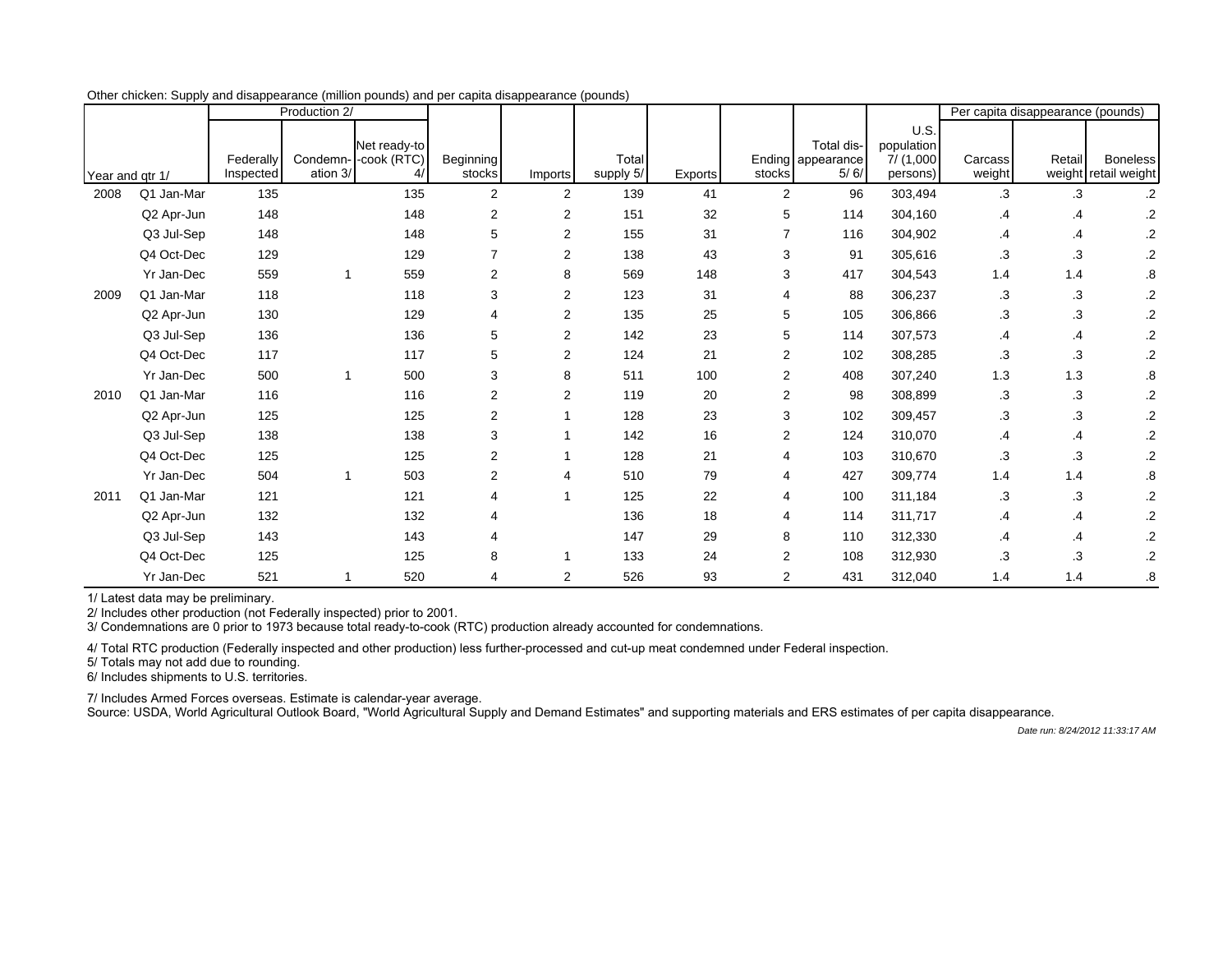|                 |            |                        | Production 2/ |                                            |                     |                |                    |                |        |                                         |                                               |                   | Per capita disappearance (pounds) |                                  |
|-----------------|------------|------------------------|---------------|--------------------------------------------|---------------------|----------------|--------------------|----------------|--------|-----------------------------------------|-----------------------------------------------|-------------------|-----------------------------------|----------------------------------|
| Year and gtr 1/ |            | Federally<br>Inspected | ation 3/      | Net ready-to<br>Condemn-1-cook (RTC)<br>4/ | Beginning<br>stocks | Imports        | Total<br>supply 5/ | <b>Exports</b> | stocks | Total dis-<br>Ending appearance<br>5/6/ | U.S.<br>population<br>$7/$ (1,000<br>persons) | Carcass<br>weight | Retail                            | Boneless<br>weight retail weight |
| 2008            | Q1 Jan-Mar | 1,536                  | 20            | 1,516                                      | 261                 | 4              | 1,781              | 149            | 428    | 1,204                                   | 303,494                                       | 4.0               | 4.0                               | 3.1                              |
|                 | Q2 Apr-Jun | 1,560                  | 20            | 1,540                                      | 428                 | 5              | 1,972              | 160            | 563    | 1,249                                   | 304,160                                       | 4.1               | 4.1                               | 3.2                              |
|                 | Q3 Jul-Sep | 1,568                  | 21            | 1,548                                      | 563                 | 3              | 2,113              | 184            | 621    | 1,308                                   | 304,902                                       | 4.3               | 4.3                               | 3.4                              |
|                 | Q4 Oct-Dec | 1,582                  | 21            | 1,561                                      | 621                 | 3              | 2,185              | 182            | 396    | 1,607                                   | 305,616                                       | 5.3               | 5.3                               | 4.2                              |
|                 | Yr Jan-Dec | 6,246                  | 82            | 6,165                                      | 261                 | 14             | 6,439              | 675            | 396    | 5,368                                   | 304,543                                       | 17.6              | 17.6                              | 13.9                             |
| 2009            | Q1 Jan-Mar | 1,385                  | 18            | 1,367                                      | 396                 | 5              | 1,768              | 116            | 513    | 1,139                                   | 306,237                                       | 3.7               | 3.7                               | 2.9                              |
|                 | Q2 Apr-Jun | 1,420                  | 19            | 1,401                                      | 513                 | 6              | 1,920              | 122            | 595    | 1,203                                   | 306,866                                       | 3.9               | 3.9                               | 3.1                              |
|                 | Q3 Jul-Sep | 1,417                  | 19            | 1,398                                      | 595                 | 5              | 1,998              | 151            | 614    | 1,233                                   | 307,573                                       | 4.0               | 4.0                               | 3.2                              |
|                 | Q4 Oct-Dec | 1,442                  | 19            | 1,423                                      | 614                 | $\overline{4}$ | 2,041              | 144            | 262    | 1,635                                   | 308,285                                       | 5.3               | 5.3                               | 4.2                              |
|                 | Yr Jan-Dec | 5,663                  | 74            | 5,589                                      | 396                 | 20             | 6,006              | 534            | 262    | 5,210                                   | 307,240                                       | 17.0              | 17.0                              | 13.4                             |
| 2010            | Q1 Jan-Mar | 1,340                  | 18            | 1,322                                      | 262                 | 6              | 1,591              | 114            | 380    | 1,096                                   | 308,899                                       | 3.5               | 3.5                               | 2.8                              |
|                 | Q2 Apr-Jun | 1,383                  | 18            | 1,365                                      | 380                 | 5              | 1,750              | 136            | 507    | 1,107                                   | 309,457                                       | 3.6               | 3.6                               | 2.8                              |
|                 | Q3 Jul-Sep | 1,415                  | 19            | 1,396                                      | 507                 | 6              | 1,909              | 158            | 474    | 1,277                                   | 310,070                                       | 4.1               | 4.1                               | 3.3                              |
|                 | Q4 Oct-Dec | 1,506                  | 20            | 1,486                                      | 474                 | 8              | 1,968              | 174            | 192    | 1,602                                   | 310,670                                       | 5.2               | 5.2                               | 4.1                              |
|                 | Yr Jan-Dec | 5,644                  | 74            | 5,570                                      | 262                 | 25             | 5,857              | 582            | 192    | 5,083                                   | 309,774                                       | 16.4              | 16.4                              | 13.0                             |
| 2011            | Q1 Jan-Mar | 1,402                  | 18            | 1,384                                      | 192                 | 5              | 1,581              | 159            | 326    | 1,095                                   | 311,184                                       | 3.5               | 3.5                               | 2.8                              |
|                 | Q2 Apr-Jun | 1,471                  | 19            | 1,452                                      | 326                 | 6              | 1,784              | 171            | 509    | 1,104                                   | 311,717                                       | 3.5               | 3.5                               | 2.8                              |
|                 | Q3 Jul-Sep | 1,423                  | 19            | 1,404                                      | 509                 | 5              | 1,918              | 173            | 510    | 1,235                                   | 312,330                                       | 4.0               | 4.0                               | 3.1                              |
|                 | Q4 Oct-Dec | 1,495                  | 20            | 1,475                                      | 510                 | 5              | 1,990              | 199            | 211    | 1,580                                   | 312,930                                       | 5.0               | 5.0                               | 4.0                              |
|                 | Yr Jan-Dec | 5,791                  | 76            | 5,715                                      | 192                 | 21             | 5,928              | 703            | 211    | 5,015                                   | 312,040                                       | 16.1              | 16.1                              | 12.7                             |

Turkeys: Supply and disappearance (million pounds) and per capita disappearance (pounds)

1/ Latest data may be preliminary.

2/ Includes other production (not Federally inspected) prior to 2001.

3/ Condemnations are 0 prior to 1973 because total ready-to-cook (RTC) production already accounted for condemnations.

4/ Total RTC production (Federally inspected and other production) less further-processed and cut-up meat condemned under Federal inspection.

5/ Totals may not add due to rounding.

6/ Includes shipments to U.S. territories.

7/ Includes Armed Forces overseas. Estimate is calendar-year average.

Source: USDA, World Agricultural Outlook Board, "World Agricultural Supply and Demand Estimates" and supporting materials and ERS estimates of per capita disappearance.

Date run: 8/24/2012 11:33:47 AM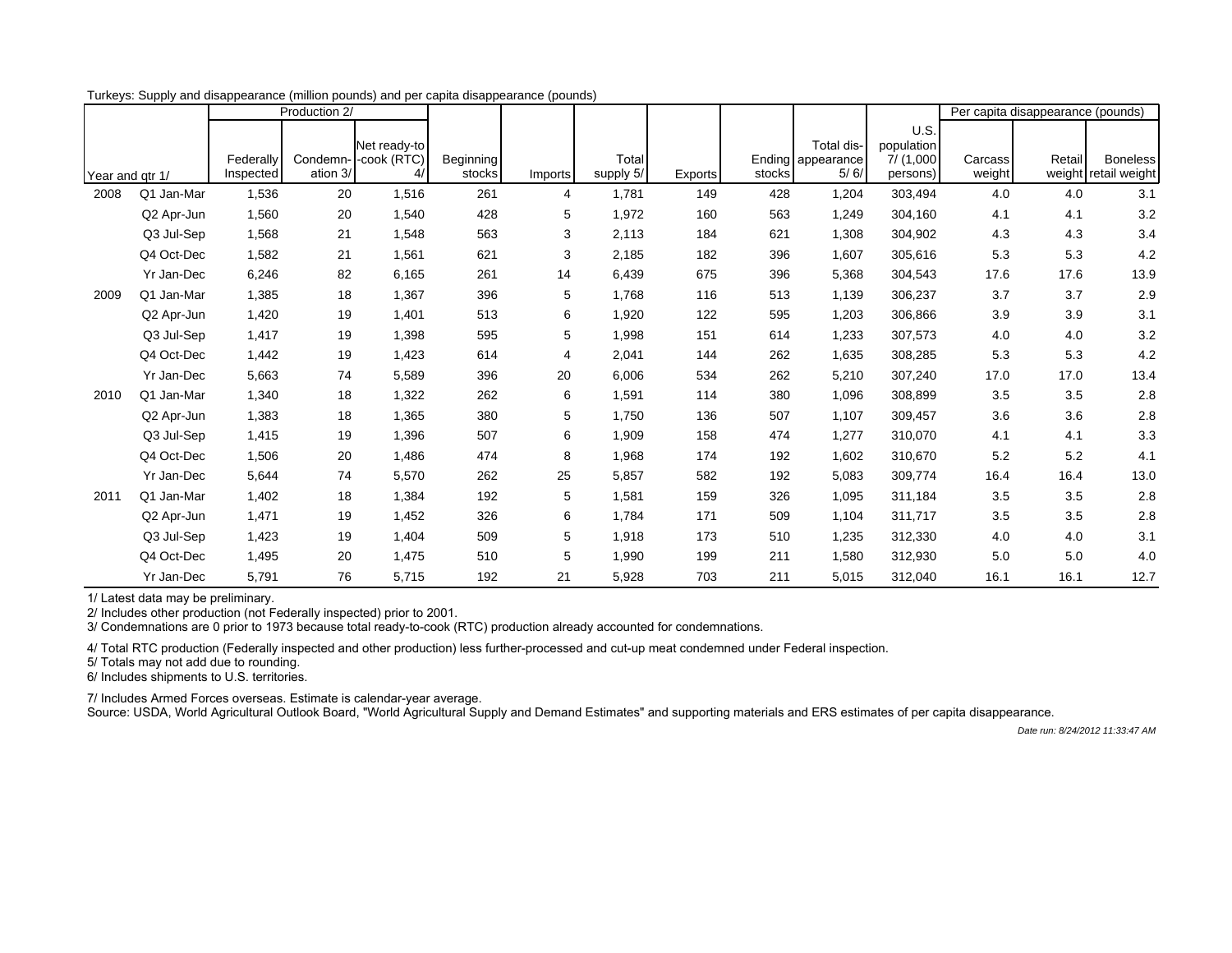|                 |            |                        | Production 2/ |                                            |                     |         |                    |         |        |                                         |                                               |                   | Per capita disappearance (pounds) |                                         |
|-----------------|------------|------------------------|---------------|--------------------------------------------|---------------------|---------|--------------------|---------|--------|-----------------------------------------|-----------------------------------------------|-------------------|-----------------------------------|-----------------------------------------|
| Year and qtr 1/ |            | Federally<br>Inspected | ation 3/      | Net ready-to<br>Condemn-1-cook (RTC)<br>4/ | Beginning<br>stocks | Imports | Total<br>supply 5/ | Exports | stocks | Total dis-<br>Ending appearance<br>5/6/ | U.S.<br>population<br>$7/$ (1,000<br>persons) | Carcass<br>weight | Retail                            | <b>Boneless</b><br>weight retail weight |
| 2008            | Q1 Jan-Mar | 10,816                 | 118           | 10,698                                     | 982                 | 26      | 11,706             | 1,714   | 1,177  | 8,815                                   | 303,494                                       | 29.0              | 25.6                              | 18.2                                    |
|                 | Q2 Apr-Jun | 11,147                 | 122           | 11,026                                     | 1,177               | 31      | 12,233             | 1,961   | 1,307  | 8,966                                   | 304,160                                       | 29.5              | 26.0                              | 18.5                                    |
|                 | Q3 Jul-Sep | 11,173                 | 122           | 11,051                                     | 1,307               | 30      | 12,388             | 2,142   | 1,357  | 8,890                                   | 304,902                                       | 29.2              | 25.7                              | 18.4                                    |
|                 | Q4 Oct-Dec | 10,576                 | 116           | 10,460                                     | 1,357               | 29      | 11,845             | 1,967   | 1,144  | 8,735                                   | 305,616                                       | 28.6              | 25.3                              | 18.2                                    |
|                 | Yr Jan-Dec | 43,712                 | 477           | 43,235                                     | 982                 | 116     | 44,333             | 7,784   | 1,144  | 35,404                                  | 304,543                                       | 116.3             | 102.5                             | 73.3                                    |
| 2009            | Q1 Jan-Mar | 10,076                 | 110           | 9,966                                      | 1,144               | 31      | 11,141             | 1,886   | 1,137  | 8,118                                   | 306,237                                       | 26.5              | 23.3                              | 16.7                                    |
|                 | Q2 Apr-Jun | 10,488                 | 114           | 10,374                                     | 1,137               | 33      | 11,543             | 1,801   | 1,233  | 8,509                                   | 306,866                                       | 27.7              | 24.4                              | 17.4                                    |
|                 | Q3 Jul-Sep | 10,725                 | 117           | 10,608                                     | 1,233               | 32      | 11,873             | 1,891   | 1,232  | 8,750                                   | 307,573                                       | 28.4              | 25.1                              | 17.9                                    |
|                 | Q4 Oct-Dec | 10,386                 | 113           | 10,273                                     | 1,232               | 31      | 11,536             | 1,874   | 880    | 8,782                                   | 308,285                                       | 28.5              | 25.3                              | 18.1                                    |
|                 | Yr Jan-Dec | 41,674                 | 455           | 41,220                                     | 1,144               | 127     | 42,491             | 7,452   | 880    | 34,159                                  | 307,240                                       | 111.2             | 98.1                              | 70.1                                    |
| 2010            | Q1 Jan-Mar | 10,189                 | 111           | 10,078                                     | 880                 | 35      | 10,993             | 1,603   | 978    | 8,412                                   | 308,899                                       | 27.2              | 23.9                              | 17.1                                    |
|                 | Q2 Apr-Jun | 10,706                 | 117           | 10,589                                     | 978                 | 28      | 11,595             | 1,858   | 1,145  | 8,592                                   | 309,457                                       | 27.8              | 24.4                              | 17.4                                    |
|                 | Q3 Jul-Sep | 11,049                 | 120           | 10,929                                     | 1,145               | 36      | 12,109             | 1,816   | 1,154  | 9,139                                   | 310,070                                       | 29.5              | 26.0                              | 18.5                                    |
|                 | Q4 Oct-Dec | 11,114                 | 121           | 10,993                                     | 1,154               | 37      | 12,184             | 2,149   | 969    | 9,066                                   | 310,670                                       | 29.2              | 25.8                              | 18.5                                    |
|                 | Yr Jan-Dec | 43,058                 | 469           | 42,589                                     | 880                 | 136     | 43,605             | 7,426   | 969    | 35,209                                  | 309,774                                       | 113.7             | 100.1                             | 71.5                                    |
| 2011            | Q1 Jan-Mar | 10,813                 | 118           | 10,695                                     | 969                 | 33      | 11,697             | 1,707   | 991    | 8,999                                   | 311,184                                       | 28.9              | 25.4                              | 18.1                                    |
|                 | Q2 Apr-Jun | 11,112                 | 121           | 10,991                                     | 991                 | 32      | 12,013             | 1,777   | 1,229  | 9,007                                   | 311,717                                       | 28.9              | 25.4                              | 18.1                                    |
|                 | Q3 Jul-Sep | 11,108                 | 121           | 10,987                                     | 1,229               | 34      | 12,250             | 2,180   | 1,157  | 8,913                                   | 312,330                                       | 28.5              | 25.1                              | 17.9                                    |
|                 | Q4 Oct-Dec | 10,480                 | 115           | 10,365                                     | 1,157               | 31      | 11,553             | 2,102   | 803    | 8,648                                   | 312,930                                       | 27.6              | 24.5                              | 17.6                                    |
|                 | Yr Jan-Dec | 43,513                 | 474           | 43,039                                     | 969                 | 130     | 44,137             | 7,767   | 803    | 35,567                                  | 312,040                                       | 114.0             | 100.4                             | 71.6                                    |

Total poultry: Supply and disappearance (million pounds) and per capita disappearance (pounds)

1/ Latest data may be preliminary.

2/ Includes other production (not Federally inspected) prior to 2001.

3/ Condemnations are 0 prior to 1973 because total ready-to-cook (RTC) production already accounted for condemnations.

4/ Total RTC production (Federally inspected and other production) less further-processed and cut-up meat condemned under Federal inspection.

5/ Totals may not add due to rounding.

6/ Includes shipments to U.S. territories.

7/ Includes Armed Forces overseas. Estimate is calendar-year average.

Source: USDA, World Agricultural Outlook Board, "World Agricultural Supply and Demand Estimates" and supporting materials and ERS estimates of per capita disappearance.

Date run: 8/24/2012 11:33:35 AM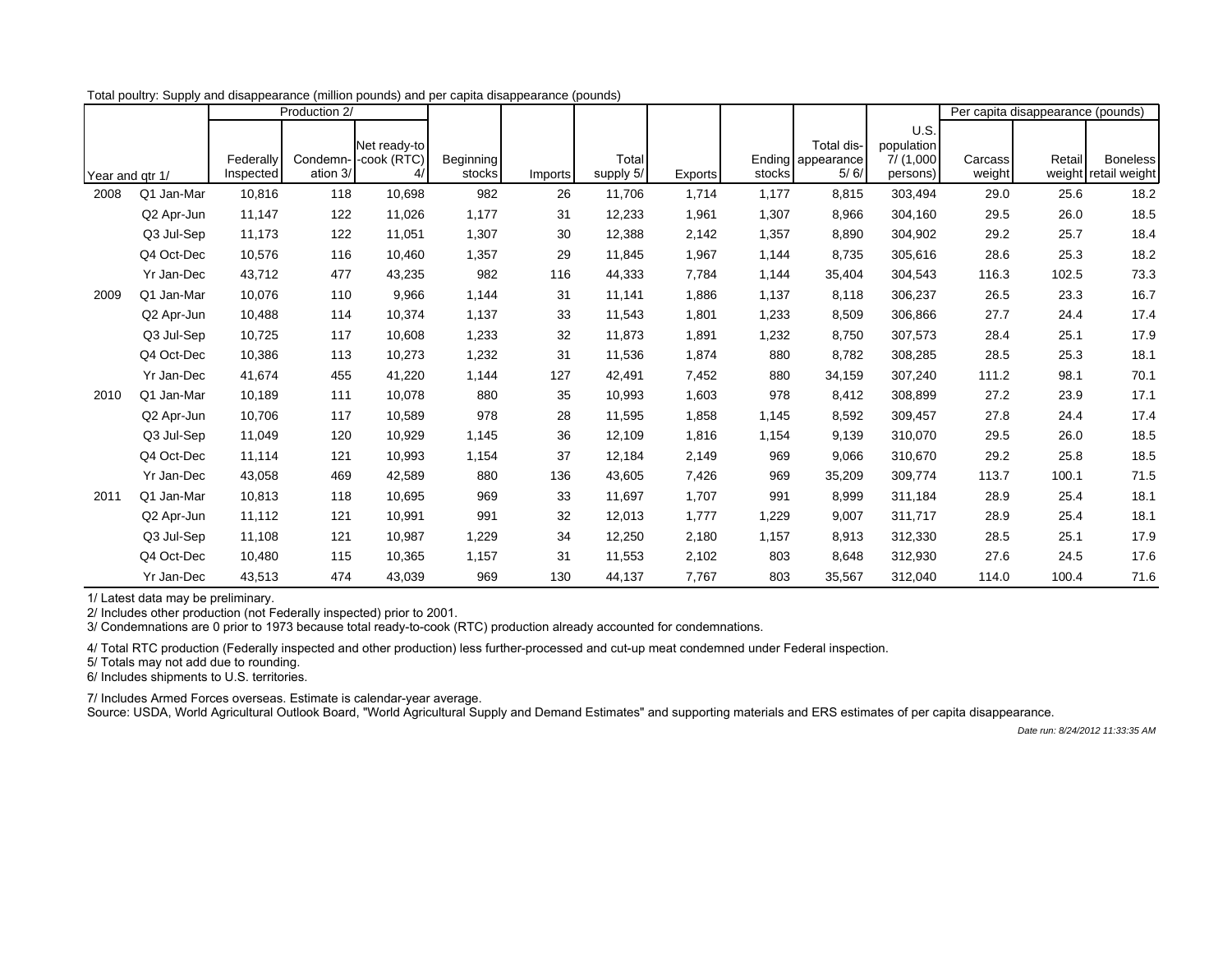|                 |            |            | Production 2/ |          |                     |         |                    |         |        |                                         |                                               |                   | Per capita disappearance (pounds) |                                  |
|-----------------|------------|------------|---------------|----------|---------------------|---------|--------------------|---------|--------|-----------------------------------------|-----------------------------------------------|-------------------|-----------------------------------|----------------------------------|
| Year and gtr 1/ |            | Commercial | Other 3/      | Total 4/ | Beginning<br>stocks | Imports | Total<br>supply 5/ | Exports | stocks | Total dis-<br>Ending appearance<br>5/6/ | U.S.<br>population<br>$7/$ (1,000<br>persons) | Carcass<br>weight | Retail                            | Boneless<br>weight retail weight |
| 2008            | Q1 Jan-Mar | 23,173     | 47            | 23,220   | 2,151               | 933     | 26,303             | 3,223   | 2,497  | 20,584                                  | 303,494                                       | 67.8              | 54.0                              | 45.1                             |
|                 | Q2 Apr-Jun | 23,596     | 23            | 23,618   | 2,497               | 945     | 27,060             | 3,843   | 2,489  | 20,728                                  | 304,160                                       | 68.1              | 54.2                              | 45.3                             |
|                 | Q3 Jul-Sep | 23,670     | 21            | 23,691   | 2,489               | 843     | 27,023             | 3,900   | 2,553  | 20,570                                  | 304,902                                       | 67.5              | 53.8                              | 44.9                             |
|                 | Q4 Oct-Dec |            |               |          |                     |         |                    |         |        |                                         |                                               |                   |                                   |                                  |
|                 |            | 23,021     | 46            | 23,068   | 2,553               | 948     | 26,569             | 3,478   | 2,451  | 20,640                                  | 305,616                                       | 67.5              | 54.0                              | 45.3                             |
|                 | Yr Jan-Dec | 93,460     | 137           | 93,597   | 2,151               | 3,670   | 99,417             | 14,444  | 2,451  | 82,522                                  | 304,543                                       | 271.0             | 216.0                             | 180.6                            |
| 2009            | Q1 Jan-Mar | 22,105     | 47            | 22,151   | 2,451               | 991     | 25,594             | 3,337   | 2,396  | 19,861                                  | 306,237                                       | 64.9              | 51.5                              | 43.3                             |
|                 | Q2 Apr-Jun | 22,540     | 23            | 22,563   | 2,396               | 1,025   | 25,984             | 3,249   | 2,493  | 20,242                                  | 306,866                                       | 66.0              | 52.4                              | 43.9                             |
|                 | Q3 Jul-Sep | 23,072     | 22            | 23,094   | 2,493               | 892     | 26,480             | 3,398   | 2,405  | 20,677                                  | 307,573                                       | 67.2              | 53.5                              | 44.8                             |
|                 | Q4 Oct-Dec | 22,776     | 47            | 22,823   | 2,405               | 850     | 26,078             | 3,513   | 1,994  | 20,571                                  | 308,285                                       | 66.7              | 53.4                              | 44.7                             |
|                 | Yr Jan-Dec | 90,493     | 139           | 90,632   | 2,451               | 3,758   | 96,841             | 13,497  | 1,994  | 81,350                                  | 307,240                                       | 264.8             | 210.8                             | 176.8                            |
| 2010            | Q1 Jan-Mar | 22,011     | 47            | 22,058   | 1,994               | 854     | 24,906             | 3,133   | 2,080  | 19,693                                  | 308,899                                       | 63.8              | 50.7                              | 42.4                             |
|                 | Q2 Apr-Jun | 22,509     | 25            | 22,534   | 2,080               | 968     | 25,582             | 3,528   | 2,130  | 19,924                                  | 309,457                                       | 64.4              | 51.2                              | 42.8                             |
|                 | Q3 Jul-Sep | 23,170     | 23            | 23,193   | 2,130               | 902     | 26,225             | 3,360   | 2,163  | 20,701                                  | 310,070                                       | 66.8              | 53.3                              | 44.4                             |
|                 | Q4 Oct-Dec | 23,937     | 47            | 23,984   | 2,163               | 734     | 26,881             | 3,944   | 2,114  | 20,823                                  | 310,670                                       | 67.0              | 53.7                              | 44.8                             |
|                 | Yr Jan-Dec | 91,627     | 141           | 91,769   | 1,994               | 3,458   | 97,221             | 13,965  | 2,114  | 81,142                                  | 309,774                                       | 261.9             | 208.9                             | 174.4                            |
| 2011            | Q1 Jan-Mar | 22,893     | 44            | 22,937   | 2,114               | 744     | 25,796             | 3,592   | 2,231  | 19,972                                  | 311,184                                       | 64.2              | 51.3                              | 42.5                             |
|                 | Q2 Apr-Jun | 22,992     | 20            | 23,012   | 2,231               | 867     | 26,110             | 3,685   | 2,377  | 20,048                                  | 311,717                                       | 64.3              | 51.3                              | 42.6                             |
|                 | Q3 Jul-Sep | 23,275     | 18            | 23,293   | 2,377               | 808     | 26,478             | 4,211   | 2,299  | 19,967                                  | 312,330                                       | 63.9              | 51.0                              | 42.5                             |
|                 | Q4 Oct-Dec | 23,110     | 44            | 23,154   | 2,299               | 732     | 26,185             | 4,271   | 1,965  | 19,949                                  | 312,930                                       | 63.8              | 51.0                              | 42.7                             |
|                 | Yr Jan-Dec | 92,270     | 127           | 92,397   | 2,114               | 3,151   | 97,662             | 15,760  | 1,965  | 79,937                                  | 312,040                                       | 256.2             | 204.6                             | 170.3                            |

Total red meat and poultry: Supply and disappearance (carcass weight, million pounds) and per capita disappearance (pounds)

1/ Latest data may be preliminary.

2/ Commercial red meat production and Federally Inspected poultry production. Red meat cold storage data converted to carcass-weight-equivalent basis.

3/ Farm red meat production and, prior to 2001, other poultry production.

4/ Total red meat production and net ready-to-cook (RTC) poultry production. Includes other poultry production beginning in 2001.

5/ Totals may not add due to rounding.

6/ Includes shipments to U.S. territories.

7/ Includes Armed Forces overseas. Estimate is calendar-year average.

8. A moldace Armed Trolee overseas. Estimate is calendar year average.<br>Source: USDA, World Agricultural Outlook Board, "World Agricultural Supply and Demand Estimates" and supporting materials and ERS estimates of per capi

Date run: 8/24/2012 11:33:29 AM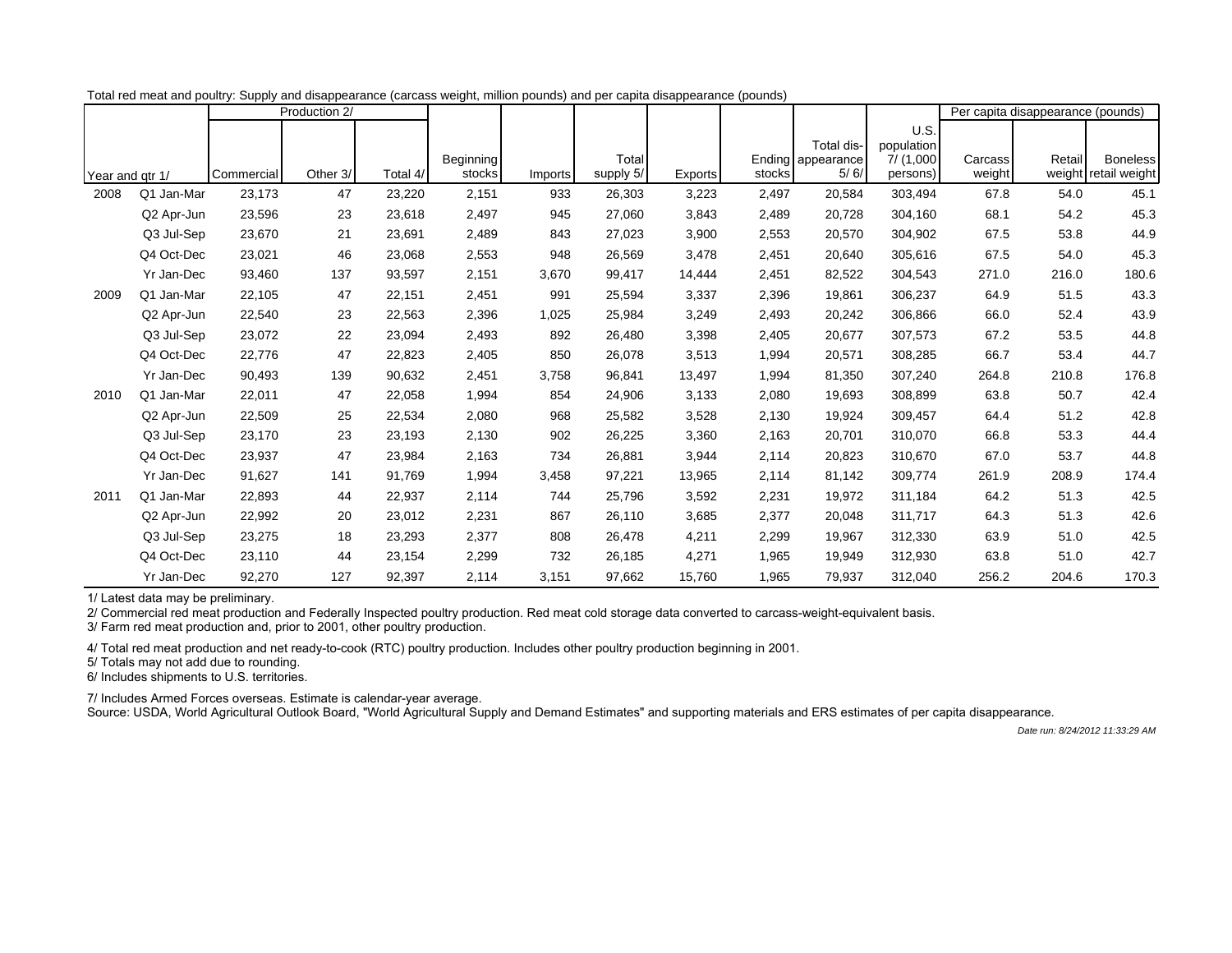|                 |            |       | Production |       |           |         |           |                |                     |     |                     |             |                           |                          |
|-----------------|------------|-------|------------|-------|-----------|---------|-----------|----------------|---------------------|-----|---------------------|-------------|---------------------------|--------------------------|
|                 |            |       |            |       |           |         |           |                |                     |     |                     |             | Per capita                |                          |
|                 |            |       |            |       |           |         |           |                |                     |     |                     | U.S.        | disappear-<br>ance (shell | Federally                |
|                 |            |       |            |       |           |         |           |                |                     |     | Total dis-          | population  | egg                       | inspected                |
|                 |            |       |            |       | Beginning |         | Total     |                | Ending <sup>1</sup> |     | Hatching appearance | $5/$ (1,000 |                           | equivalent, leggs broken |
| Year and gtr 1/ |            | Table | Hatching   | Total | stocks 2/ | Imports | supply 3/ | <b>Exports</b> | stocks 2/           | use | 3/4/                | persons)    | number)                   | 6/                       |
| 2008            | Q1 Jan-Mar | 1,584 | 282        | 1,866 | 11        | 4       | 1,881     | 51             | 12                  | 259 | 1,559               | 303,494     | 62                        | 486                      |
|                 | Q2 Apr-Jun | 1,574 | 281        | 1,855 | 12        | 5       | 1,872     | 54             | 12                  | 255 | 1,551               | 304,160     | 61                        | 523                      |
|                 | Q3 Jul-Sep | 1,596 | 276        | 1,872 | 12        | 3       | 1,888     | 53             | 17                  | 245 | 1,573               | 304,902     | 62                        | 533                      |
|                 | Q4 Oct-Dec | 1,641 | 267        | 1,908 | 17        | 2       | 1,927     | 48             | 17                  | 237 | 1,624               | 305,616     | 64                        | 506                      |
|                 | Yr Jan-Dec | 6,395 | 1,106      | 7,501 | 11        | 14      | 7,526     | 206            | 17                  | 996 | 6,307               | 304,543     | 248                       | 2,048                    |
| 2009            | Q1 Jan-Mar | 1,598 | 263        | 1,861 | 17        | 3       | 1,881     | 43             | 15                  | 238 | 1,584               | 306,237     | 62                        | 471                      |
|                 | Q2 Apr-Jun | 1,604 | 268        | 1,872 | 15        | 3       | 1,890     | 57             | 16                  | 243 | 1,574               | 306,866     | 62                        | 513                      |
|                 | Q3 Jul-Sep | 1,617 | 267        | 1,883 | 16        | 3       | 1,902     | 69             | 16                  | 238 | 1,578               | 307,573     | 62                        | 517                      |
|                 | Q4 Oct-Dec | 1,666 | 265        | 1,931 | 16        | 2       | 1,950     | 73             | 18                  | 236 | 1,623               | 308,285     | 63                        | 492                      |
|                 | Yr Jan-Dec | 6,485 | 1,063      | 7,547 | 17        | 10      | 7,575     | 242            | 18                  | 955 | 6,359               | 307,240     | 248                       | 1,994                    |
| 2010            | Q1 Jan-Mar | 1,610 | 267        | 1,877 | 18        | 3       | 1,898     | 57             | 16                  | 242 | 1,583               | 308,899     | 61                        | 474                      |
|                 | Q2 Apr-Jun | 1,626 | 274        | 1,900 | 16        | 3       | 1,920     | 67             | 19                  | 249 | 1,584               | 309,457     | 61                        | 529                      |
|                 | Q3 Jul-Sep | 1,645 | 274        | 1,919 | 19        | 3       | 1,941     | 68             | 20                  | 247 | 1,607               | 310,070     | 62                        | 553                      |
|                 | Q4 Oct-Dec | 1,666 | 268        | 1,934 | 20        | 2       | 1,956     | 67             | 19                  | 244 | 1,626               | 310,670     | 63                        | 515                      |
|                 | Yr Jan-Dec | 6,547 | 1,083      | 7,630 | 18        | 12      | 7,660     | 258            | 19                  | 982 | 6,400               | 309,774     | 248                       | 2,072                    |
| 2011            | Q1 Jan-Mar | 1,624 | 266        | 1,890 | 19        | 6       | 1,916     | 68             | 21                  | 243 | 1,584               | 311,184     | 61                        | 505                      |
|                 | Q2 Apr-Jun | 1,634 | 274        | 1,908 | 21        | 5       | 1,934     | 72             | 26                  | 245 | 1,591               | 311,717     | 61                        | 524                      |
|                 | Q3 Jul-Sep | 1,646 | 267        | 1,913 | 26        | 6       | 1,944     | 71             | 24                  | 232 | 1,618               | 312,330     | 62                        | 538                      |
|                 | Q4 Oct-Dec | 1,686 | 258        | 1,944 | 24        | 4       | 1,972     | 66             | 28                  | 233 | 1,646               | 312,930     | 63                        | 516                      |
|                 | Yr Jan-Dec | 6,590 | 1,065      | 7,655 | 19        | 21      | 7,695     | 276            | 28                  | 952 | 6,439               | 312,040     | 248                       | 2,083                    |

Eggs and egg products: Supply and disappearance (shell-egg equivalent, million dozen) and per capita disappearance (shell-egg equivalent, number)

 $\overline{\phantom{a}}$  1/ Latest data may be preliminary.

2/ Eggs stocks are only reported for egg products.

3/ Totals may not add due to rounding.

4/ Includes shipments to U.S. territories.

5/ Includes Armed Forces overseas. Estimate is calendar-year average.

6/ Commercially broken eggs used for egg products.

Source: USDA, World Agricultural Outlook Board, "World Agricultural Supply and Demand Estimates" and supporting materials and ERS estimates of per capita disappearance.

Date run: 8/24/2012 11:33:05 AM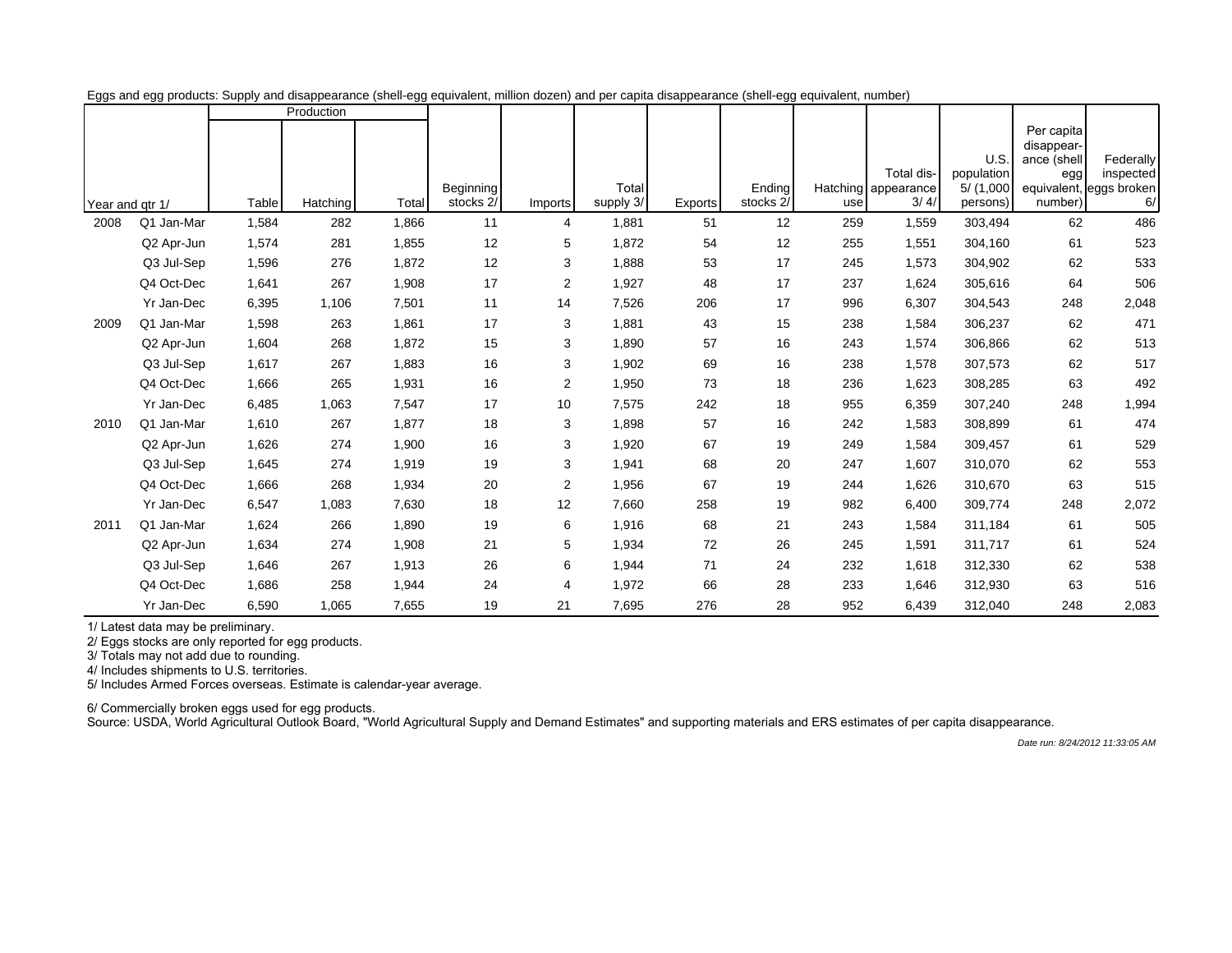| U.S. dairy situation at a glance 1/                 |                              |                    |                    |                    |                 |                 |                 |                 |
|-----------------------------------------------------|------------------------------|--------------------|--------------------|--------------------|-----------------|-----------------|-----------------|-----------------|
|                                                     | Unit                         | 2009               | 2010               | 2011               | May-11          | Jun-11          | Jul-11          | Aug-11          |
| <b>Milk production:</b>                             |                              |                    |                    |                    |                 |                 |                 |                 |
| Production (23 States)                              | Mil. Ib.                     | 175.312            | 179,138            | 185,734            | 16,069          | 15,382          | 15.395          | 15,342          |
| Milk cows (23 States)                               | Thou.                        | 8,409              | 8,355              | 8,449              | 8,447           | 8,450           | 8,459           | 8,463           |
| Milk per cow (23 States)                            | Lb.                          | 20,849             | 21,440             | 21,627             | 1,902           | 1,820           | 1,820           | 1,813           |
| Production (U.S. est.)                              | Mil. Ib.                     | 189,320            | 192,819            | 196,245            | 17,275          | 16,532          | 16,484          | 16,422          |
| <b>Milk prices:</b>                                 |                              |                    |                    |                    |                 |                 |                 |                 |
| All milk                                            | Dol./cwt                     | 12.82              | 16.26              | 20.14              | 19.60           | 21.10           | 21.80           | 22.10           |
| Milk eligible for fluid use                         | Dol./cwt                     | 12.79              | 16.29              | <b>NA</b>          | NA              | <b>NA</b>       | NA              | NA              |
| Manufacturing grade milk                            | Dol./cwt                     | 12.17              | 14.79              | <b>NA</b>          | <b>NA</b>       | <b>NA</b>       | <b>NA</b>       | NA              |
| Class III (cheese milk) 3.5% fat                    | Dol./cwt                     | 11.36              | 14.40              | 18.37              | 16.52           | 19.11           | 21.39           | 21.67           |
| Class IV (butter-powder milk) 3.5% fat              | Dol./cwt                     | 10.89              | 15.09              | 19.04              | 20.29           | 21.05           | 20.33           | 20.14           |
| Slaughter cow price, WI                             | Dol./cwt                     | <b>NA</b>          | <b>NA</b>          | NA                 | <b>NA</b>       | <b>NA</b>       | NA              | NA              |
| <b>Chicago Mercantile Exchange prices:</b>          |                              |                    |                    |                    |                 |                 |                 |                 |
| <b>Butter</b>                                       | Dol./lb.                     | 1.2427             | 1.7280             | 1.9618             | 2.0724          | 2.1077          | 2.0443          | 2.0882          |
| American cheese, 40-pound blocks                    | Dol./lb.                     | 1.2961             | 1.4964             | 1.8064             | 1.6858          | 2.0995          | 2.1150          | 1.9725          |
| American cheese, barrels                            | Dol./lb.                     | 1.2518             | 1.4751             | 1.7870             | 1.6902          | 2.0483          | 2.1124          | 1.9571          |
| Wholesale price:<br>Nonfat dry milk, Central States | Dol./lb.                     | 1.0101             | 1.2467             | 1.5638             | 1.6562          | 1.6786          | 1.6350          | 1.5632          |
|                                                     |                              |                    |                    |                    |                 |                 |                 |                 |
| <b>Retail prices:</b>                               |                              |                    |                    |                    |                 |                 |                 |                 |
| Consumer Price Index                                | 1982-84=100                  | 214.5              | 218.1              | 224.9              | 226.0           | 225.7           | 225.9           | 226.5           |
| All food                                            | 1982-84=100                  | 218.0<br>197.0     | 219.7              | 227.8              | 227.0           | 227.4<br>212.3  | 228.3<br>214.8  | 229.6           |
| Dairy products<br>Fluid milk                        | 1982-84=100                  | 129.0              | 199.2<br>133.6     | 212.7<br>145.8     | 211.3<br>146.7  | 147.3           | 148.4           | 216.7<br>150.0  |
| Other dairy products                                | Dec 1997=100<br>Dec 1997=100 | 137.1              | 136.1              | 140.6              | 139.5           | 139.9           | 141.0           | 142.9           |
|                                                     |                              |                    |                    |                    |                 |                 |                 |                 |
| Dairy product output:                               |                              |                    |                    |                    |                 |                 |                 |                 |
| <b>Butter</b>                                       | Mil. lb.                     | 1,569.1            | 1,562.1            | 1,805.2            | 155.5           | 140.7           | 135.1           | 133.0           |
| American cheese                                     | Mil. lb.                     | 4,168.1            | 4,289.2            | 4,408.5            | 371.2           | 364.7           | 350.5           | 348.3           |
| Other-than-American cheese                          | Mil. Ib.                     | 5,936.6            | 6,159.6            | 6,350.3            | 544.3           | 529.7           | 504.9           | 520.6           |
| Frozen products 2/                                  | Mil. gal.                    | 1,294.0            | 1,283.0            | 1,248.9            | 118.1           | 124.1           | 116.8           | 122.2           |
| Selected products (m.e.-fat)<br>Nonfat dry milk     | Mil. Ib.<br>Mil. Ib.         | 125,456<br>1,487.8 | 127,959<br>1,560.3 | 132,408<br>1,517.6 | 11,700<br>148.0 | 11,414<br>146.7 | 10,982<br>133.5 | 11,135<br>114.9 |
| <b>Beginning stocks:</b>                            |                              |                    |                    |                    |                 |                 |                 |                 |
| Commercial butter                                   | Mil. lb.                     | 119.0              | 133.0              | 81.7               | 141.7           | 170.1           | 190.3           | 187.8           |
| Commercial American cheese                          | Mil. Ib.                     | 538.1              | 585.0              | 630.8              | 622.1           | 622.7           | 619.1           | 648.8           |
| Other cheese                                        | Mil. Ib.                     | 313.9              | 381.8              | 417.1              | 418.0           | 426.5           | 432.3           | 436.1           |
| Manufacturers' nonfat dry milk                      | Mil. Ib.                     | 200.2              | 132.5              | 144.6              | 149.9           | 166.2           | 189.8           | 193.0           |
| All commercial (m.e.-fat)                           | Mil. Ib.                     | 10,045             | 11,334             | 10,927             | 12,190          | 12,892          | 13,369          | 13,625          |
| All commercial (m.e.-skim)                          | Mil. Ib.                     | 11,318             | 11,312             | 12,276             | 12,297          | 12,587          | 12,910          | 13,285          |
| All Government (m.e.-fat)                           | Mil. Ib.                     | 11                 | 13                 | 0                  | 0               | 0               | 0               | 0               |
| All Government (m.e.-skim)                          | Mil. Ib.                     | 573                | 696                | $\pmb{0}$          | $\mathbf 0$     | 0               | $\pmb{0}$       | $\pmb{0}$       |
| <b>Commercial disappearance:</b>                    |                              |                    |                    |                    |                 |                 |                 |                 |
| <b>Butter</b>                                       | Mil. Ib.                     | 1,567.6            | 1,629.0            | 1,806.9            | 126.0           | 122.4           | 138.1           | 156.4           |
| American cheese                                     | Mil. Ib.                     | 4,193.4            | 4,265.9            | 4,292.3            | 373.0           | 369.4           | 322.7           | 342.5           |
| Other-than-American cheese                          | Mil. Ib.                     | 6,138.9            | 6,390.8            | 6,660.7            | 551.5           | 538.5           | 520.7           | 562.3           |
| Nonfat dry milk                                     | Mil. Ib.                     | 1,346.2            | 1,548.8            | 1,496.7            | 132.8           | 123.1           | 130.3           | 140.1           |
| All products:                                       |                              |                    |                    |                    |                 |                 |                 |                 |
| m.e.-fat                                            | Mil. Ib.                     | 189,373            | 195,552            | 198,415            | 16,681          | 16,201          | 16,343          | 17,219          |
| Milkfat<br>Skim solids                              | Mil. Ib.<br>Mil. Ib.         | 6,931<br>16,262    | 7,146<br>16,821    | 7,336<br>17,173    | 607<br>1,482    | 581<br>1,410    | 583<br>1,386    | 613<br>1,456    |
|                                                     |                              |                    |                    |                    |                 |                 |                 |                 |
| <b>USDA</b> net removals:                           | Mil. Ib.                     |                    |                    |                    |                 |                 |                 |                 |
| <b>Butter</b><br>Cheese                             | Mil. Ib.                     | 28.5<br>3.4        | 5.0<br>0.3         | 0.0<br>0.0         | 0.0<br>0.0      | 0.0<br>0.0      | 0.0<br>0.0      | 0.0<br>0.0      |
| Nonfat dry milk                                     | Mil. Ib.                     | 229.8              | 0.0                | 0.0                | 0.0             | 0.0             | 0.0             | 0.0             |
| All products (m.e.-fat)                             | Mil. Ib.                     | 703                | 112                | 0                  | 0               | 0               | 0               | $\pmb{0}$       |
| All products (m.e.-skim)                            | Mil. Ib.                     | 2,713              | 3                  | 0                  | 0               | 0               | 0               | $\mathbf 0$     |
| Imports:                                            |                              |                    |                    |                    |                 |                 |                 |                 |
| All products (m.e.-fat)                             | Mil. Ib.                     | 4,058              | 3,097              | 3.221              | 200             | 223             | 187             | 244             |
| All products (m.e.-skim)                            | Mil. Ib.                     | 3,650              | 3,021              | 3,081              | 220             | 222             | 218             | 253             |
| International market prices:                        |                              |                    |                    |                    |                 |                 |                 |                 |
| <b>Butter</b>                                       | \$/metric ton                | 3,405              | 4,619              | 5,462              | 5,827           | 5,974           | 5,952           | 5,286           |
| Nonfat dry milk                                     | \$/metric ton                | 2,476              | 2,921              | 3,355              | 3,438           | 3,375           | 3,348           | 3,255           |

1/ Some data series different than formerly published due to changes in availability.

2/ Hard ice cream, ice milk, and sherbet.

m.e.-fat (skim) = Milk equivalent, fat (skim solids)basis NA=Not available

Sources: USDA (AMS, ERS, FAS, FSA, NASS), Department of Labor (BLS), Department of Commerce (Bureau of Census), and ERS calculations.<br>For further information, contact: Roger Hoskin 202 694 5148, rhoskin@ers.usda.gov<br>Publis

Errata: Commercial disappearance, all products milk equivalent fat basis for April 2012 is corrected.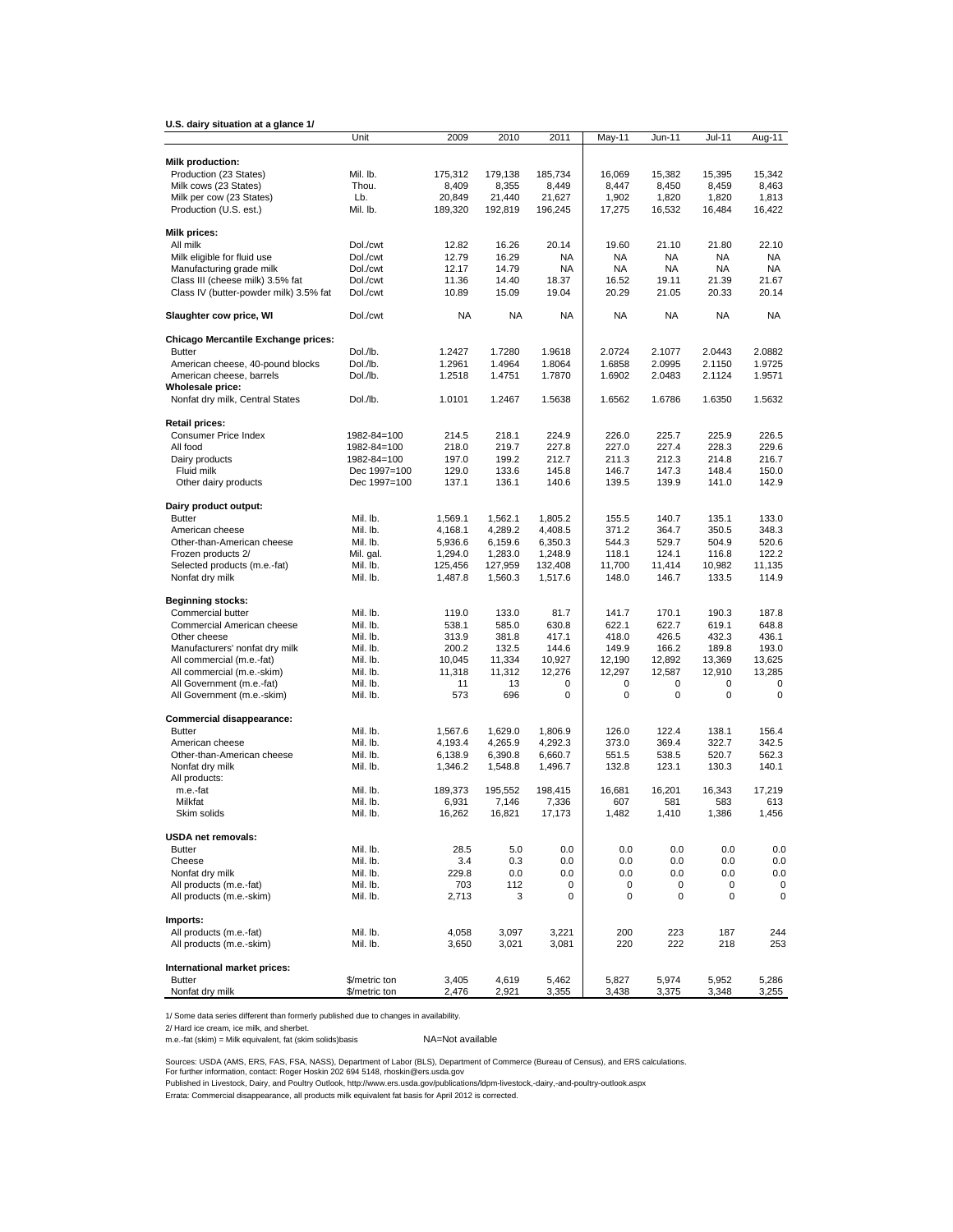| U.S. dairy situation at a glance (continued) |                |                |                |                |                |                |                |                |                |             |
|----------------------------------------------|----------------|----------------|----------------|----------------|----------------|----------------|----------------|----------------|----------------|-------------|
| Sep-11                                       | Oct-11         | <b>Nov-11</b>  | Dec-11         | Jan-12         | Feb-12         | Mar-12         | Apr-12         | May-12         | Jun-12         | Jul-12      |
|                                              |                |                |                |                |                |                |                |                |                |             |
|                                              |                |                |                |                |                |                |                |                |                |             |
| 14,744                                       | 15,170         | 17,742         | 15,426         | 15,806         | 15,149         | 16,447         | 16,021         | 16,382         | 15,545         | 15,520      |
| 8,466                                        | 8,475          | 8,475          | 8,485          | 8,502          | 8,510          | 8,521          | 8,527          | 8,521          | 8,507          | 8,500       |
| 1,742                                        | 1,790          | 1,739          | 1,818          | 1,859          | 1,780          | 1,930          | 1,879          | 1,923          | 1,827          | 1,826       |
| 15,778                                       | 16,285         | 15,820         | 16,549         | 17,016         | 16,304         | 17,697         | 17,208         | 17,590         | 16,687         | 16,558      |
|                                              |                |                |                |                |                |                |                |                |                |             |
|                                              |                |                |                |                |                |                |                |                |                |             |
| 21.10                                        | 20.00          | 20.50          | 19.70          | 19.00          | 17.70          | 17.20          | 16.80          | 16.20          | 16.20          | 16.60       |
| NA                                           | NA             | <b>NA</b>      | NA             | NA             | <b>NA</b>      | NA.            | NA             | <b>NA</b>      | <b>NA</b>      | NA          |
| NA                                           | <b>NA</b>      | <b>NA</b>      | NA             | <b>NA</b>      | <b>NA</b>      | <b>NA</b>      | NA             | <b>NA</b>      | <b>NA</b>      | NA          |
| 19.07                                        | 18.03          | 19.07          | 18.77          | 17.05          | 16.06          | 15.72          | 15.72          | 15.23          | 15.63          | 16.68       |
| 19.53                                        | 18.41          | 17.87          | 16.87          | 16.56          | 15.92          | 15.35          | 14.80          | 13.55          | 13.24          | 14.45       |
| <b>NA</b>                                    | <b>NA</b>      | <b>NA</b>      | NA             | <b>NA</b>      | <b>NA</b>      | <b>NA</b>      | NA             | <b>NA</b>      | <b>NA</b>      | <b>NA</b>   |
|                                              |                |                |                |                |                |                |                |                |                |             |
| 1.8724                                       | 1.8295         | 1.7356         | 1.6119         | 1.5831         | 1.4273         | 1.4895         | 1.4136         | 1.3531         | 1.4774         | 1.5831      |
| 1.7561                                       | 1.7231         | 1.8716         | 1.6170         | 1.5546         | 1.4793         | 1.5193         | 1.5039         | 1.5234         | 1.6363         | 1.6855      |
| 1.7010                                       | 1.7192         | 1.8963         | 1.5839         | 1.5358         | 1.4823         | 1.5152         | 1.4524         | 1.4701         | 1.5871         | 1.6826      |
|                                              |                |                |                |                |                |                |                |                |                |             |
| 1.5386                                       | 1.5023         | 1.4726         | 1.4519         | 1.4344         | 1.3760         | 1.3077         | 1.2267         | 1.1748         | 1.2039         | 1.2758      |
|                                              |                |                |                |                |                |                |                |                |                |             |
| 226.9                                        | 226.4          | 226.2          | 225.7          | 226.7          | 227.7          | 229.4          | 230.1          | 229.8          | 229.5          | 229.1       |
| 230.6                                        | 231.0          | 230.8          | 231.3          | 232.7          | 232.5          | 232.8          | 233.2          | 233.3          | 233.6          | 233.6       |
| 219.4                                        | 219.5          | 218.8          | 218.5          | 220.5          | 219.4          | 219.1          | 216.9          | 216.1          | 215.5          | 214.4       |
| 151.0                                        | 149.4          | 148.8          | 148.7          | 149.8          | 147.9          | 147.2          | 146.1          | 146.1          | 145.2          | 145.6       |
| 142.9                                        | 143.2          | 143.7          | 144.3          | 144.1          | 146.2          | 146.5          | 144.7          | 144.6          | 145.9          | 144.7       |
|                                              |                |                |                |                |                |                |                |                |                |             |
| 137.3                                        | 146.1          | 152.3          | 165.7          | 180.6          | 169.4          | 176.0          | 169.8          | 163.3          | 136.8          | NA          |
| 338.9                                        | 352.4          | 351.0          | 370.6          | 370.7          | 347.9          | 382.4          | 371.8          | 375.8          | 365.9          | NA          |
| 529.0                                        | 545.2          | 540.8          | 559.6          | 539.8          | 509.7          | 564.6          | 530.9          | 540.6          | 530.9          | NA          |
| 106.4                                        | 92.2           | 81.9           | 78.3           | 86.8           | 97.3           | 116.1          | 114.0          | 121.5          | 123.3          | NA          |
| 10,780                                       | 10,830         | 10,628         | 11,063         | 11,407         | 11,022         | 12,077         | 11,691         | 11,858         | 11,250         | NA          |
|                                              |                |                |                |                |                |                |                |                |                |             |
| 103.8                                        | 100.6          | 120.3          | 150.2          | 154.1          | 171.9          | 188.7          | 192.1          | 194.8          | 169.1          | NA          |
|                                              |                |                |                |                |                |                |                |                |                |             |
| 165.7                                        | 151.0          | 130.7          | 93.5           | 106.9          | 170.3          | 205.2          | 208.3          | 254.2          | 261.6          | 243.2       |
| 647.3                                        | 639.2          | 619.4          | 592.8          | 611.0          | 612.0          | 607.7          | 622.6          | 632.7          | 620.0          | 629.2       |
| 418.1                                        | 406.8          | 398.3          | 385.0          | 380.6          | 366.7          | 380.6          | 383.3          | 396.4          | 404.6          | 419.0       |
| 167.9                                        | 150.8          | 143.4          | 145.7          | 165.4          | 158.6          | 196.2          | 210.3          | 226.4          | 215.5          | 144.8       |
| 13,001                                       | 12,482         | 11,744         | 10,567         | 10,983         | 12,305         | 13,133         | 13,254         | 14,450         | 14,560         | 14,324      |
| 12,809                                       | 12,379         | 11,960         | 11,565         | 11,920         | 11,754         | 12,254         | 12,520         | 12,954         | 12,782         | 12,176      |
| 0                                            | 0              | 0              | 0              | 0              | 0              | 0              | 0              | 0              | 0              | 0           |
| 0                                            | 0              | $\pmb{0}$      | 0              | 0              | $\pmb{0}$      | 0              | 0              | 0              | 0              | 0           |
|                                              |                |                | 161.1          |                |                |                |                |                |                |             |
| 154.5                                        | 169.9          | 196.3          |                | 117.7          | 135.5          | 175.3<br>368.8 | 127.5          | 158.8          | 157.4          | NA          |
| 349.6                                        | 376.4          | 380.9          | 354.7          | 371.7          | 354.6          |                | 362.4          | 389.4          | 357.4          | NA          |
| 559.9<br>120.9                               | 579.1<br>108.2 | 585.1<br>118.2 | 589.0<br>130.6 | 572.4<br>160.7 | 514.9<br>137.7 | 584.2<br>171.6 | 535.9<br>176.0 | 554.9<br>205.7 | 535.9<br>239.8 | NA<br>NA    |
|                                              |                |                |                |                |                |                |                |                |                |             |
| 16,462                                       | 17,265         | 17,329         | 16,486         | 15,857         | 15,665         | 17,760         | 16,176         | 17,672         | 17,081         | NA          |
| 599                                          | 643            | 656            | 631            | 605            | 587            | 657            | 594            | 641            | 613            | NA          |
| 1,403                                        | 1,471          | 1,438          | 1,421          | 1,514          | 1,384          | 1,534          | 1,470          | 1,556          | 1,502          | NA          |
|                                              |                |                |                |                |                |                |                |                |                |             |
| 0.0                                          | 0.0            | 0.0            | 0.0            | 0.0            | 0.0            | 0.0            | 0.0            | 0.0            | 0.0            | 0.0         |
| 0.0                                          | 0.0            | 0.0            | 0.0            | 0.0            | 0.0            | 0.0            | 0.0            | 0.0            | 0.0            | 0.0         |
| 0.0                                          | 0.0            | 0.0            | 0.0            | 0.0            | 0.0            | 0.0            | 0.0            | 0.0            | 0.0            | 0.0         |
| $\pmb{0}$                                    | 0              | 0              | 0              | 0              | 0              | 0              | 0              | 0              | 0              | 0           |
| 0                                            | 0              | 0              | 0              | 0              | 0              | 0              | 0              | 0              | 0              | $\mathbf 0$ |
|                                              |                |                |                |                |                |                |                |                |                |             |
| 236                                          | 331            | 412            | 433            | 244            | 266            | 266            | 243            | 274            | 236            | NA          |
| 231                                          | 299            | 333            | 294            | 221            | 239            | 287            | 213            | 257            | 223            | NA          |
|                                              |                |                |                |                |                |                |                |                |                |             |
| 5,636                                        | 5,461          | 4,964          | 4,611          | 4,470          | 4,320          | 4,050          | 3,589          | 3,256          | 3,169          | 3,343       |
| 3,189                                        | 3,256          | 3,080          | 3,064          | 3,042          | 2,908          | 2,839          | 2,670          | 2,478          | 2,553          | 2,625       |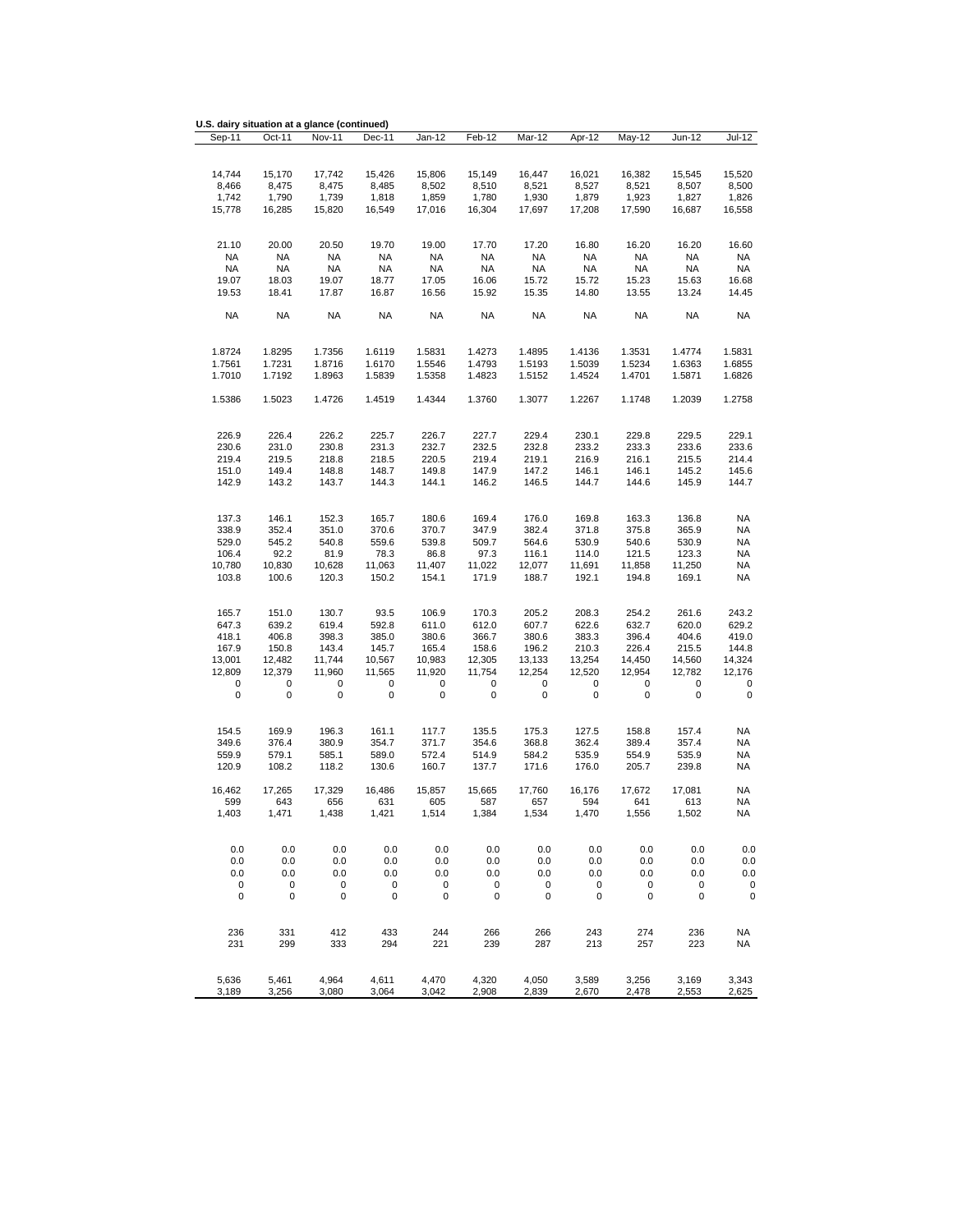# **Commercial disappearance: Milk in all products, 2012**

| Item                         | Jan         | Feb           | Mar                 | Apr         | May            | June                | July | Aug           | Sept | Oct | Nov            | Dec                       | Total |
|------------------------------|-------------|---------------|---------------------|-------------|----------------|---------------------|------|---------------|------|-----|----------------|---------------------------|-------|
|                              |             |               |                     |             |                | Million pounds      |      |               |      |     |                |                           |       |
| Supply:                      |             |               |                     |             |                |                     |      |               |      |     |                |                           |       |
| Production                   | 17,016      | 16,304        | 17,697              | 17,207      | 17,590         | 16,687              |      |               |      |     |                |                           |       |
| Farm use                     | 81          | 76            | 81                  | 78          | 81             | 78                  |      |               |      |     |                |                           |       |
| Marketings<br>Beginning com- | 16,935      | 16,228        | 17,616              | 17,129      | 17,509         | 16,609              |      |               |      |     |                |                           |       |
| mercial stocks               | 10,983      | 12,305        | 13,133              | 13,254      | 14,450         | 14,560              |      |               |      |     |                |                           |       |
| Imports                      | 244         | 266           | 266                 | 243         | 274            | 236                 |      |               |      |     |                |                           |       |
| <b>Total supply</b>          | 28,162      | 28,798        | 31,015              | 30,626      | 32,233         | 31,405              |      |               |      |     |                |                           |       |
| Utilization:                 |             |               |                     |             |                |                     |      |               |      |     |                |                           |       |
| Ending commer-               |             |               |                     |             |                |                     |      |               |      |     |                |                           |       |
| cial stocks                  | 12,305      | 13,133        | 13,254              | 14,450      | 14,560         | 14,324              |      |               |      |     |                |                           |       |
| USDA net removals            | $\mathsf 0$ | $\mathsf{O}$  | $\mathsf{O}\xspace$ | $\mathsf 0$ | $\mathsf 0$    | $\mathsf{O}\xspace$ |      |               |      |     |                |                           |       |
| Commercial disap-            |             |               |                     |             |                |                     |      |               |      |     |                |                           |       |
| pearance                     | 15,857      | 15,665        | 17,760              | 16,176      | 17,672         | 17,081              |      |               |      |     |                |                           |       |
| Percent change               |             | $1.0$ ]       |                     |             |                |                     |      |               |      |     |                | $\overline{\mathfrak{l}}$ |       |
| from a year ago              | $1.3$       | 4.6           | 4.1                 | $-3.3$      | $6.0\,$        | $5.4\,$             |      |               |      |     |                |                           | 1.6   |
| Cumulative disap-            |             |               |                     |             |                |                     |      |               |      |     |                |                           |       |
| pearance                     | 15,857      | 31,522        | 49,283              | 65,459      | 83,132         | 100,212             |      |               |      |     |                |                           |       |
|                              |             |               |                     |             |                |                     |      |               |      |     |                |                           |       |
|                              |             | First quarter |                     |             | Second quarter |                     |      | Third quarter |      |     | Fourth quarter |                           |       |
|                              |             | 49,283        |                     |             | 50,930         |                     |      |               |      |     |                |                           |       |
| Percent change               |             | $2.2$ ]       |                     |             |                |                     |      |               |      |     |                |                           |       |
| from a year ago              |             | 3.3           |                     |             | 2.7            |                     |      |               |      |     |                |                           |       |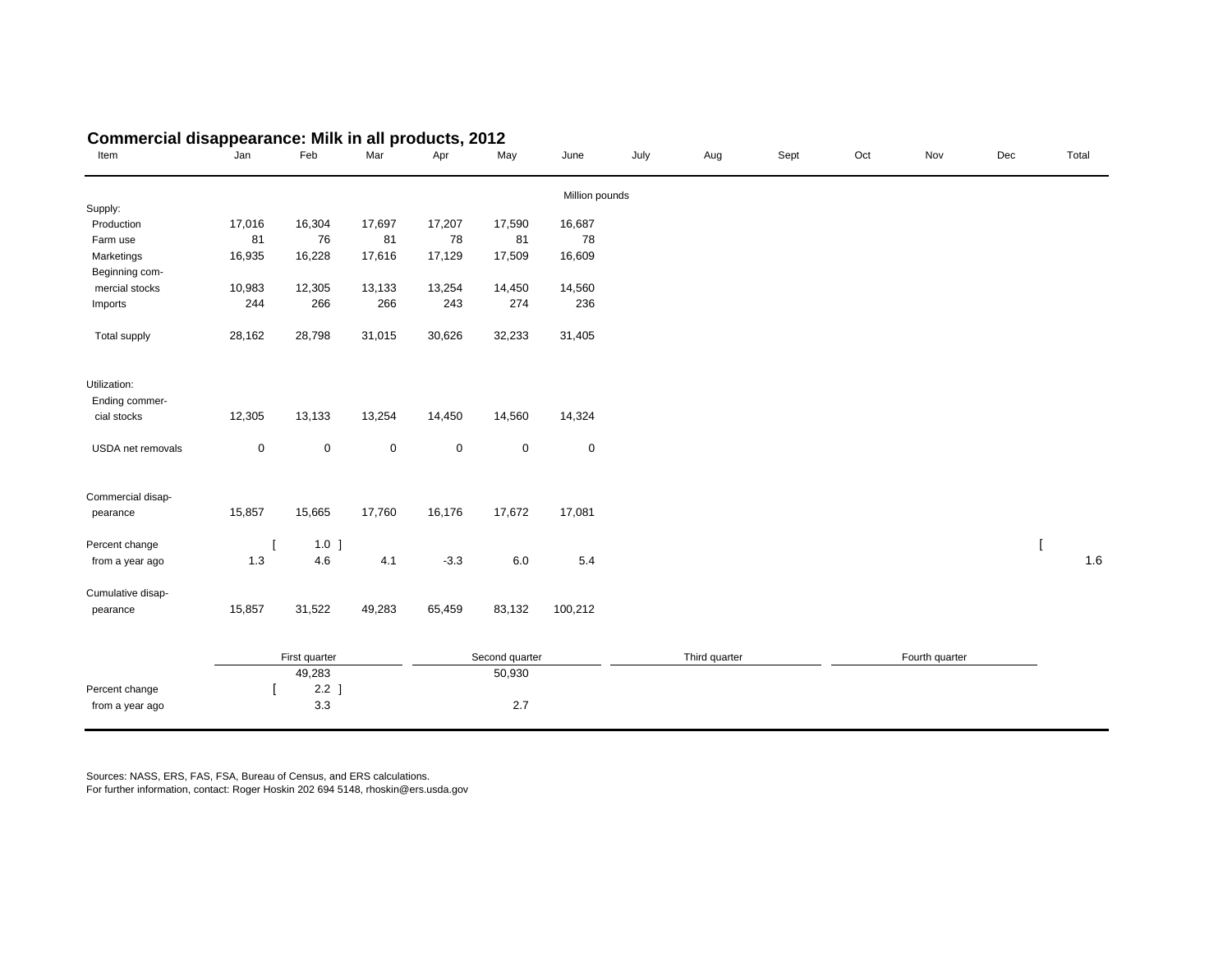# **Commercial disappearance: Milkfat, 2012**

| Item              | Jan                 | $\ensuremath{\mathsf{Feb}}$ | Mar                 | Apr              | May            | June           | July | Aug           | Sept | $\mathsf{Oct}$ | Nov            | Dec | Total        |
|-------------------|---------------------|-----------------------------|---------------------|------------------|----------------|----------------|------|---------------|------|----------------|----------------|-----|--------------|
|                   |                     |                             |                     |                  |                | Million pounds |      |               |      |                |                |     |              |
| Supply:           |                     |                             |                     |                  |                |                |      |               |      |                |                |     |              |
| Production        | 648                 | 611                         | 655                 | 631              | 639            | 599            |      |               |      |                |                |     |              |
| Farm use          | 3                   | 3                           | 3                   | 3                | 3              | 3              |      |               |      |                |                |     |              |
| Marketings        | 645                 | 609                         | 652                 | 629              | 636            | 596            |      |               |      |                |                |     |              |
| Beginning com-    |                     |                             |                     |                  |                |                |      |               |      |                |                |     |              |
| mercial stocks    | 403                 | 452                         | 482                 | 487              | 530            | 535            |      |               |      |                |                |     |              |
| Imports           | 8                   | $9\,$                       | 9                   | $\boldsymbol{9}$ | 10             | 8              |      |               |      |                |                |     |              |
| Total supply      | 1,057               | 1,070                       | 1,143               | 1,124            | 1,176          | 1,139          |      |               |      |                |                |     |              |
| Utilization:      |                     |                             |                     |                  |                |                |      |               |      |                |                |     |              |
| Ending commer-    |                     |                             |                     |                  |                |                |      |               |      |                |                |     |              |
| cial stocks       | 452                 | 482                         | 487                 | 530              | 535            | 526            |      |               |      |                |                |     |              |
|                   |                     |                             |                     |                  |                |                |      |               |      |                |                |     |              |
| USDA net removals | $\mathsf{O}\xspace$ | $\mathsf{O}\xspace$         | $\mathsf{O}\xspace$ | $\mathsf 0$      | $\mathsf 0$    | $\mathbf 0$    |      |               |      |                |                |     |              |
|                   |                     |                             |                     |                  |                |                |      |               |      |                |                |     |              |
| Commercial disap- |                     |                             |                     |                  |                |                |      |               |      |                |                |     |              |
| pearance          | 605                 | 587                         | 657                 | 594              | 641            | 613            |      |               |      |                |                |     |              |
| Percent change    |                     | $0.0$ ]                     |                     |                  |                |                |      |               |      |                |                |     | $\mathbf{r}$ |
| from a year ago   | $0.8\,$             | 3.6                         | 2.7                 | $-4.2$           | 5.1            | $3.8\,$        |      |               |      |                |                |     |              |
|                   |                     |                             |                     |                  |                |                |      |               |      |                |                |     |              |
| Cumulative disap- |                     |                             |                     |                  |                |                |      |               |      |                |                |     |              |
| pearance          | 605                 | 1,193                       | 1,849               | 2,443            | 3,084          | 3,697          |      |               |      |                |                |     |              |
|                   |                     |                             |                     |                  |                |                |      |               |      |                |                |     |              |
|                   |                     | First quarter               |                     |                  | Second quarter |                |      | Third quarter |      |                | Fourth quarter |     |              |
|                   |                     | 1,849                       |                     |                  | 1,848          |                |      |               |      |                |                |     |              |
| Percent change    | $\sqrt{2}$          | $1.1$ ]                     |                     |                  |                |                |      |               |      |                |                |     |              |
| from a year ago   |                     | 2.2                         |                     |                  | $2.0\,$        |                |      |               |      |                |                |     |              |
|                   |                     |                             |                     |                  |                |                |      |               |      |                |                |     |              |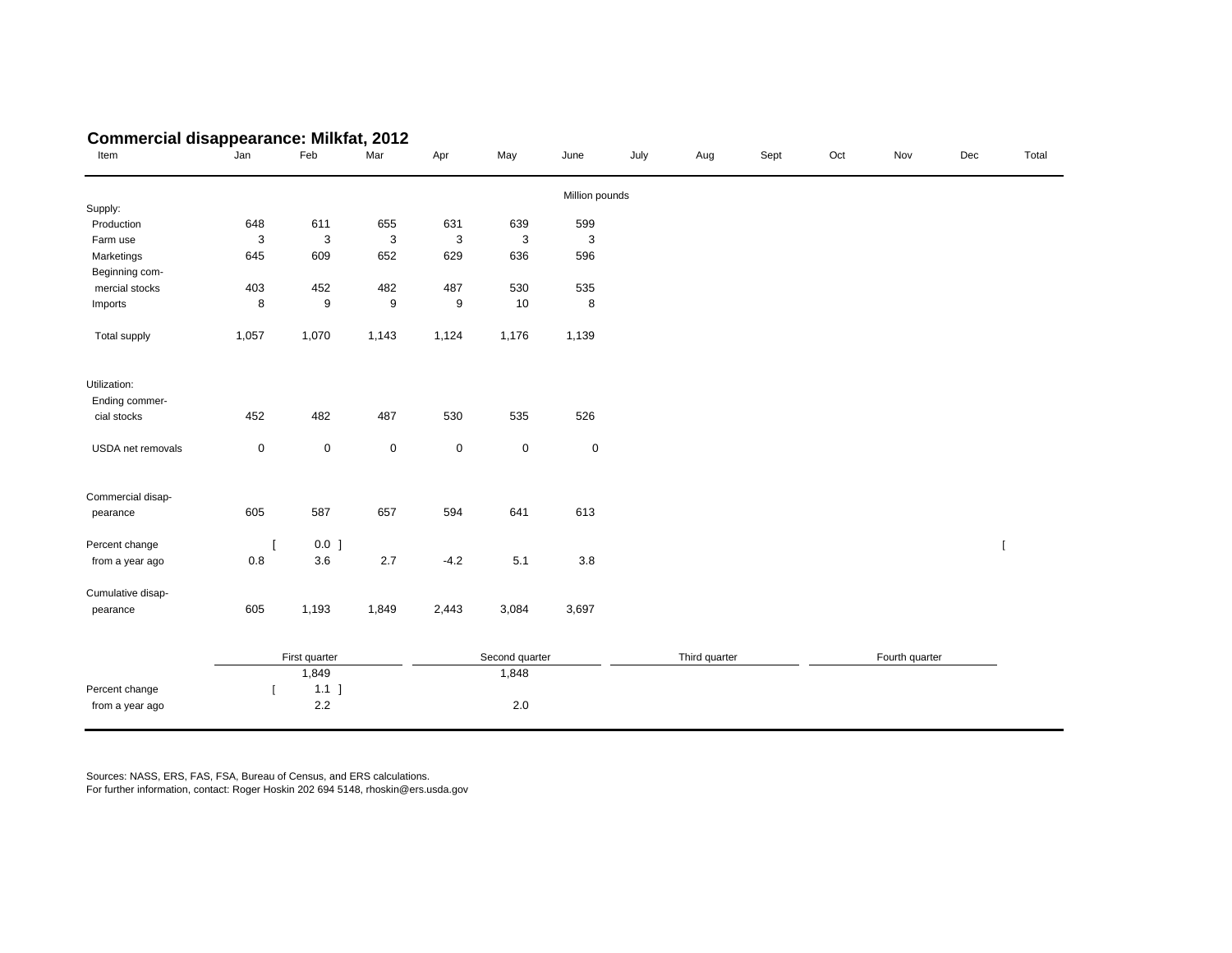# **Commercial disappearance: Skim solids, 2012**

| $\overline{\mathfrak{l}}$ |
|---------------------------|
|                           |
|                           |
|                           |
|                           |
|                           |
|                           |
|                           |
|                           |
|                           |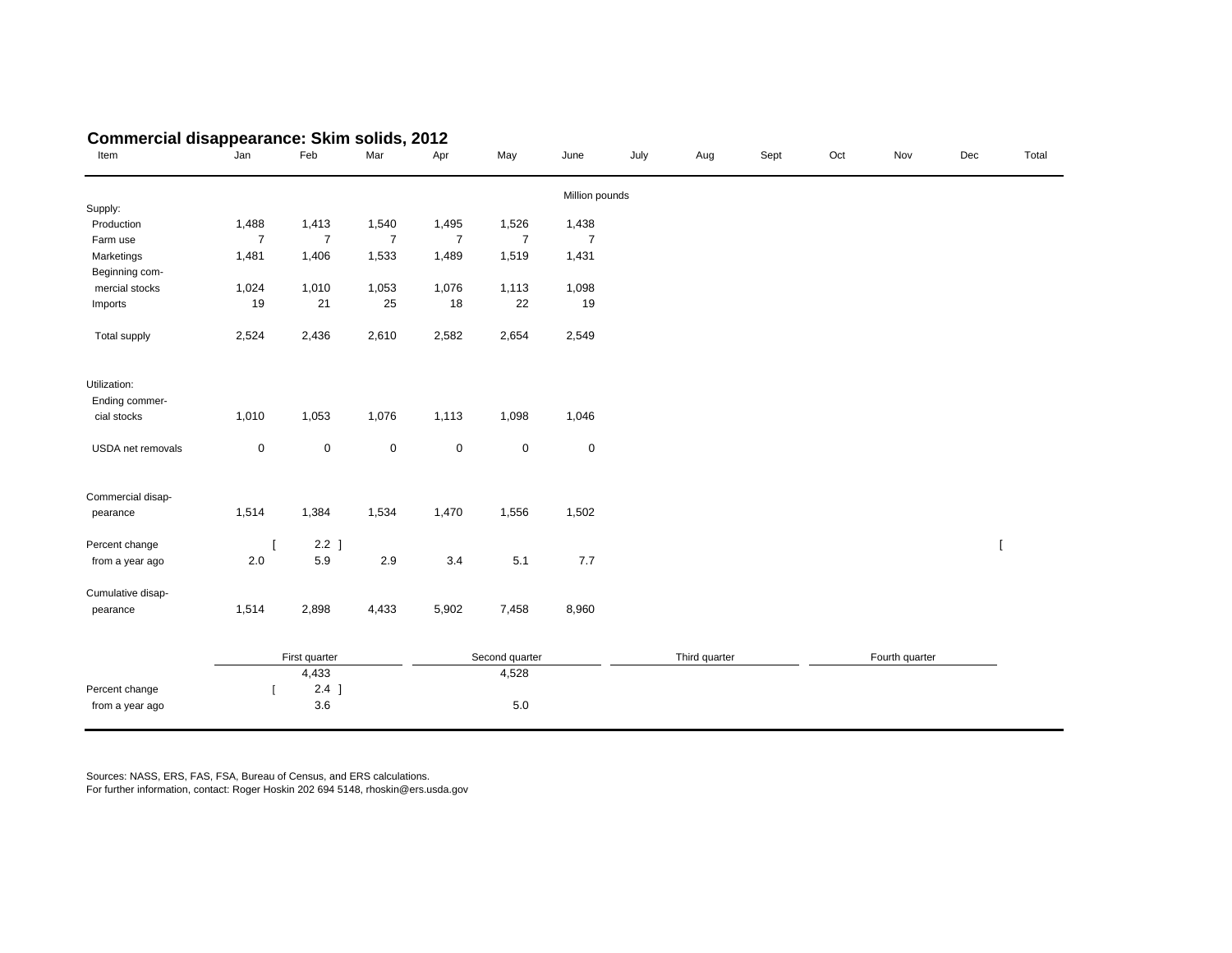|  | <b>Commercial disappearance: Butter, 2012</b> |  |  |
|--|-----------------------------------------------|--|--|
|--|-----------------------------------------------|--|--|

| Item              | Jan                             | Feb      | Mar     | Apr     | May     | June           | July | Aug           | Sept | Oct | Nov            | Dec | Total |
|-------------------|---------------------------------|----------|---------|---------|---------|----------------|------|---------------|------|-----|----------------|-----|-------|
|                   |                                 |          |         |         |         | Million pounds |      |               |      |     |                |     |       |
| Supply:           |                                 |          |         |         |         |                |      |               |      |     |                |     |       |
| Production        | 180.6                           | 169.4    | 176.0   | 169.8   | 163.3   | 136.8          |      |               |      |     |                |     |       |
| Beginning com-    |                                 |          |         |         |         |                |      |               |      |     |                |     |       |
| mercial stocks    | 106.9                           | 170.3    | 205.2   | 208.3   | 254.2   | 261.6          |      |               |      |     |                |     |       |
| Imports           | 0.6                             | $0.8\,$  | 2.3     | 3.6     | 2.9     | $2.2\,$        |      |               |      |     |                |     |       |
| Total supply      | 288.1                           | 340.6    | 383.5   | 381.7   | 420.4   | 400.7          |      |               |      |     |                |     |       |
| Utilization:      |                                 |          |         |         |         |                |      |               |      |     |                |     |       |
| Ending commer-    |                                 |          |         |         |         |                |      |               |      |     |                |     |       |
| cial stocks       | 170.3                           | 205.2    | 208.3   | 254.2   | 261.6   | 243.2          |      |               |      |     |                |     |       |
|                   |                                 |          |         |         |         |                |      |               |      |     |                |     |       |
| USDA net removals | $0.0\,$                         | $0.0\,$  | $0.0\,$ | 0.0     | $0.0\,$ | $0.0\,$        |      |               |      |     |                |     |       |
| Commercial disap- |                                 |          |         |         |         |                |      |               |      |     |                |     |       |
| pearance          | 117.7                           | 135.5    | 175.3   | 127.5   | 158.8   | 157.4          |      |               |      |     |                |     |       |
|                   |                                 |          |         |         |         |                |      |               |      |     |                |     |       |
| Percent change    |                                 | $-0.3$ ] |         |         |         |                |      |               |      |     |                |     |       |
| from a year ago   | $-9.9$                          | 3.3      | $8.5\,$ | $-21.3$ | 24.1    | 28.7           |      |               |      |     |                |     |       |
|                   |                                 |          |         |         |         |                |      |               |      |     |                |     |       |
| Cumulative disap- |                                 |          |         |         |         |                |      |               |      |     |                |     |       |
| pearance          | 117.7                           | 253.2    | 428.4   | 555.9   | 714.7   | 872.1          |      |               |      |     |                |     |       |
|                   |                                 |          |         |         |         |                |      |               |      |     |                |     |       |
|                   | First quarter<br>Second quarter |          |         |         |         |                |      | Third quarter |      |     | Fourth quarter |     |       |
|                   |                                 | 428.4    |         |         | 443.7   |                |      |               |      |     |                |     |       |
| Percent change    |                                 | $0.1$ ]  |         |         |         |                |      |               |      |     |                |     |       |
| from a year ago   |                                 | 1.2      |         |         | $7.6\,$ |                |      |               |      |     |                |     |       |
|                   |                                 |          |         |         |         |                |      |               |      |     |                |     |       |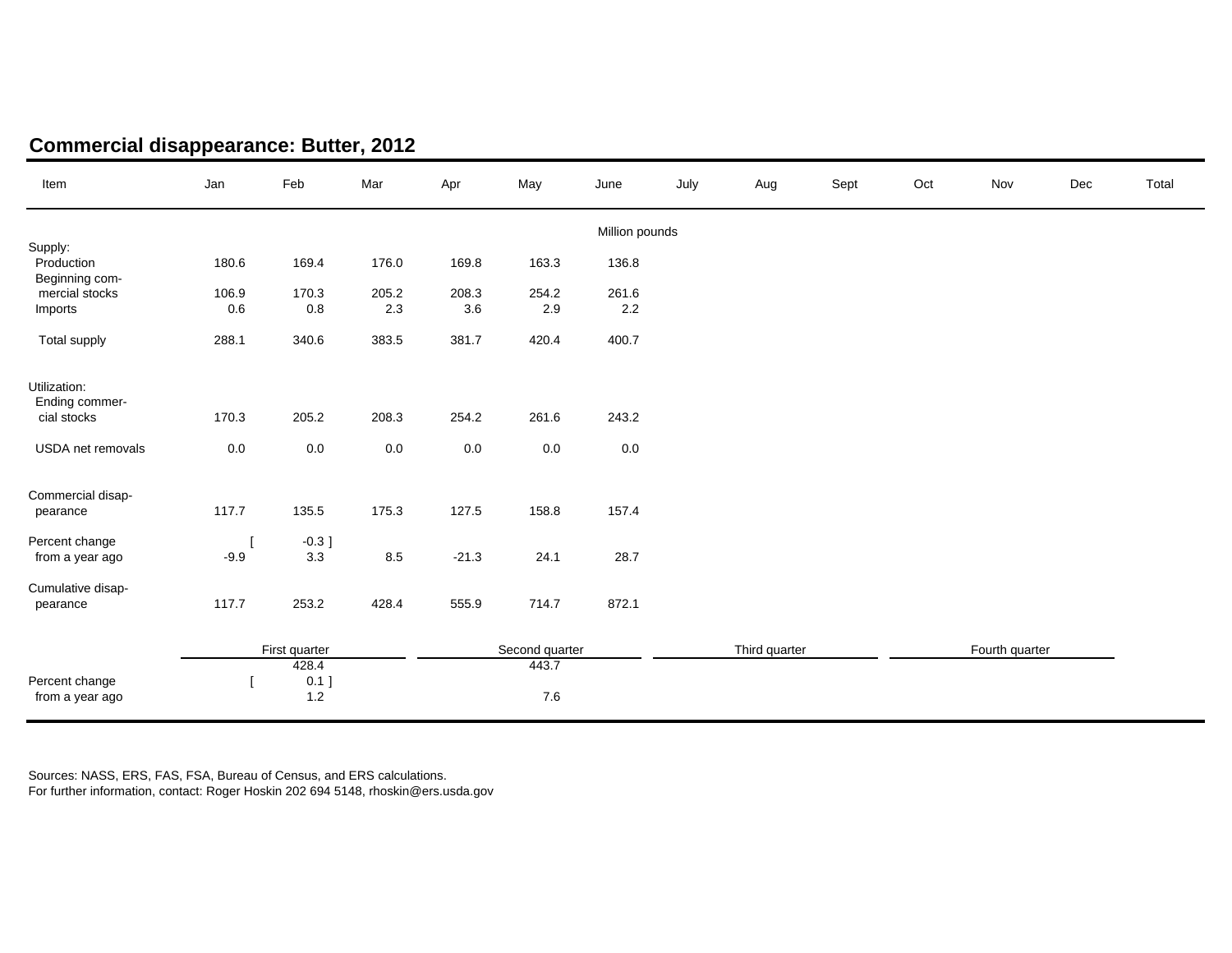| Item              | Jan     | Feb                             | Mar   | Apr     | May     | June           | July | Aug           | Sept | Oct | Nov            | Dec | Total |
|-------------------|---------|---------------------------------|-------|---------|---------|----------------|------|---------------|------|-----|----------------|-----|-------|
|                   |         |                                 |       |         |         | Million pounds |      |               |      |     |                |     |       |
| Supply:           |         |                                 |       |         |         |                |      |               |      |     |                |     |       |
| Production        | 154.1   | 171.9                           | 188.7 | 192.1   | 194.8   | 169.1          |      |               |      |     |                |     |       |
| Beginning com-    |         |                                 |       |         |         |                |      |               |      |     |                |     |       |
| mercial stocks    | 165.4   | 158.8                           | 193.2 | 210.3   | 226.4   | 215.5          |      |               |      |     |                |     |       |
| Imports           | $0.0\,$ | 0.1                             | 0.0   | $0.0\,$ | $0.0\,$ | $0.0\,$        |      |               |      |     |                |     |       |
| Total supply      | 319.5   | 330.9                           | 381.9 | 402.4   | 421.2   | 384.6          |      |               |      |     |                |     |       |
| Utilization:      |         |                                 |       |         |         |                |      |               |      |     |                |     |       |
| Ending commer-    |         |                                 |       |         |         |                |      |               |      |     |                |     |       |
| cial stocks       | 158.8   | 193.2                           | 210.3 | 226.4   | 215.5   | 144.8          |      |               |      |     |                |     |       |
|                   |         |                                 |       |         |         |                |      |               |      |     |                |     |       |
| USDA net removals | $0.0\,$ | $0.0\,$                         | 0.0   | 0.0     | $0.0\,$ | $0.0\,$        |      |               |      |     |                |     |       |
|                   |         |                                 |       |         |         |                |      |               |      |     |                |     |       |
| Commercial disap- |         |                                 |       |         |         |                |      |               |      |     |                |     |       |
| pearance          | 160.7   | 137.7                           | 171.6 | 176.0   | 205.7   | 239.8          |      |               |      |     |                |     |       |
| Percent change    |         | $62.1$ ]                        |       |         |         |                |      |               |      |     |                |     |       |
| from a year ago   | $-2.0$  | 62.8                            | 38.7  | 43.9    | 55.8    | 94.9           |      |               |      |     |                |     |       |
| Cumulative disap- |         |                                 |       |         |         |                |      |               |      |     |                |     |       |
| pearance          | 160.7   | 298.3                           | 469.9 | 646.0   | 851.7   | 1,091.5        |      |               |      |     |                |     |       |
|                   |         |                                 |       |         |         |                |      |               |      |     |                |     |       |
|                   |         | First quarter<br>Second quarter |       |         |         |                |      | Third quarter |      |     | Fourth quarter |     |       |
|                   |         | 469.9                           |       |         | 621.6   |                |      |               |      |     |                |     |       |
| Percent change    |         | 26.5 ]                          |       |         |         |                |      |               |      |     |                |     |       |
| from a year ago   |         | 27.8                            |       |         | 64.2    |                |      |               |      |     |                |     |       |
|                   |         |                                 |       |         |         |                |      |               |      |     |                |     |       |

# **Commercial disappearance: Nonfat dry milk, 2012**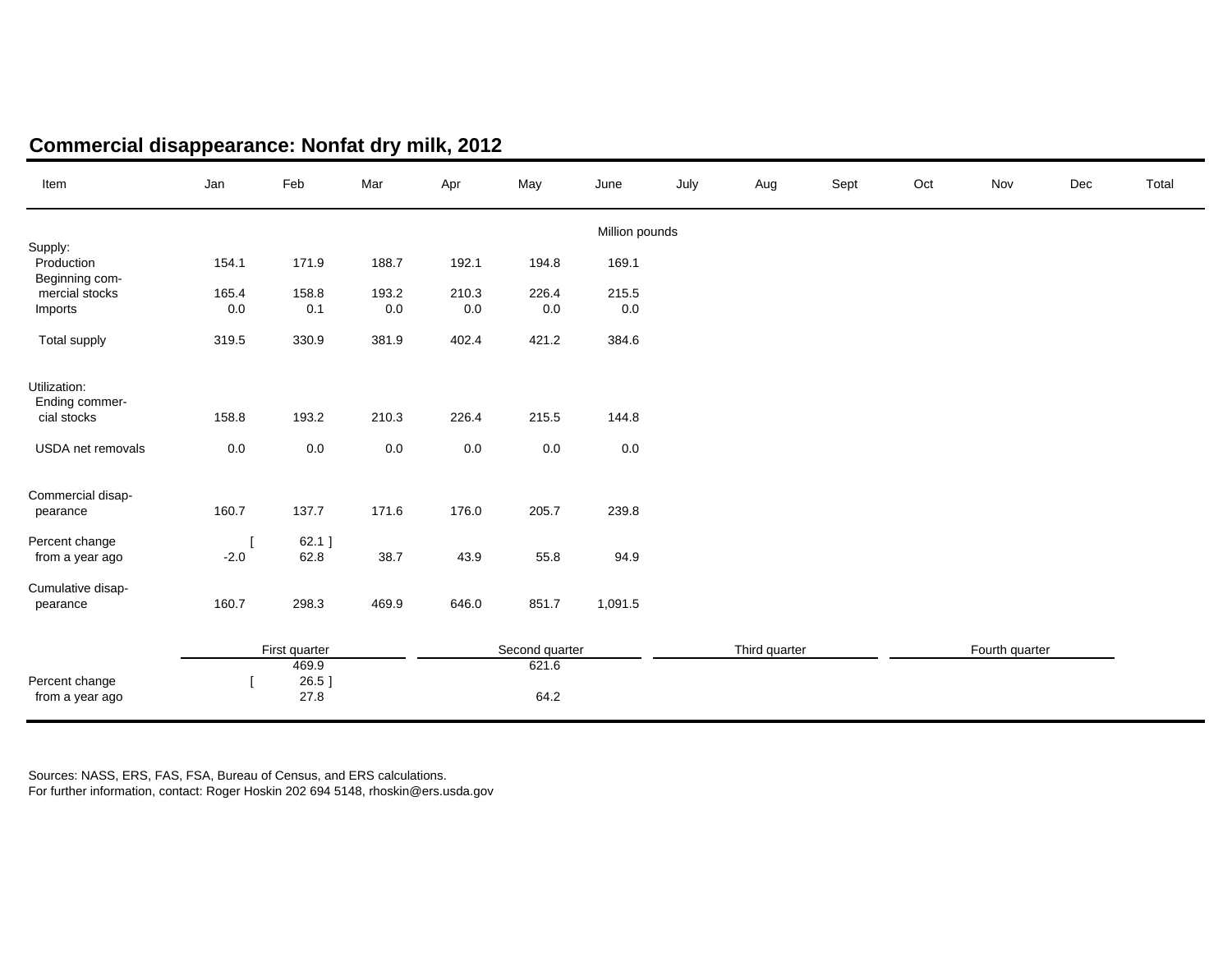| Item                              | Jan   | Feb                             | Mar     | Apr     | May     | June           | July | Aug           | Sept | Oct | Nov            | Dec | Total |
|-----------------------------------|-------|---------------------------------|---------|---------|---------|----------------|------|---------------|------|-----|----------------|-----|-------|
|                                   |       |                                 |         |         |         | Million pounds |      |               |      |     |                |     |       |
| Supply:                           |       |                                 |         |         |         |                |      |               |      |     |                |     |       |
| Production                        | 370.7 | 347.9                           | 382.4   | 371.8   | 375.8   | 365.9          |      |               |      |     |                |     |       |
| Beginning com-                    |       |                                 |         |         |         |                |      |               |      |     |                |     |       |
| mercial stocks                    | 611.0 | 612.0                           | 607.7   | 622.6   | 632.7   | 620.0          |      |               |      |     |                |     |       |
| Imports                           | 2.0   | 2.4                             | 1.3     | 0.7     | 0.9     | 0.7            |      |               |      |     |                |     |       |
| Total supply                      | 983.7 | 962.3                           | 991.5   | 995.1   | 1,009.4 | 986.6          |      |               |      |     |                |     |       |
| Utilization:                      |       |                                 |         |         |         |                |      |               |      |     |                |     |       |
| Ending commer-                    |       |                                 |         |         |         |                |      |               |      |     |                |     |       |
| cial stocks                       | 612.0 | 607.7                           | 622.6   | 632.7   | 620.0   | 629.2          |      |               |      |     |                |     |       |
| USDA net removals                 | 0.0   | 0.0                             | 0.0     | 0.0     | 0.0     | 0.0            |      |               |      |     |                |     |       |
| Commercial disap-                 |       |                                 |         |         |         |                |      |               |      |     |                |     |       |
| pearance                          | 371.7 | 354.6                           | 368.8   | 362.4   | 389.4   | 357.4          |      |               |      |     |                |     |       |
| Percent change                    |       | $-1.5$ ]                        |         |         |         |                |      |               |      |     |                |     |       |
| from a year ago                   | 5.0   | 2.3                             | $-2.7$  | 3.6     | 4.4     | $-3.3$         |      |               |      |     |                |     |       |
|                                   |       |                                 |         |         |         |                |      |               |      |     |                |     |       |
| Cumulative disap-<br>pearance     | 371.7 | 726.3                           | 1,095.1 | 1,457.6 | 1,847.0 | 2,204.4        |      |               |      |     |                |     |       |
|                                   |       | First quarter<br>Second quarter |         |         |         |                |      | Third quarter |      |     | Fourth quarter |     |       |
|                                   |       | 1,095.1                         |         |         | 1,109.2 |                |      |               |      |     |                |     |       |
| Percent change<br>from a year ago |       | $0.1$ ]<br>$1.2$                |         |         | 1.6     |                |      |               |      |     |                |     |       |

# **Commercial disappearance: American cheese, 2012**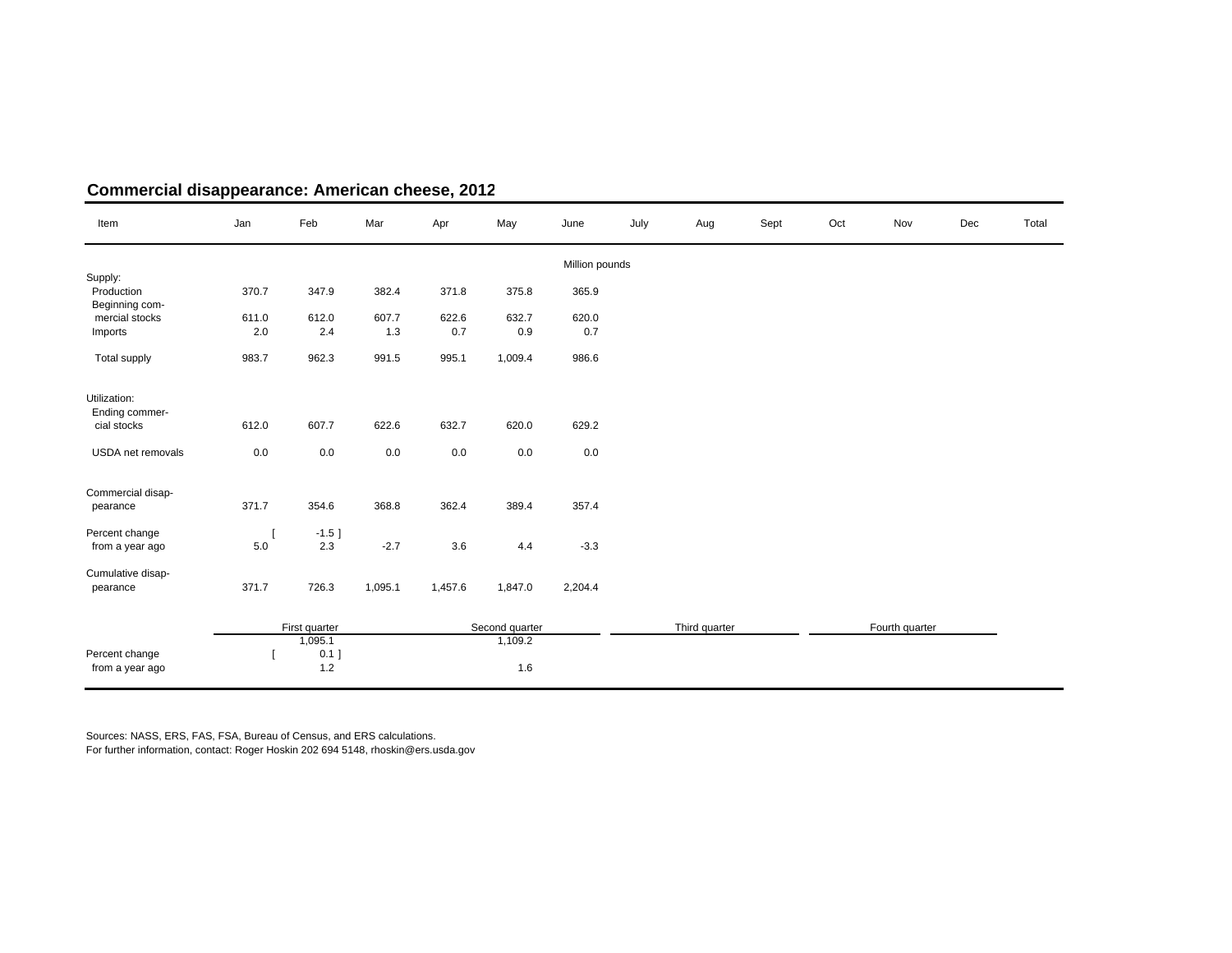| Item                           | Jan   | Feb           | Mar     | Apr     | May            | June           | July | Aug           | Sept | Oct | Nov            | Dec | Total |
|--------------------------------|-------|---------------|---------|---------|----------------|----------------|------|---------------|------|-----|----------------|-----|-------|
|                                |       |               |         |         |                | Million pounds |      |               |      |     |                |     |       |
| Supply:                        |       |               |         |         |                |                |      |               |      |     |                |     |       |
| Production                     | 539.8 | 509.7         | 564.6   | 530.9   | 540.6          | 530.9          |      |               |      |     |                |     |       |
| Beginning com-                 |       |               |         |         |                |                |      |               |      |     |                |     |       |
| mercial stocks                 | 380.6 | 366.7         | 380.6   | 383.3   | 396.4          | 404.6          |      |               |      |     |                |     |       |
| Imports                        | 18.8  | 19.0          | 22.4    | 18.0    | 22.6           | 19.4           |      |               |      |     |                |     |       |
| Total supply                   | 939.2 | 895.4         | 967.6   | 932.3   | 959.5          | 954.9          |      |               |      |     |                |     |       |
|                                |       |               |         |         |                |                |      |               |      |     |                |     |       |
|                                |       |               |         |         |                |                |      |               |      |     |                |     |       |
| Utilization:<br>Ending commer- |       |               |         |         |                |                |      |               |      |     |                |     |       |
| cial stocks                    | 366.7 | 380.6         | 383.3   | 396.4   | 404.6          | 419.0          |      |               |      |     |                |     |       |
|                                |       |               |         |         |                |                |      |               |      |     |                |     |       |
|                                |       |               |         |         |                |                |      |               |      |     |                |     |       |
|                                |       |               |         |         |                |                |      |               |      |     |                |     |       |
|                                |       |               |         |         |                |                |      |               |      |     |                |     |       |
| Commercial disap-              |       |               |         |         |                |                |      |               |      |     |                |     |       |
| pearance                       | 572.4 | 514.9         | 584.2   | 535.9   | 554.9          | 535.9          |      |               |      |     |                |     |       |
| Percent change                 |       | 0.0]          |         |         |                |                |      |               |      |     |                |     |       |
| from a year ago                | 4.4   | 2.9           | 3.5     | $-2.5$  | $-0.1$         | $-0.5$         |      |               |      |     |                |     |       |
|                                |       |               |         |         |                |                |      |               |      |     |                |     |       |
| Cumulative disap-              |       |               |         |         |                |                |      |               |      |     |                |     |       |
| pearance                       | 572.4 | 1,087.3       | 1,671.5 | 2,207.4 | 2,762.4        | 3,298.2        |      |               |      |     |                |     |       |
|                                |       |               |         |         |                |                |      |               |      |     |                |     |       |
|                                |       | First quarter |         |         | Second quarter |                |      | Third quarter |      |     | Fourth quarter |     |       |
|                                |       | 1,671.5       |         |         | 1,626.7        |                |      |               |      |     |                |     |       |
| Percent change                 |       | $3.0$ ]       |         |         |                |                |      |               |      |     |                |     |       |
| from a year ago                |       | 4.2           |         |         | $-0.8$         |                |      |               |      |     |                |     |       |
|                                |       |               |         |         |                |                |      |               |      |     |                |     |       |

## **Commercial disappearance: Other-than-American cheese, 201 2**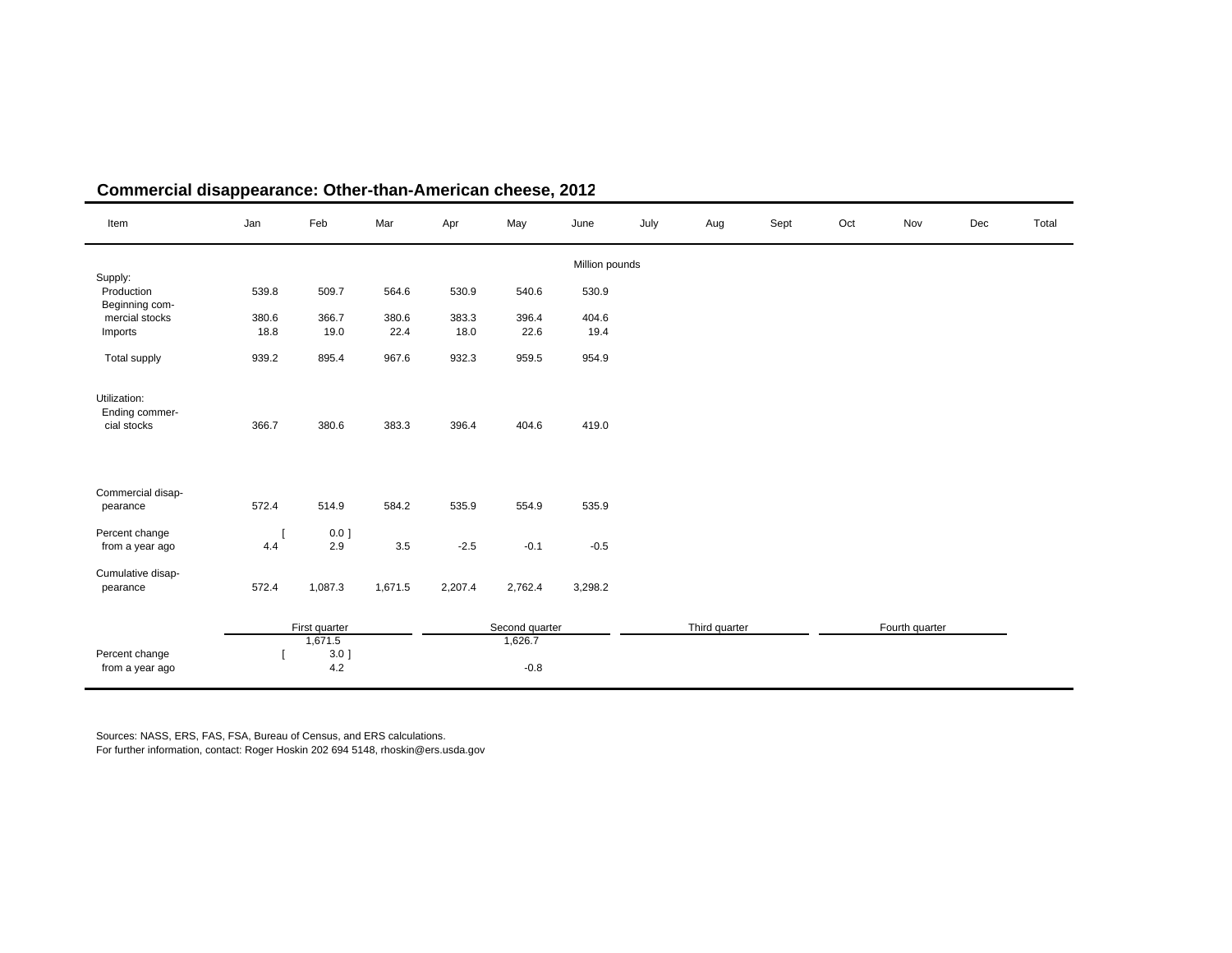## **Broiler, turkey, and egg feed costs and market prices**

|                 | <b>DECATUR</b><br><b>SOYBEAN</b><br>MEAL | <b>CHICAGO</b><br>No. 2<br><b>CORN</b> | Feed costs<br>Liveweight Basis | <b>Market Price</b> | Market Price -<br>Feed costs |
|-----------------|------------------------------------------|----------------------------------------|--------------------------------|---------------------|------------------------------|
| <b>BROILERS</b> | \$/ton                                   | \$/bushel                              | 1998-2000=100                  | 1998-2000=100       | 1998-2000=100                |
| June-2011       | 347.45                                   | 7.21                                   | 215.4                          | 125.9               | 94.2                         |
| July-2011       | 346.52                                   | 7.04                                   | 212.3                          | 123.8               | 92.5                         |
| Aug-2011        | 349.60                                   | 7.28                                   | 214.8                          | 127.3               | 96.3                         |
| Sept-2011       | 336.32                                   | 6.69                                   | 211.9                          | 129.7               | 100.6                        |
| Oct-2011        | 301.45                                   | 5.98                                   | 216.3                          | 124.8               | 92.4                         |
| Nov-2011        | 290.37                                   | 6.07                                   | 204.4                          | 125.6               | 97.7                         |
| Dec-2011        | 281.65                                   | 5.93                                   | 186.7                          | 131.0               | 111.3                        |
| Jan-2012        | 310.65                                   | 6.37                                   | 186.2                          | 142.7               | 127.3                        |
| Feb-2012        | 330.37                                   | 6.30                                   | 182.4                          | 145.8               | 132.8                        |
| Mar-2012        | 365.95                                   | 6.35                                   | 194.7                          | 150.6               | 135.0                        |
| Apr-2012        | 394.29                                   | 6.21                                   | 197.0                          | 145.6               | 127.5                        |
| May-2012        | 415.17                                   | 6.01                                   | 204.0                          | 156.4               | 139.6                        |
| June-2012       | 422.59                                   | 6.10                                   | 206.7                          | 146.0               | 124.6                        |
| July-2012       | 515.82                                   | 7.68                                   | 207.0                          | 143.7               | 121.2                        |
| <b>TURKEYS</b>  | \$/ton                                   | \$/bushel                              | 1998-2000=100                  | 1998-2000=100       | 1998-2000=100                |
| June-2011       | 347.45                                   | 7.21                                   | 228.6                          | 156.3               | 123.3                        |
| July-2011       | 346.52                                   | 7.04                                   | 240.1                          | 157.6               | 120.0                        |
| Aug-2011        | 349.60                                   | 7.28                                   | 236.5                          | 159.7               | 124.7                        |
| Sept-2011       | 336.32                                   | 6.69                                   | 239.6                          | 166.3               | 133.0                        |
| Oct-2011        | 301.45                                   | 5.98                                   | 236.2                          | 174.0               | 145.7                        |
| Nov-2011        | 290.37                                   | 6.07                                   | 241.5                          | 172.1               | 140.4                        |
| Dec-2011        | 281.65                                   | 5.93                                   | 227.0                          | 161.4               | 131.5                        |
| Jan-2012        | 310.65                                   | 6.37                                   | 205.3                          | 149.0               | 123.4                        |
| Feb-2012        | 330.37                                   | 6.30                                   | 204.5                          | 151.7               | 127.7                        |
| Mar-2012        | 365.95                                   | 6.35                                   | 199.7                          | 157.1               | 137.7                        |
| Apr-2012        | 394.29                                   | 6.21                                   | 214.9                          | 161.9               | 137.8                        |
| May-2012        | 415.17                                   | 6.01                                   | 218.1                          | 163.3               | 138.3                        |
| June-2012       | 422.59                                   | 6.10                                   | 227.3                          | 160.6               | 130.2                        |
| July-2012       | 515.82                                   | 7.68                                   | 231.2                          | 161.2               | 129.4                        |
| <b>EGGS</b>     | \$/ton                                   | \$/bushel                              | 1998-2000=100                  | 1998-2000=100       | 1998-2000=100                |
| June-2011       | 347.45                                   | 7.21                                   | 251.4                          | 124.7               | 58.6                         |
| July-2011       | 346.52                                   | 7.04                                   | 254.7                          | 133.0               | 69.4                         |
| Aug-2011        | 349.60                                   | 7.28                                   | 250.4                          | 159.5               | 112.1                        |
| Sept-2011       | 336.32                                   | 6.69                                   | 256.8                          | 155.8               | 103.0                        |
| Oct-2011        | 301.45                                   | 5.98                                   | 240.2                          | 160.3               | 118.5                        |
| Nov-2011        | 290.37                                   | 6.07                                   | 217.1                          | 161.6               | 132.6                        |
| Dec-2011        | 281.65                                   | 5.93                                   | 217.6                          | 183.3               | 165.4                        |
| Jan-2012        | 310.65                                   | 6.37                                   | 212.7                          | 149.8               | 117.0                        |
| Feb-2012        | 330.37                                   | 6.30                                   | 228.2                          | 130.4               | 79.3                         |
| Mar-2012        | 365.95                                   | 6.35                                   | 229.6                          | 143.2               | 98.0                         |
| Apr-2012        | 394.29                                   | 6.21                                   | 236.6                          | 140.8               | 90.7                         |
| May-2012        | 415.17                                   | 6.01                                   | 237.7                          | 111.8               | 46.1                         |
| June-2012       | 422.59                                   | 6.10                                   | 236.2                          | 133.1               | 79.3                         |
| July-2012       | 515.82                                   | 7.68                                   | 239.6                          | 156.6               | 113.3                        |

NOTE - These statistical series were developed to show changes in poultry feed costs and and market prices for broilers products, whole turkeys, large cartoned eggs.

Sources: Corn and soybean prices - AMS Grain and Feed Weekly Summary.

Broilers, wholesale composite price - ERS.

Turkeys, 3-region wholesale whole bird price - ERS.

Eggs, 1 dozen Grade A large combined regional price - ERS.